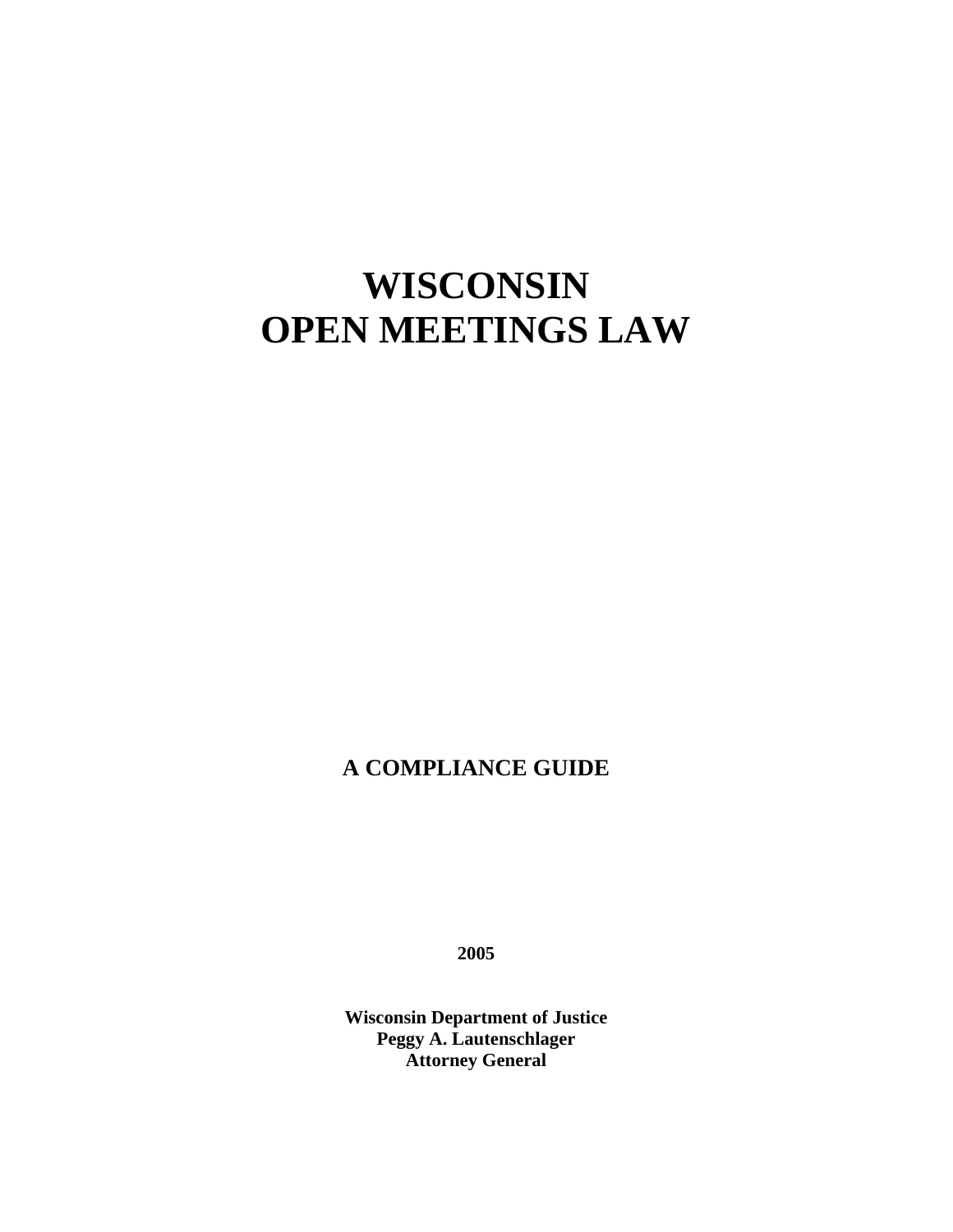

 An informed citizenry is the bedrock of representative government. In order to properly observe, participate in, and critique our government, Wisconsin citizens must be assured that the operations of government occur in the full light of day.

 By state law, the Attorney General's Office has the responsibility of providing advice regarding this state's Open Meetings Law. By properly educating government officials about their responsibilities to ensure that Wisconsin's policy of openness in government is achieved, my office hopes to prevent many of the unintentional violations of the law that may occur. By fully informing governmental officials, this office can limit prosecutions to those who violate our Open Meetings Law despite a proper understanding of its requirements.

 The purpose of this handbook, therefore, is to offer guidance to government officials on their duties and responsibilities, and to provide information to the public on its rights under the law. In this new edition, commonly asked questions are answered and an overview of the law is provided. Because the handbook is not intended to be a comprehensive interpretation of the law, users should keep in mind that it is only a basic guide. Government officials should direct specific questions to the attorneys advising their governmental bodies. These attorneys are in the best position to discuss the application of the applicable laws to specific facts concerning your meetings.

 The 2005 Open Meetings Compliance Guide is published in booklet form and is also published in an enhanced version on the Wisconsin Department of Justice website. The enhanced website publication contains links to the text of published and unpublished Attorney General opinions and correspondence, and links to the selected pieces of Department of Justice correspondence cited in the text of the booklet. Although copyright laws prevent the Department of Justice from also linking directly to the decisions of Wisconsin's appellate courts published in the state's two official case reporting services, the enhanced content of the on-line version of the 2005 Open Meetings Compliance Guide will greatly increase the utility of the publication for Wisconsin's public officials, attorneys and citizens. I encourage you to explore this new feature, which you can locate by clicking on the "Open Meetings/Public Records" button on the Department's home page: *www.doj.state.wi.us*.

 Our democracy depends on citizens having ready access to open government. I hope this handbook will assist in achieving that objective.

Peggy A. Lautenschlager Attorney General 2005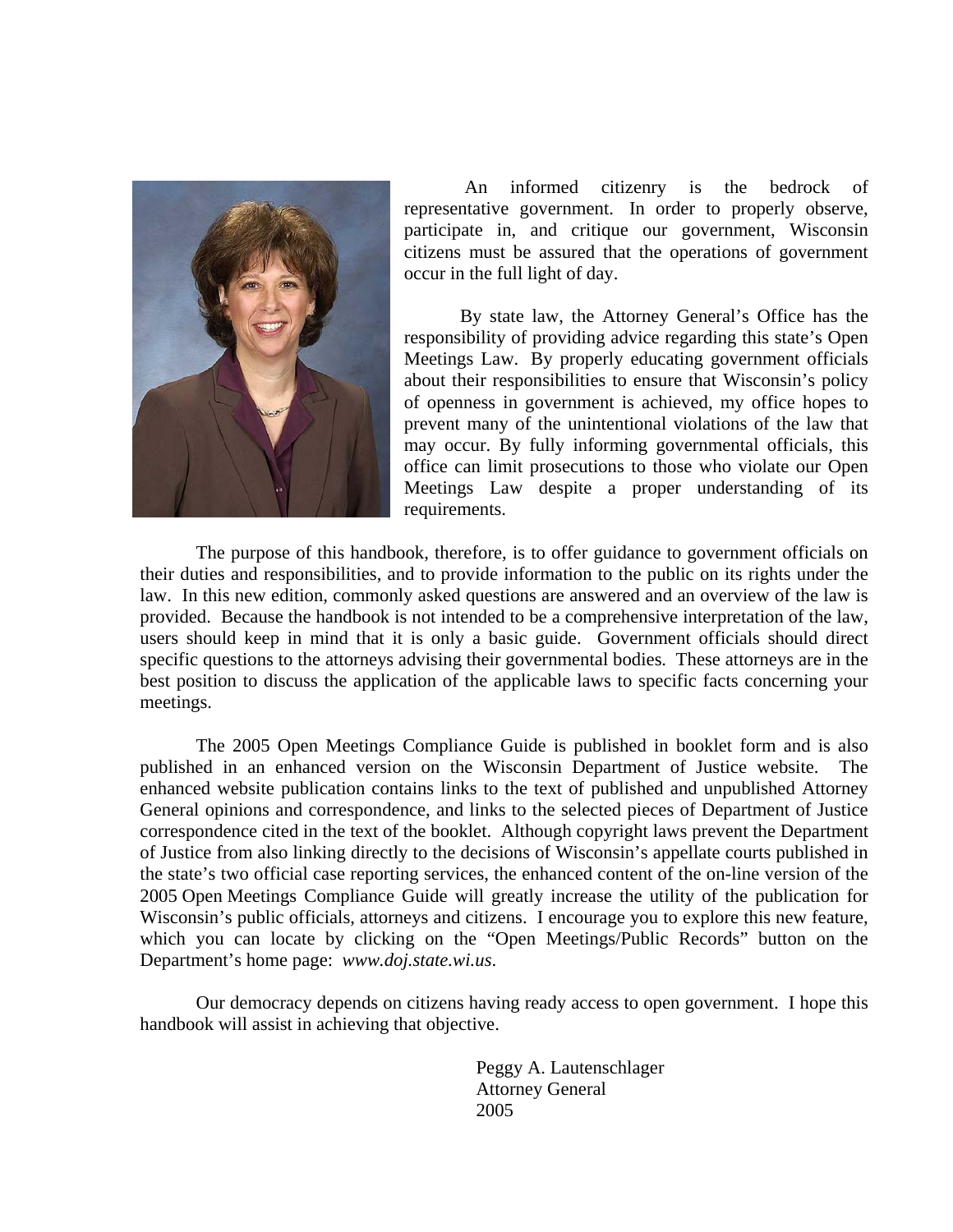# **TABLE OF CONTENTS**

|    |           |    |                | Page |  |
|----|-----------|----|----------------|------|--|
| I. |           |    |                |      |  |
| П. |           |    |                |      |  |
|    | A.        |    |                |      |  |
|    |           | 1. |                |      |  |
|    |           |    | a.             |      |  |
|    |           |    | b.             |      |  |
|    |           |    | c.             |      |  |
|    |           |    | d.             |      |  |
|    |           | 2. |                |      |  |
|    |           |    | a.             |      |  |
|    |           |    | b.             |      |  |
|    |           |    | c.             |      |  |
|    |           |    | d.             |      |  |
|    |           |    |                |      |  |
|    |           | 1. |                |      |  |
|    |           | 2. |                |      |  |
|    |           | 3. |                |      |  |
|    |           | 4. |                |      |  |
|    |           | 5. |                |      |  |
|    |           | 6. |                |      |  |
|    |           | 7. |                |      |  |
|    |           |    |                |      |  |
|    | Α.        |    |                |      |  |
|    |           | 1. |                |      |  |
|    |           | 2. |                |      |  |
|    |           |    | a.             |      |  |
|    |           |    | $\mathbf{b}$ . |      |  |
|    |           | 3. |                |      |  |
|    | <b>B.</b> |    |                |      |  |
|    |           | 1. |                |      |  |
|    |           | 2. |                |      |  |
|    |           | 3. |                |      |  |
|    |           | 4. |                |      |  |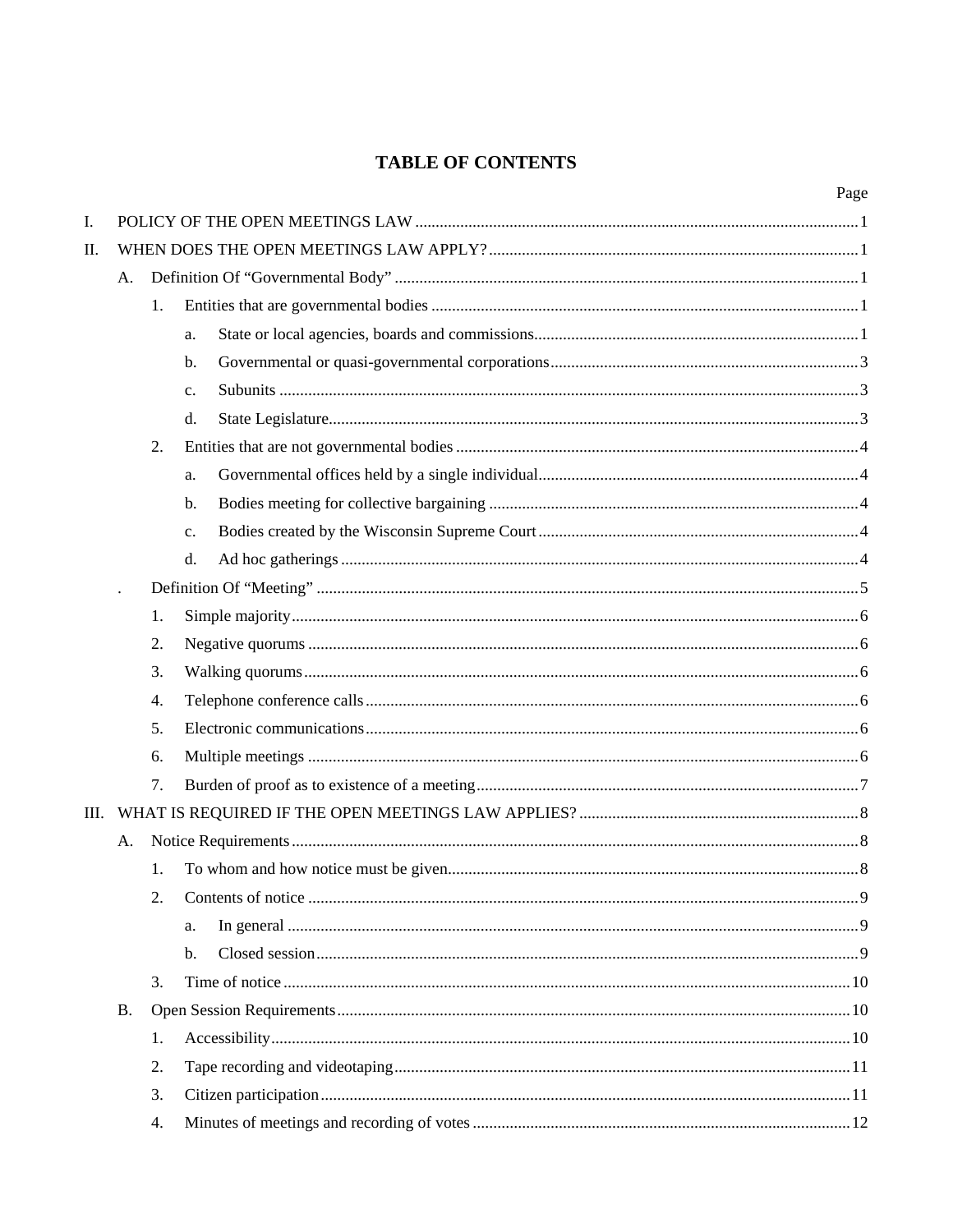# Page

|             | Α.                                                                 |    |                                                                            |  |
|-------------|--------------------------------------------------------------------|----|----------------------------------------------------------------------------|--|
|             | Β.                                                                 |    |                                                                            |  |
|             | $C$ .                                                              |    |                                                                            |  |
|             |                                                                    | 1. |                                                                            |  |
|             |                                                                    | 2. |                                                                            |  |
|             |                                                                    |    | a.                                                                         |  |
|             |                                                                    |    | Consideration of employment, promotion, compensation and performance<br>b. |  |
|             |                                                                    | 3. |                                                                            |  |
|             |                                                                    | 4. |                                                                            |  |
|             |                                                                    | 5. |                                                                            |  |
|             |                                                                    | 6. |                                                                            |  |
|             | D.                                                                 |    |                                                                            |  |
|             | Ε.                                                                 |    |                                                                            |  |
| $V_{\cdot}$ | WHO ENFORCES THE OPEN MEETINGS LAW AND WHAT ARE ITS PENALTIES?  17 |    |                                                                            |  |
|             | A.                                                                 |    |                                                                            |  |
|             | <b>B.</b>                                                          |    |                                                                            |  |
|             |                                                                    |    |                                                                            |  |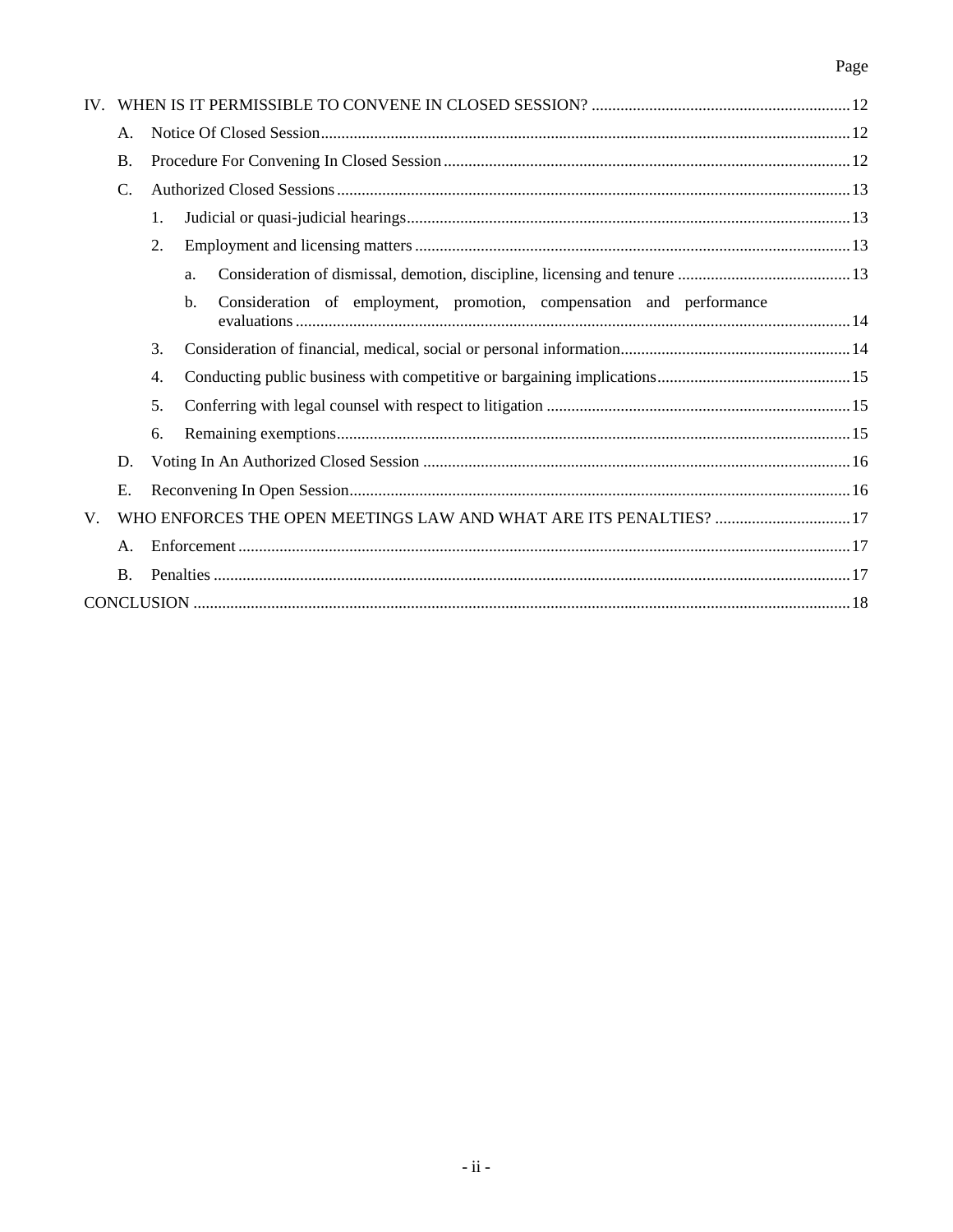# **WISCONSIN OPEN MEETINGS LAW**

# **I. POLICY OF THE OPEN MEETINGS LAW**

 The State of Wisconsin recognizes the importance of having a public informed about governmental affairs. The state's open meetings law declares that:

 In recognition of the fact that a representative government of the American type is dependent upon an informed electorate, it is declared to be the policy of this state that the public is entitled to the fullest and most complete information regarding the affairs of government as is compatible with the conduct of governmental business.

#### Wis. Stat. § 19.81(1).

 The open meetings law creates a presumption that meetings of governmental bodies must be held in open session. *State ex rel. Newspapers v. Showers*, 135 Wis. 2d 77, 97, 398 N.W.2d 154 (1987). Although there are some exemptions to the open session requirement, those exemptions are to be invoked sparingly and only where necessary to protect the public interest. The policy of the open meetings law dictates that governmental bodies convene in closed session only where holding an open session would be incompatible with the conduct of governmental affairs. "Mere government inconvenience is . . . no bar to the requirements of the law." *State ex rel. Lynch v. Conta*, 71 Wis. 2d 662, 678, 239 N.W.2d 313 (1976).

 The open meetings law explicitly provides that all of its provisions must be liberally construed to achieve its purposes. Wis. Stat. § 19.81(4); *St. ex rel. Badke v. Greendale Village Bd.*, 173 Wis. 2d 553, 570, 494 N.W.2d 408 (1993); *State ex rel. Lawton v. Town of Barton*, 2005 WI App 16, ¶ 19, 278 Wis. 2d 388, 692 N.W.2d 304 ("The legislature has issued a clear mandate that we are to vigorously and liberally enforce the policy behind the open meetings law"). This rule of liberal construction applies in all situations, except enforcement actions in which forfeitures are sought. Wis. Stat. § 19.81(4). Public officials must be ever mindful of the policy of openness and the rule of liberal construction in order to ensure compliance with both the letter and spirit of the law.

# **II. WHEN DOES THE OPEN MEETINGS LAW APPLY?**

 The open meetings law applies to every "meeting" of a "governmental body." Wis. Stat. § 19.83. The terms "meeting" and "governmental body" are defined in Wis. Stat. § [1](#page-4-0)9.82(1) and  $(2)$ .<sup>1</sup>

# **A. Definition Of "Governmental Body"**

# **1. Entities that are governmental bodies**

#### **a. State or local agencies, boards and commissions**

 The definition of "governmental body" includes a "state or local agency, board, commission, committee, council, department or public body corporate and politic created by constitution, statute, ordinance, rule or order." Wis. Stat. § 19.82(1). This provision focuses on the manner in which a body was created, rather than on the type of authority the body possesses. Purely advisory bodies created by constitution, statute, ordinance, rule or order are therefore subject to the law. *See State v. Swanson*, 92 Wis. 2d 310, 317, 284 N.W.2d 655 (1979).

<span id="page-4-0"></span><sup>&</sup>lt;sup>1</sup>The text of these, and all other, sections of the open meetings law appears in Appendix A.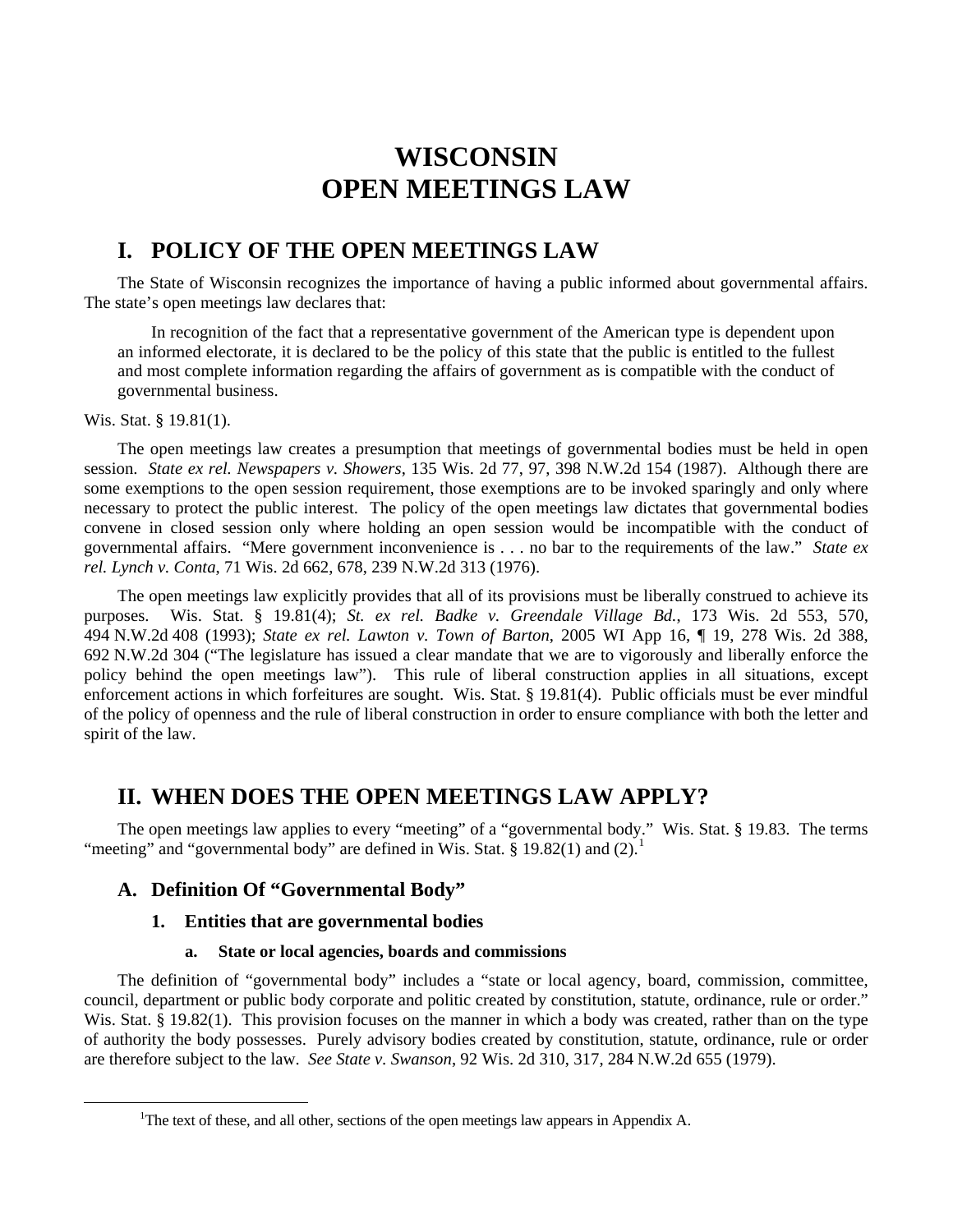The definition includes state or local agencies, boards, commissions and bodies created by the constitution and statutes of the State of Wisconsin, including condemnation commissions created by Wis. Stat. § 32.08, as well as local bodies created by county, city, village or town ordinance. It does not include bodies created solely by federal constitution, statute or rule.

 State or local bodies created by "rule or order" are also included in the definition. The term "rule or order" has been liberally construed to include any directive, formal or informal, creating a body and assigning it duties. 78 Op. Att'y Gen. 67, 68-69 (1989). This includes directives from governmental bodies, presiding officers of governmental bodies, or certain governmental officials, such as county executives, mayors or heads of a state or local agency, department or division. *See* 78 Op. Att'y Gen. 67.

 The Wisconsin Attorney General has concluded that the following are state or local agencies, boards, commissions or bodies and thus are "governmental bodies" subject to the open meetings law:

- An advisory committee appointed by the Natural Resources Board, the Secretary of the Department of Natural Resources, or a District Director, Bureau Director or Property Manager of that department. 78 Op. Att'y Gen. 67.
- A county board of adjusters. Correspondence, June 11, 1984.
- A citizen's advisory committee appointed by a county executive. Correspondence, January 26, 2004.
- A public inland lake protection and rehabilitation district established by a county or municipality. Correspondence, November 6, 1986.
- A planning commission or zoning board of appeal. Correspondence, May 7, 1991.
- A library board created by local ordinance. Correspondence, December 20, 1993.
- A citizen's advisory group appointed by the mayor. Correspondence, March 17, 1983.
- A municipal public utility commission managing a city-owned public electric utility. 65 Op. Att'y Gen. 243 (1976).
- A town board, but not an annual town meeting. 66 Op. Att'y Gen. 237 (1977).
- A committee appointed by the school superintendent to consider school library materials. Correspondence, February 10, 1981.
- Departments of formally constituted subunits of the University of Wisconsin system or campus. 66 Op. Att'y Gen. 60 (1977).
- A municipal public utility managing a city-owned public electrical utility. 65 Op. Att'y Gen. 243.
- A consortium of school districts created by a contract between districts. I-10-93, October 15, 1993.
- A school district's strategic-planning team whose creation was authorized and whose duties were assigned to it by the school board. I-29-91, October 17, 1991.
- A deed restriction committee created by resolution of a common council. I-34-90, May 25, 1990.
- An industrial agency created by resolution of county board under Wis. Stat. § 59.071. I-22-90, April 4, 1990.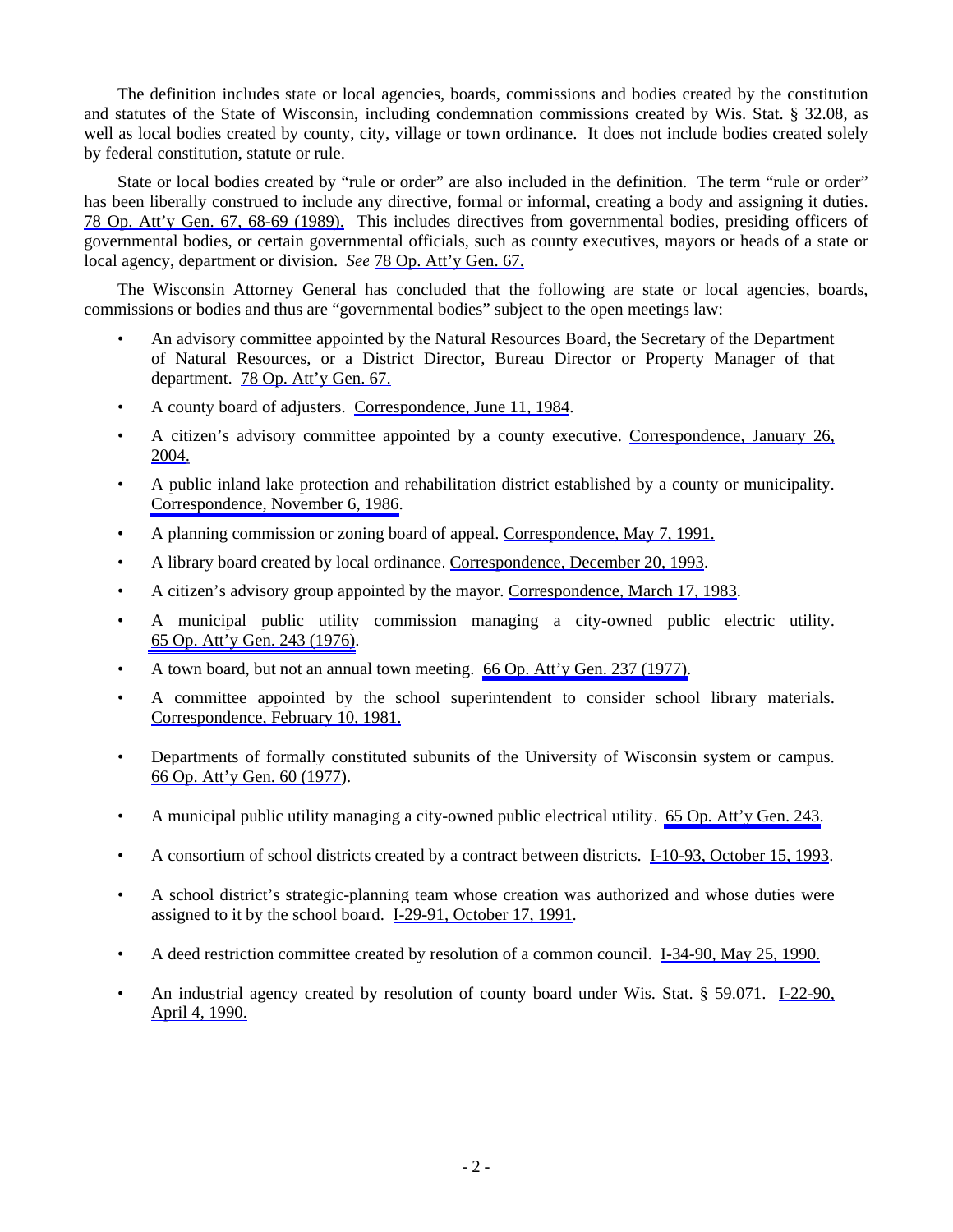#### **b. Governmental or quasi-governmental corporations**

 The definition of "governmental body" also includes a "governmental or quasi-governmental corporation," except for the Bradley sports center corporation. Wis. Stat.  $\S$  19.82(1). The term "governmental or quasigovernmental corporation" includes a corporation created directly by the state Legislature or by some other governmental body pursuant to specific statutory authorization or direction. 66 Op. Att'y Gen. 113, 115 (1977). Attorney General opinions issued soon after the 1977 revision of the open meetings law emphasized some of the more formal aspects of quasi-governmental bodies. *See* 66 Op. Att'y Gen. 113 (volunteer fire department created under Wis. Stat. ch. 181 is not a quasi-governmental corporation); *cf.* Correspondence, June 15, 1977 (volunteer fire department created by town ordinance is a "governmental body" subject to the open meetings law). *See also* 73 Op. Att'y Gen. 53 (1984) (Historic Sites Foundation created under Wis. Stat. ch. 181 is not a quasigovernmental corporation); 74 Op. Att'y Gen. 38 (1985) (Wis. Stat. ch. 181 corporation created to provide financial support to public radio and television stations is not a quasi-governmental corporation).

 More recently, however, the Attorney General has concluded that the term "quasi-governmental corporation" also includes a corporation that closely resembles a governmental corporation in function, effect or status, even though the corporation was not created directly by a governmental body. 80 Op. Att'y Gen. 129, 135 (1991). The 1991 opinion concluded that "[w]hether a particular private corporation resembles a governmental corporation closely enough to be a 'quasi-governmental corporation' within the meaning of section 19.82(1) must be determined on a case by case basis, in light of all the relevant circumstances." 80 Op. Att'y Gen. 129, 136.

 The fact that a corporation serves a public purpose is not, in itself, sufficient to make a corporation "quasigovernmental." *See* 66 Op. Att'y Gen. 113, 115. Nor is the fact that a corporation receives most, if not all, of its funding from public sources. *See* 80 Op. Att'y Gen. 129, 136. Thus, in an informal opinion, the Attorney General considered whether the Grant County Economic Development Corporation, a chapter 181 nonstock, nonprofit corporation created by private individuals, was a "quasi-governmental corporation" subject to the open meetings law. Although the corporation served a public purpose and received more than fifty percent of its funding from public sources, the Attorney General concluded that it was not "quasi-governmental" within the meaning of the open meetings law. Correspondence, February 26, 1987. In the Attorney General's most recent formal opinion, however, the Attorney General concluded that the Milwaukee Economic Development Corporation, also a chapter 181 nonstock, nonprofit corporation, created by two private citizens and one city employee, fit within the definition of a "quasi-governmental corporation." 80 Op. Att'y Gen. 129. The Attorney General considered the following non-exclusive factors in reaching this conclusion: (1) whether the corporation serves a public purpose; (2) the extent to which the corporation receives public funding for its operation; (3) whether the bylaws of the corporation either reserve positions on the board of directors for governmental officials or employees, or give a government actor the power to appoint governmental officials and employees to the board of directors; (4) whether the government in fact appointed government employees or officials to the corporation's board of directors; (5) whether government employees served as officers of the corporation; and (6) the extent to which the corporation was housed in government offices, used government equipment and was staffed by government employees. 80 Op. Att'y Gen. 129, 136.

#### **c. Subunits**

 A "formally constituted subunit" of a governmental body is itself a "governmental body" within the definition in Wis. Stat. § 19.82(1). A subunit is a separate, smaller body created by a parent body and composed exclusively of members of the parent body. 74 Op. Att'y Gen. 38, 40 (1985). If, for example, a fifteen member county board appoints a committee consisting of five members of the county board, that committee would be considered a "subunit" subject to the open meetings law. This is true despite the fact that the five-person committee would be smaller than a quorum of the county board.

 Groups that include both members and nonmembers of a parent body are not "subunits" of the parent body. Such groups may nonetheless fit within the definition of "governmental body."

#### **d. State Legislature**

 Generally speaking, the open meetings law applies to the state Legislature, including the senate, assembly and any committees or subunits of those bodies. Wis. Stat. § 19.87. The law does not apply to any partisan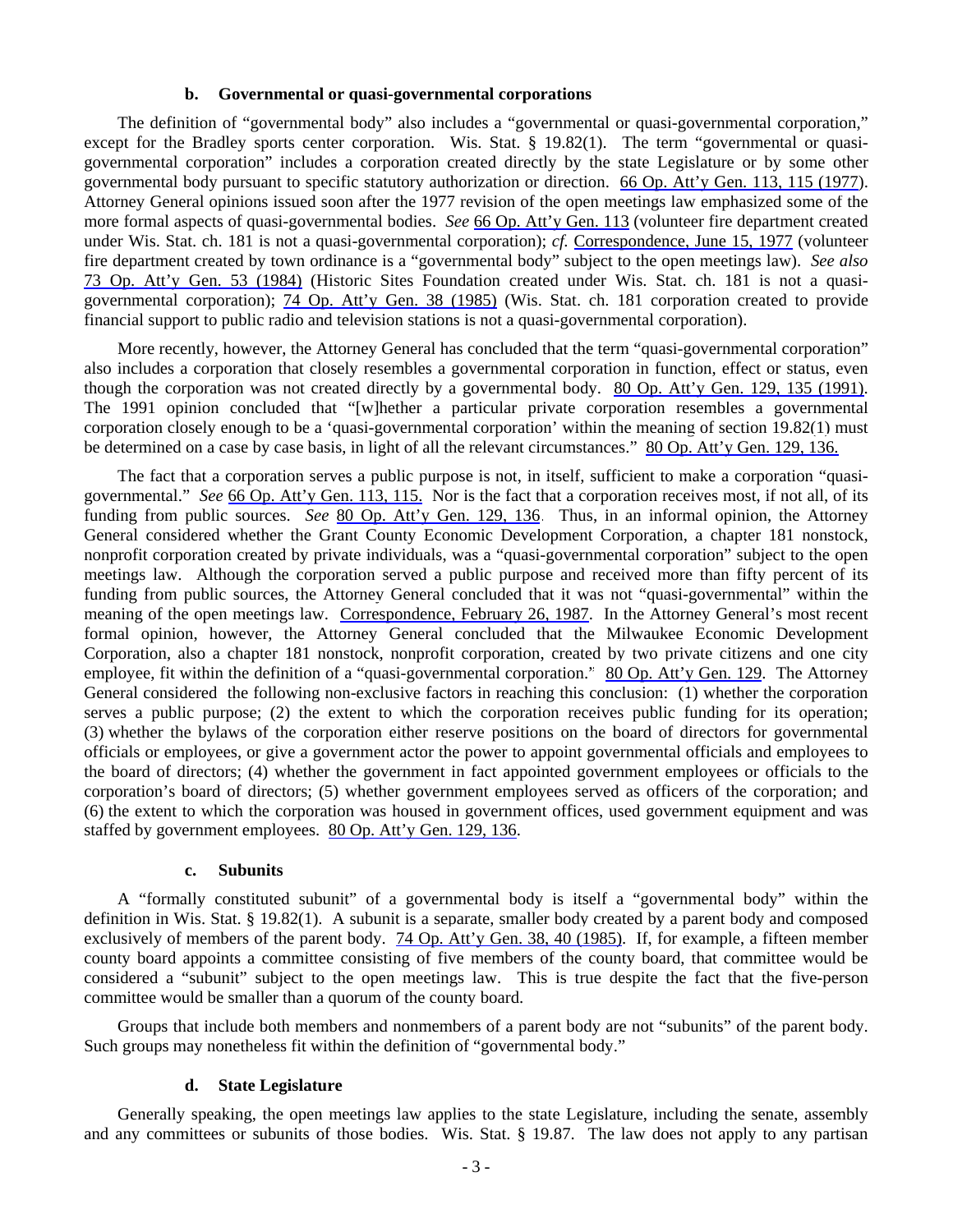caucus of the senate or assembly. Wis. Stat. § 19.87(3). The open meetings law also does not apply where it conflicts with a rule of the Legislature, senate or assembly. Wis. Stat. § 19.87(2). Additional restrictions are set forth in Wis. Stat. § 19.87.

# **2. Entities that are not governmental bodies**

# **a. Governmental offices held by a single individual**

 Since the term "body" connotes a group of individuals, a governmental office held by a single individual is not a "governmental body" within the meaning of the open meetings law. Thus, the open meetings law does not apply to the office of coroner or to inquests conducted by the coroner. 67 Op. Att'y Gen. 250 (1978). Similarly, the Attorney General has concluded that the open meetings law does not apply to an administrative hearing conducted by an individual hearing examiner. Correspondence, December 2, 1980.

# **b. Bodies meeting for collective bargaining**

 The definition of "governmental body" explicitly excludes bodies that are formed for or meeting for the purpose of collective bargaining with municipal or state employees under Wis. Stat. ch. 111. A body formed exclusively for the purpose of collective bargaining is not subject to the open meetings law. Wis. Stat. § 19.82(1). A body formed for other purposes, in addition to collective bargaining, is not subject to the open meetings law when conducting collective bargaining. Wis. Stat. § 19.82(1). The Attorney General has, however, advised multi-purpose bodies to comply with the open meetings law, including the requirements for convening in closed session, when meeting for the purpose of forming negotiating strategies to be used in collective bargaining. 66 Op. Att'y Gen. 93, 96-97 (1977). The collective bargaining exclusion does not permit anybody to consider the final ratification or approval of a collective bargaining agreement in closed session. Wis. Stat. § 19.85(3).

#### **c. Bodies created by the Wisconsin Supreme Court**

 The Wisconsin Supreme Court has held that bodies created by the court, pursuant to its superintending control over the administration of justice, are not governed by the open meetings law. *State ex rel. Lynch v. Dancey*, 71 Wis. 2d 287, 238 N.W.2d 81 (1976). Thus, generally speaking, the open meetings law does not apply to the supreme court or bodies created by the supreme court. In the *Lynch* case, for example, the supreme court held that the former open meetings law, Wis. Stat. § 66.77(1) (1973), did not apply to the Wisconsin Judicial Commission, which is responsible for handling misconduct complaints against judges. Similarly, the Attorney General has indicated that the open meetings law does not apply to the Board of Attorneys Professional Responsibility. OAG 67-79 (July 31, 1979) (unpublished opinion). In addition, in an informal opinion, the Attorney General concluded that the monthly judicial administration meetings of circuit court judges, conducted under the authority of the supreme court's superintending power over the judiciary, were not subject to the open meetings law. Correspondence, February 28, 2000.

# **d. Ad hoc gatherings**

Although the definition of a governmental body is broad, some gatherings are too loosely constituted to fit the definition. Thus, *Conta* holds that the directive that creates the body must also "confer[] collective power and define[] when it exists." 71 Wis. 2d at 681. *Showers* adds the further requirement that a "meeting" of a governmental body takes place only if there are a sufficient number of members present to determine the governmental body's course of action. 135 Wis. 2d at 102. In order to determine whether a sufficient number of members are present to determine a governmental body's course of action, the membership of the body must be numerically definable. Thus, in an informal opinion, the Attorney General concluded that a loosely constituted group of citizens and local officials instituted by the mayor to discuss various issues related to a dam closure was not a governmental body, because no rule or order defined the group's membership, and no provision existed for the group to exercise collective power. Correspondence, September 24, 1998.

 The definition of a "governmental body" is only rarely satisfied when groups of a governmental unit's employees gather on a subject within the unit's jurisdiction. Thus, for example, the Attorney General concluded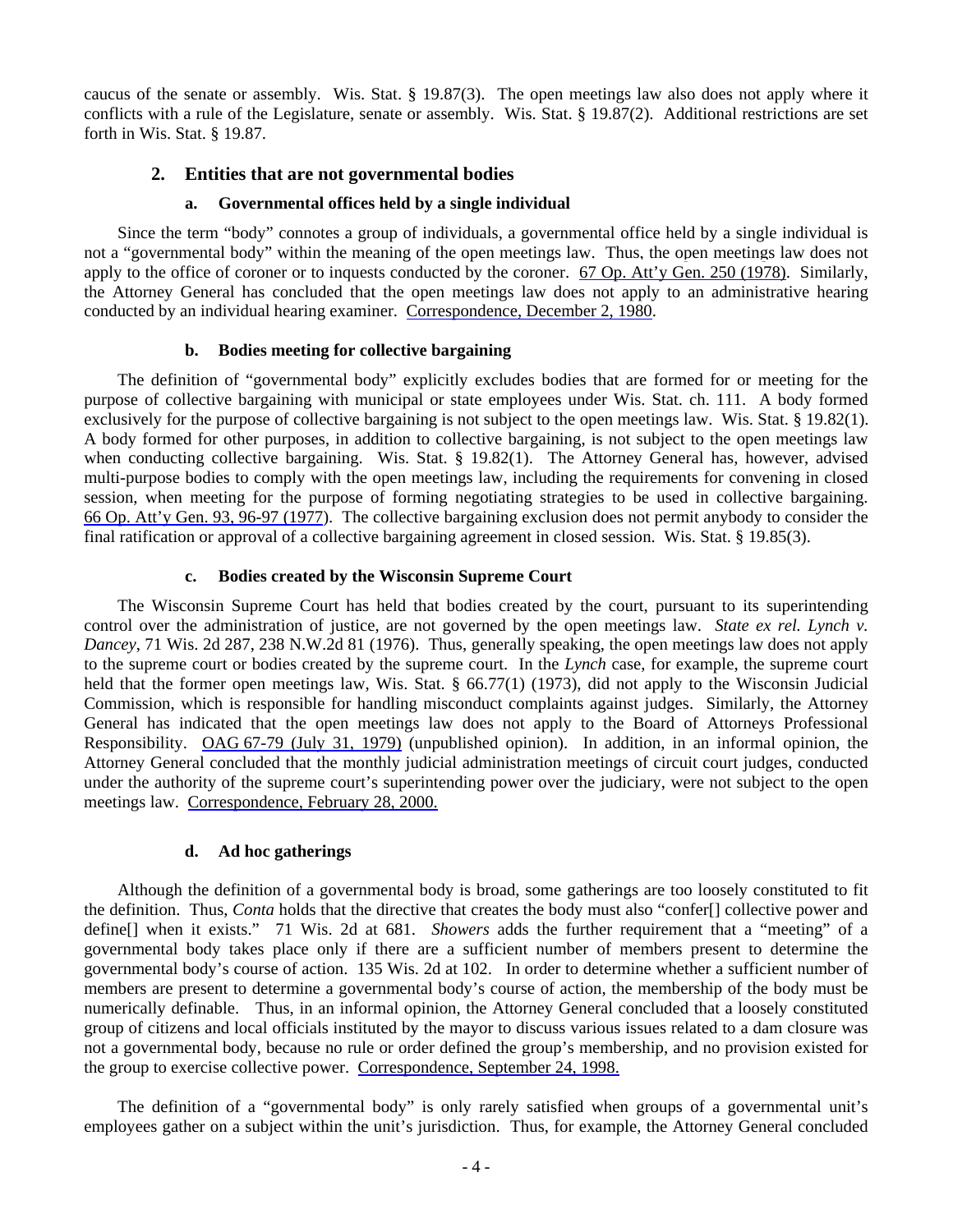that the predecessor of the current open meetings law did not apply when a department head met with some or even all of his or her staff. 57 Op. Att'y Gen. 213, 216 (1968). Similarly, the Attorney General advised in an informal opinion that the courts would be unlikely to conclude that meetings between the administrators of a governmental agency and the agency's employees, or between governmental employees and representatives of a governmental contractor were "governmental bodies" subject to the open meetings law. Correspondence, June 8, 1998. However, where an already-existing numerically definable group of employees of a governmental entity are assigned by the entity's chief administrative officer to prepare recommendations for the entity's policymaking board, the group's meetings with respect to the subject of the directive are subject to the open meetings law. Correspondence, June 8, 2005.

 Any entity that fits within the definition of "governmental body" must comply with the requirements of the open meetings law. In most cases, it is readily apparent whether a particular body fits within the definition. On occasion, there is some doubt. Any doubts as to the applicability of the open meetings law should be resolved in favor of complying with the law's requirements.

# **B. Definition Of "Meeting"**

A "meeting" is defined as:

 [T]he convening of members of a governmental body for the purpose of exercising the responsibilities, authority, power or duties delegated to or vested in the body. If one-half or more of the members of a governmental body are present, the meeting is rebuttably presumed to be for the purpose of exercising the responsibilities, authority, power or duties delegated to or vested in the body. The term does not include any social or chance gathering or conference which is not intended to avoid this subchapter. . . .

Wis. Stat. § 19.82(2). The statute then excepts the following: an inspection of a public works project or highway by a town board; or inspection of a public works project by a town sanitary district; or the supervision, observation, or collection of information about any drain or structure related to a drain by any drainage board. Wis. Stat. § 19.82(2).

 People often assume that the open meetings law applies only to gatherings of one-half or more of the members of a governmental body. That is not the case. The Wisconsin Supreme Court has held that the open meetings law applies whenever a gathering of members of a governmental body satisfies two requirements: (1) there is a purpose to engage in governmental business and (2) the number of members present is sufficient to determine the governmental body's course of action. *Showers*, 135 Wis. 2d at 102.

 The first part of the *Showers* test focuses on the purpose for which the members of the governmental body are gathered. They must be gathered to conduct governmental business. *Showers* stressed that "governmental business" refers to any formal or informal action, including discussion, decision or information gathering, on matters within the governmental body's realm of authority. *Showers*, 135 Wis. 2d at 102-03. Thus, in *Badke*, 173 Wis. 2d at 572-74, the Wisconsin Supreme Court held that the village board conducted a "meeting," as defined in the open meetings law, when a quorum of the board regularly attended each plan commission meeting to observe the commission's proceedings on a development plan that was subject to the board's approval. The court stressed that a governmental body is engaged in governmental business when its members gather to simply hear information on a matter within the body's realm of authority. *Id.* at 573-74. The members need not actually discuss the matter or otherwise interact with one another to be engaged in governmental business. *Id.* at 574-76. The court also held that the gathering of town board members was not chance or social because a majority of town board members attended plan commission meetings with regularity. *Id.* at 576. In contrast, the court of appeals concluded in *Paulton v. Volkmann*, 141 Wis. 2d 370, 375-77, 415 N.W.2d 528 (Ct. App. 1987), that no meeting occurred where a quorum of school board members attended a gathering of town residents, but did not collect information on a subject the school board had the potential to decide.

 The second part of the *Showers* test requires that the number of members present be sufficient to determine the governmental body's course of action on the business under consideration.

 The following addresses some of the most frequently asked questions with respect to whether a gathering constitutes a "meeting" under the open meetings law.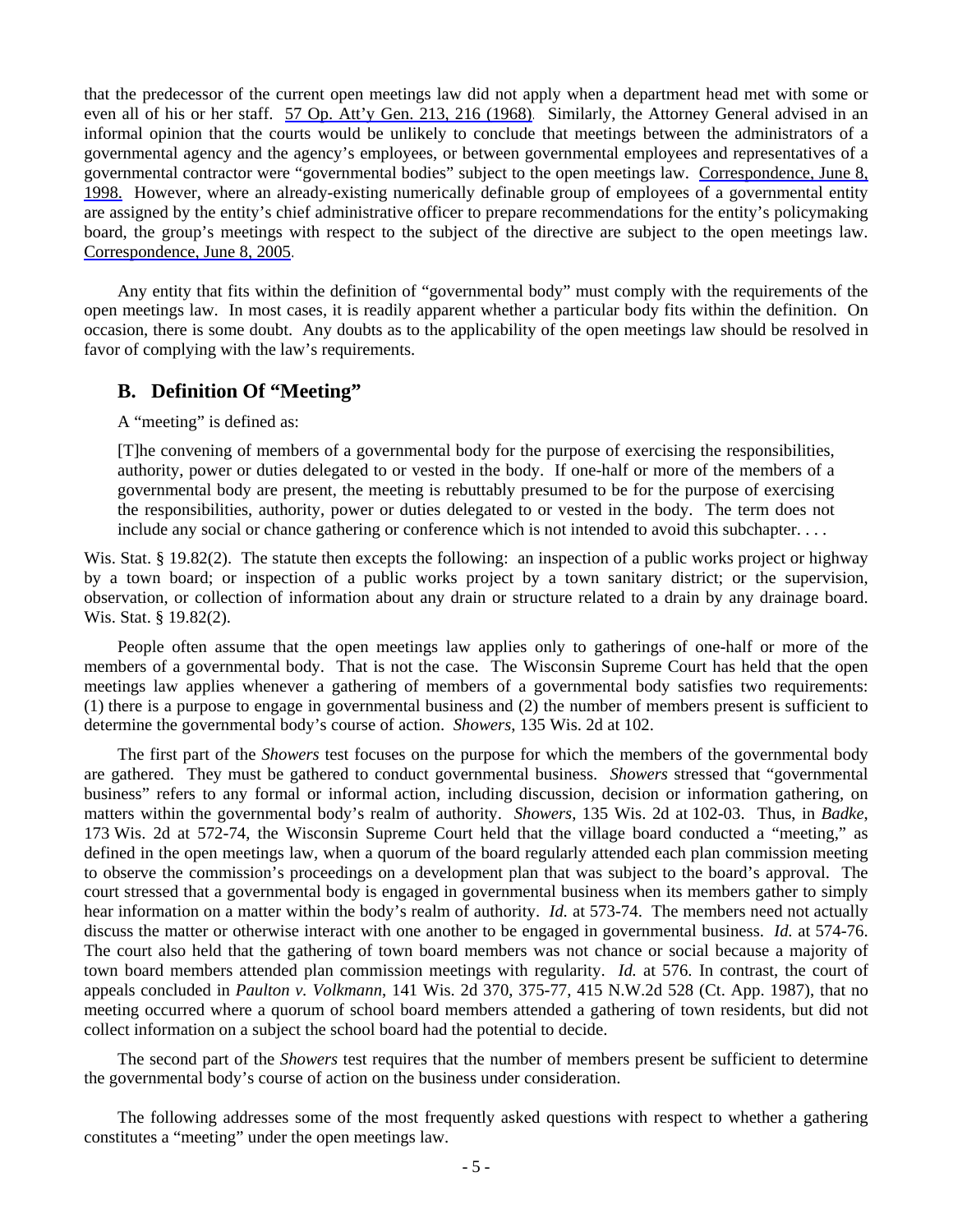# **1. Simple majority**

 Typically, governmental bodies operate under a simple majority rule—that is, a margin of one vote is sufficient for the body to pass or block a proposal. In that instance, under the *Showers* test and the language in Wis. Stat. § 19.82(2), the open meetings law applies whenever one-half or more of the members of the governmental body gather to discuss or act on matters within the body's realm of authority. The Attorney General has advised that the concept of a quorum implies the actual presence of a sufficient number of members to conduct business, whether that presence is by physical attendance or by a telecommunications device, such as telephone, electronic mail, or instant messaging. Unless the legal authority that created the body and the body's internal operating procedures permit the use of proxy votes to establish a quorum or to conduct the body's business, proxy votes should not be used to conduct the body's business. Correspondence, July 22, 2002.

# **2. Negative quorums**

 When a governmental body operates under a super majority rule (a two-thirds majority, for example), less than half of the members of the body could block a proposal by agreeing to vote in opposition to the proposal. A group of sufficient size to block a proposal is called a "negative quorum." *Showers* made clear that the open meetings law applies when such a group gathers for the purpose of conducting governmental business. *Showers*, 135 Wis. 2d at 101-02. Accordingly, if a governmental body operates under a two-thirds majority rule, the open meetings law applies whenever more than one-third of its members gather to discuss or act on matters within the body's authority.

# **3. Walking quorums**

 The requirements of the open meetings law also extend to walking quorums. A "walking quorum" is a series of gatherings among separate groups of members of a governmental body, each less than quorum size, who agree, tacitly or explicitly, to act uniformly in sufficient number to reach a quorum. *Showers*, 135 Wis. 2d at 92, quoting *Conta*, 71 Wis. 2d at 687. In *Conta*, the supreme court recognized the danger that a walking quorum may produce a predetermined outcome and thus render the publicly-held meeting a mere formality. *Conta*, 71 Wis. 2d at 685-88. The court commented that any attempt to avoid the appearance of a "meeting" through use of a walking quorum is subject to prosecution under the open meetings law. *Conta*, 71 Wis. 2d at 687.

 The requirements of the open meetings law cannot be circumvented by using an agent or surrogate to poll the members of governmental bodies through a series of individual contacts. In an informal opinion, the Attorney General has advised that such a circumvention "almost certainly" violates the open meetings law. Correspondence, April 28, 1986.

# **4. Telephone conference calls**

 Telephone conference calls among members of a governmental body fit within the definition of "meeting" subject to the open meetings law. 69 Op. Att'y Gen. 143 (1980). Under the *Showers* test, therefore, the open meetings law applies to any conference call that: (1) is for the purpose of conducting governmental business and (2) involves a sufficient number of members of the body to determine the body's course of action on the business under consideration. To comply with the law, a governmental body conducting a meeting by telephone conference call must provide the public with an effective means to monitor the conference. This may be accomplished by broadcasting the conference through speakers located at one or more sites open to the public. 69 Op. Att'y Gen. 143, 145. A "walking quorum" by telephone is also governed by the open meetings law.

# **5. Electronic communications**

 The widespread use of electronic mail and other electronic message technologies creates special dangers for governmental officials trying to comply with the open meetings law. Although two members of a governmental body larger than four members may discuss the body's business without violating the open meetings law, features like "forward" and "reply to all" common in electronic mail programs deprive a sender of control over the number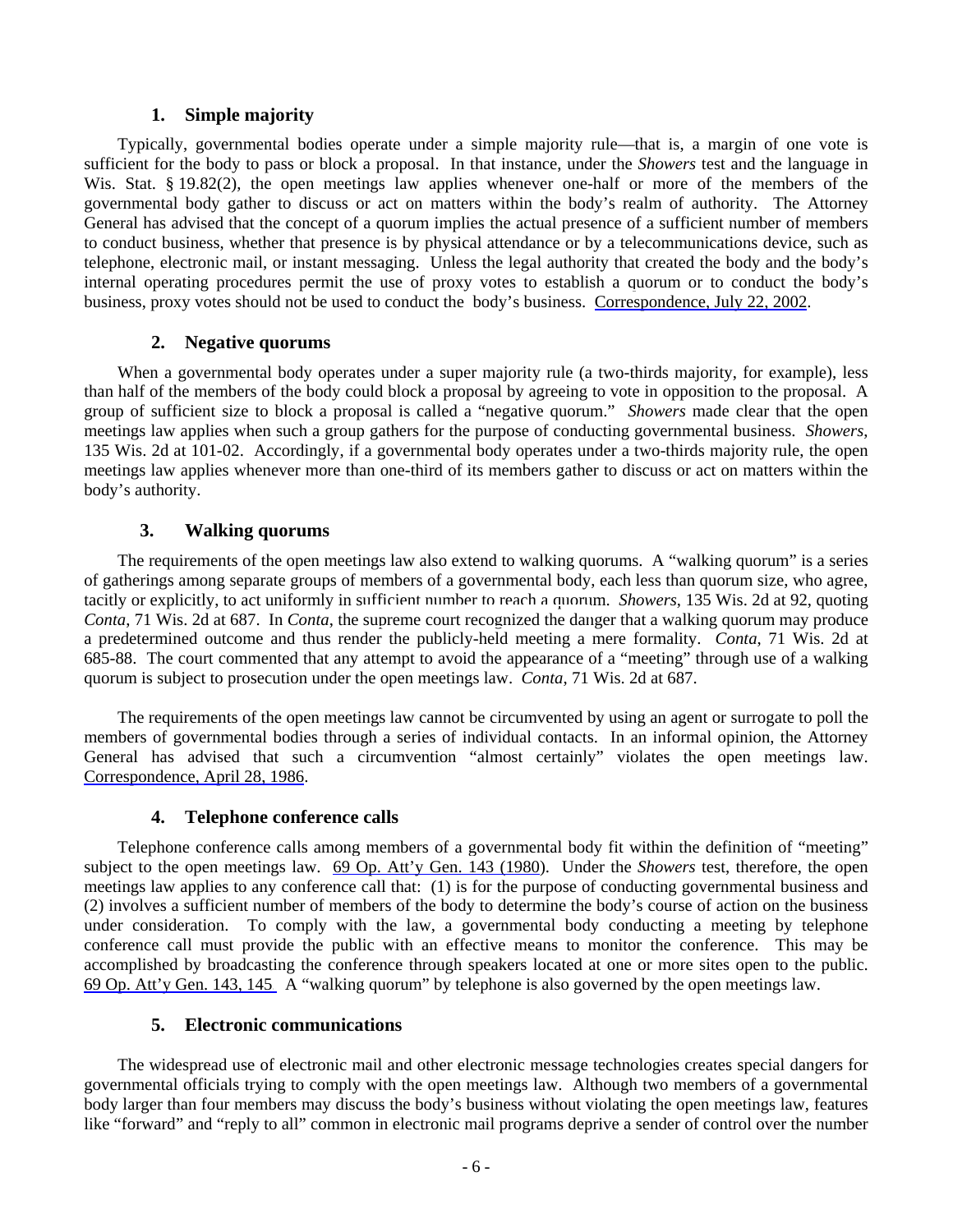and identity of the recipients who eventually may have access to the sender's message. Moreover, because of electronic mail communication, it is quite possible that a quorum of a governmental body may receive the sender's message—and therefore may receive information on a subject within the body's jurisdiction—in an almost real-time basis, the way they would receive it in a meeting of the body. Although no Wisconsin court has applied the open meetings law to electronic mail communications, it is likely that the courts will try to determine whether electronic communication is more like written correspondence which does not raise open meetings law concerns, or more like conversation, which does raise those concerns. Courts are likely to consider the following factors: (1) the number of participants involved in the communication; (2) the number of communications regarding the subject; (3) a time frame within which the electronic communications occurred; and (4) the extent of the conversation-like interactions reflected in the communications. Inadvertent violations of the open meetings law through the use of electronic communications can be reduced if electronic mail is used principally to transmit information one-way to a body's membership; if the originator of the message reminds recipients to reply only to the originator, if at all; and if message recipients are scrupulous about minimizing the content and distribution of their replies. Nevertheless, because of the absence of judicial guidance on the subject, and because electronic mail creates the risk that it will be used to carry on private debate and discussion on matters that belong at public meetings subject to public scrutiny, the Attorney General strongly discourages the members of every governmental body from using electronic mail to communicate about issues within the body's realm of authority. Correspondence, October 3, 2000; Correspondence, March 12, 2004.

#### **6. Multiple meetings**

When a quorum of the members of one governmental body attend a meeting of another governmental body under circumstances where their attendance is not chance or social, in order to gather information or otherwise engage in governmental business regarding a subject over which they have decisionmaking responsibility, two separate meetings occur, and notice must be given of both meetings. *Badke*, 173 Wis. 2d at 577. The Attorney General has advised that, despite the "separate public notice" requirement of Wis. Stat. § 19.84(4), a single notice can be used, provided that the notice clearly and plainly indicates that a joint meeting will be held and gives the names of each of the bodies involved, and provided that the notice is published and/or posted in each place where meeting notices are generally published or posted for each governmental body involved. Correspondence, March 4, 2003.

 The kinds of multiple meetings presented in the *Badke* case, and the separate meeting notices required there, must be distinguished from circumstances where a subunit of a parent body meets during a recess from or immediately following the parent body's meeting, to discuss or act on a matter that was the subject of the parent body's meeting. In such circumstances, Wis. Stat. § 19.84(6) allows the subunit to meet on that matter without prior public notice.

# **7. Burden of proof as to existence of a meeting**

 The presence of members of a governmental body does not, in itself, establish the existence of a "meeting" subject to the open meetings law. The law provides, however, that if one-half or more of the members of a body are present, the gathering is presumed to be a "meeting." Wis. Stat. § 19.82(2). The law also exempts any "social or chance gathering" not intended to circumvent the requirements of the open meetings law. Wis. Stat. § 19.82(2). Thus, members of a governmental body may overcome the presumption of a meeting by establishing that they did not discuss or act on business within the governmental body's authority. If, for example, one-half or more of the members of a governmental body ride to a meeting in the same vehicle, the law presumes that the members conducted a "meeting" which was subject to all of the requirements of the open meetings law. The members of the governmental body may overcome the presumption by proving that they did not discuss or act on any business of the body.

 Where a person alleges that a gathering of less than one-half the members of a governmental body was held in violation of the open meetings law, that person has the burden of proving that the gathering constituted a "meeting" subject to the law. *Showers*, 135 Wis. 2d at 102. That burden may be satisfied by proving: (1) that the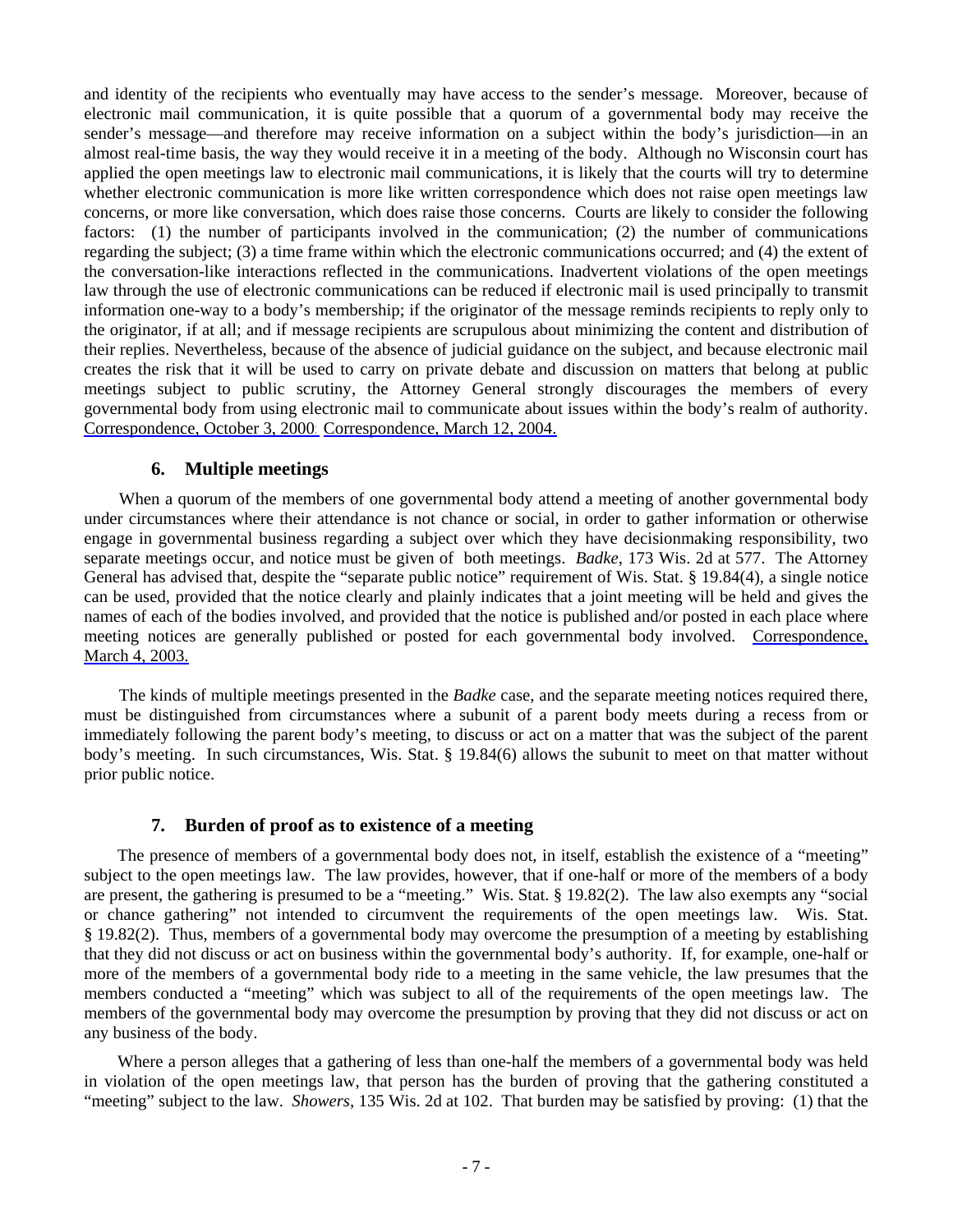members gathered to conduct governmental business and (2) that there was a sufficient number of members present to determine the body's course of action.

 Again, it is important to remember that the overriding policy of the open meetings law is to ensure public access to information about governmental affairs. Under the rule of liberally construing the law to ensure this purpose, any doubts as to whether a particular gathering constitutes a "meeting" subject to the open meetings law should be resolved in favor of complying with the provisions of the law.

# **III. WHAT IS REQUIRED IF THE OPEN MEETINGS LAW APPLIES?**

The two most basic requirements of the open meetings law are that a governmental body:

- (1) give advance public notice of each of its meetings, and
- (2) conduct all of its business in open session, unless an exemption to the open session requirement applies.

Wis. Stat. § 19.83.

# **A. Notice Requirements**

 Wisconsin Stat. § 19.84, which sets forth the public notice requirements, specifies when, how and to whom notice must be given, as well as what information a notice must contain.

#### **1. To whom and how notice must be given**

 The chief presiding officer of a governmental body, or the officer's designee, must give notice of each meeting of the body to: (1) the public, (2) any members of the news media who have submitted a written request for notice and (3) the official newspaper, designated pursuant to state statute, or if none exists, to a news medium likely to give notice in the area. Wis. Stat. § 19.84(1).

 The chief presiding officer may give notice of a meeting to the public by posting the notice in one or more places likely to be seen by the general public. 66 Op. Att'y Gen. 93, 95. As a general rule, the Attorney General has advised posting notices at three different locations within the jurisdiction that the governmental body serves. 66 Op. Att'y Gen. 93, 95. Alternatively, the chief presiding officer may give notice to the public by paid publication in a news medium likely to give notice in the jurisdiction area the body serves. 63 Op. Att'y Gen. 509, 510-11 (1974). If the presiding officer gives notice in this manner, he or she must ensure that the notice is actually published.

 The chief presiding officer must also give notice of each meeting to members of the news media who have submitted a written request for notice. *Lawton*, 278 Wis. 2d 388, ¶ 7. Although this notice may be given in writing or by telephone, 65 Op. Att'y Gen. Preface, v-vi (1976), it is preferable to give notice in writing to help ensure accuracy and so that a record of the notice exists. 65 Op. Att'y Gen. 250, 251 (1976). Governmental bodies cannot charge the news media for providing statutorily required notices of public meetings. 77 Op. Att'y Gen. 312, 313 (1988).

 In addition, the chief presiding officer must give notice to the officially designated newspaper or, if none exists, to a news medium likely to give notice in the area. *Lawton*, 278 Wis. 2d 388, ¶ 7. The governmental body is not required to pay for and the newspaper is not required to publish such notice. 66 Op. Att'y Gen. 230, 231 (1977). Note, however, that the requirement to provide notice to the officially designated newspaper is distinct from the requirement to provide notice to the public. If the chief presiding officer chooses to provide notice to the public by paid publication in a news medium, the officer must ensure that the notice is in fact published.

When a specific statute prescribes the type of meeting notice a governmental body must give, the body must comply with the statute's requirements as well as the notice requirements of the open meetings law, Wis. Stat. § 19.84(1)(a). However, violations of those other statutory requirements are not redressable under the open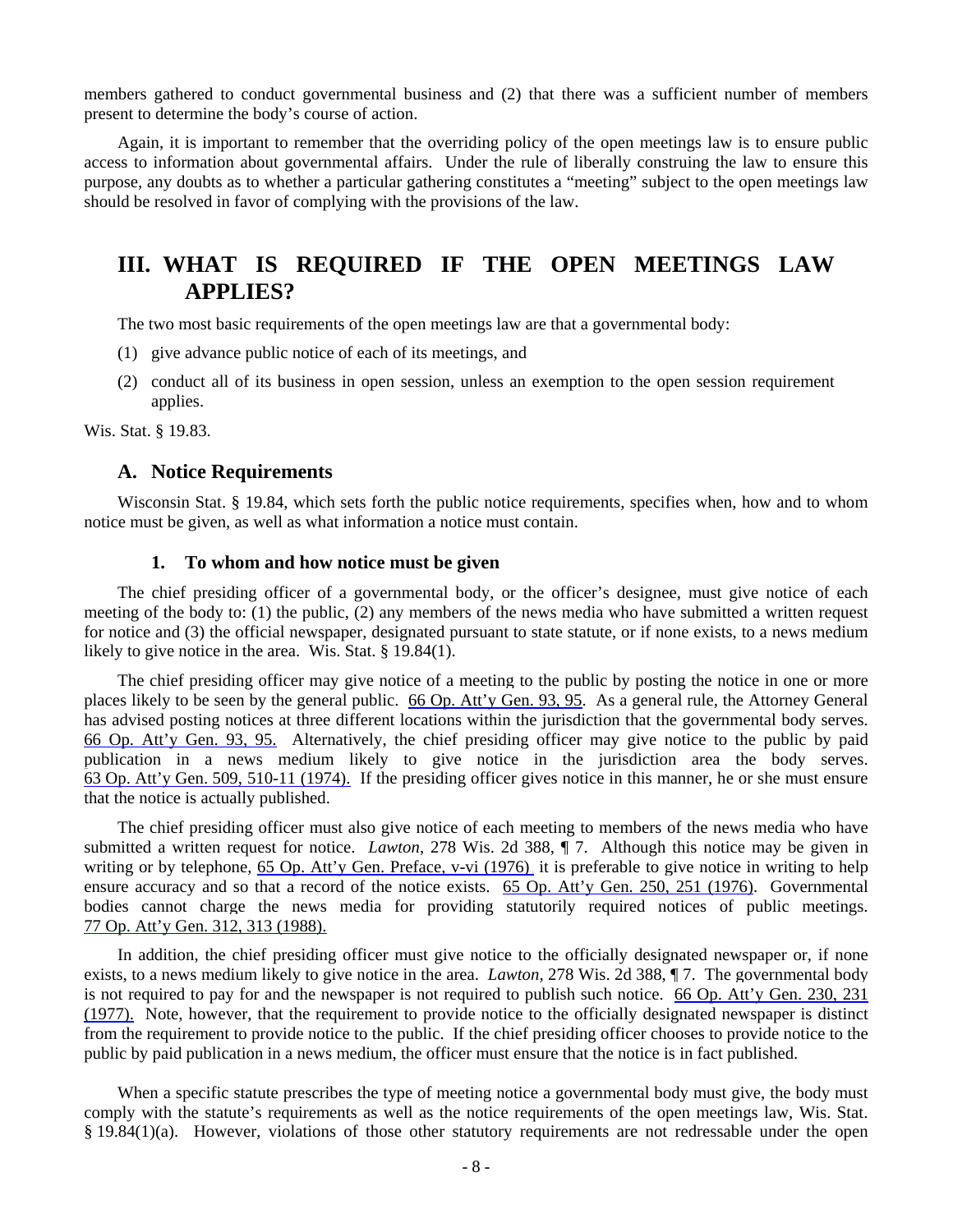meetings law. For example, the open meetings law is not implicated by a municipality's alleged failure to comply with the public notice requirements of Wis. Stat. ch. 985 when providing published notice of public hearings on proposed tax incremental financing districts. *See* Correspondence, May 4, 2005.

## **2. Contents of notice**

#### **a. In general**

 Every public notice of a meeting must give the "time, date, place and subject matter of the meeting, including that intended for consideration at any contemplated closed session, in such form as is reasonably likely to apprise members of the public and the news media thereof." Wis. Stat. § 19.84(2). The notice need not contain a detailed agenda, but because the public is entitled to the fullest and most complete information compatible with the conduct of governmental business, the notice should be specific. This requires that when a member of the governmental body knows in advance of the time notice is given that a matter may come before the body, that matter must be described in the meeting notice. 66 Op. Att'y Gen. 143, 144 (1977). The chief presiding officer of the governmental body is responsible for providing notice, and when he or she is aware of matters which may come before the body, those matters must be included in the meeting notice. 66 Op. Att'y Gen. 68, 70 (1977). In an informal opinion, the Attorney General opined that a chief presiding officer may not avoid liability for a legally deficient meeting notice by assigning to a non-member of the body the responsibility to create and provide a notice that complies with Wis. Stat. § 19.84(2). Correspondence, October 17, 2001.

 In formulating descriptions of the subject matter of a meeting, the chief presiding officer should keep in mind that the public is entitled to the best notice that can be given at the time the notice is prepared. A good rule of thumb is to ask whether a person interested in a specific subject would be aware, upon reading the meeting notice, that the subject might be discussed. For example, the court of appeals has held that the subject matter designation "licenses" was specific enough to apprise members of the public that a liquor license would be considered for approval. *State ex rel. H.D. Ent. v. City of Stoughton*, 230 Wis. 2d 480, 486, 602 N.W.2d 72 (Ct. App. 1999). *Cf. State ex rel. Olson v. City of Baraboo*, 2002 WI App 64, ¶¶ 13-17, 252 Wis. 2d 628, 643 N.W.2d 796 (meeting notice that a Joint Review Board would deliberate a resolution was sufficient to notify the public that the board would take action on the resolution). Governmental bodies may not use general subject matter designations such as "miscellaneous business," or "agenda revisions," or "such other matters as are authorized by law" as a justification to raise any subject, since those designations, standing alone, identify no subjects. Correspondence, November 30, 2004. The Attorney General advised in an informal opinion that if a meeting notice contains a general subject matter designation and a subject that was not specifically noticed comes up at the meeting, a governmental body should refrain from engaging in any information gathering or discussion or from taking any action that would deprive the public of information about the conduct of governmental business. I-05-93, April 26, 1993. Moreover, the Attorney General has advised in informal opinions that the practice of elected officials and public administrators to use agenda items designated "mayor comments," or "alderman comments" or "staff comments" for the purpose of communicating information on matters within the scope of the governmental body's authority "is, at best, at the outer edge of lawful practice, and may well cross the line to become unlawful." Correspondence, March 5, 2004. Because members and officials of governmental bodies have greater opportunities than the public has to establish meeting notices, they should be held to a higher standard of specificity regarding the subjects they intend to address. Correspondence, September 3, 2004. Citizen comment periods are the subject of specific legislation, and are discussed separately in Section III.B.3, below.

 Another frequently asked question is whether a governmental body may act on a motion for reconsideration of a matter voted on at a previous meeting, if the motion is brought under a general subject matter designation. The Attorney General has advised that a member may move for reconsideration under a general subject matter designation, but that any discussion or action on the motion should be set over to a later meeting for which specific notice of the subject matter of the motion is given. Correspondence, May 5, 1986.

#### **b. Closed session**

 The notice provision in Wis. Stat. § 19.84(2) requires that if the chief presiding officer or the officer's designee knows at the time he or she gives notice of a meeting that a closed session is contemplated, the notice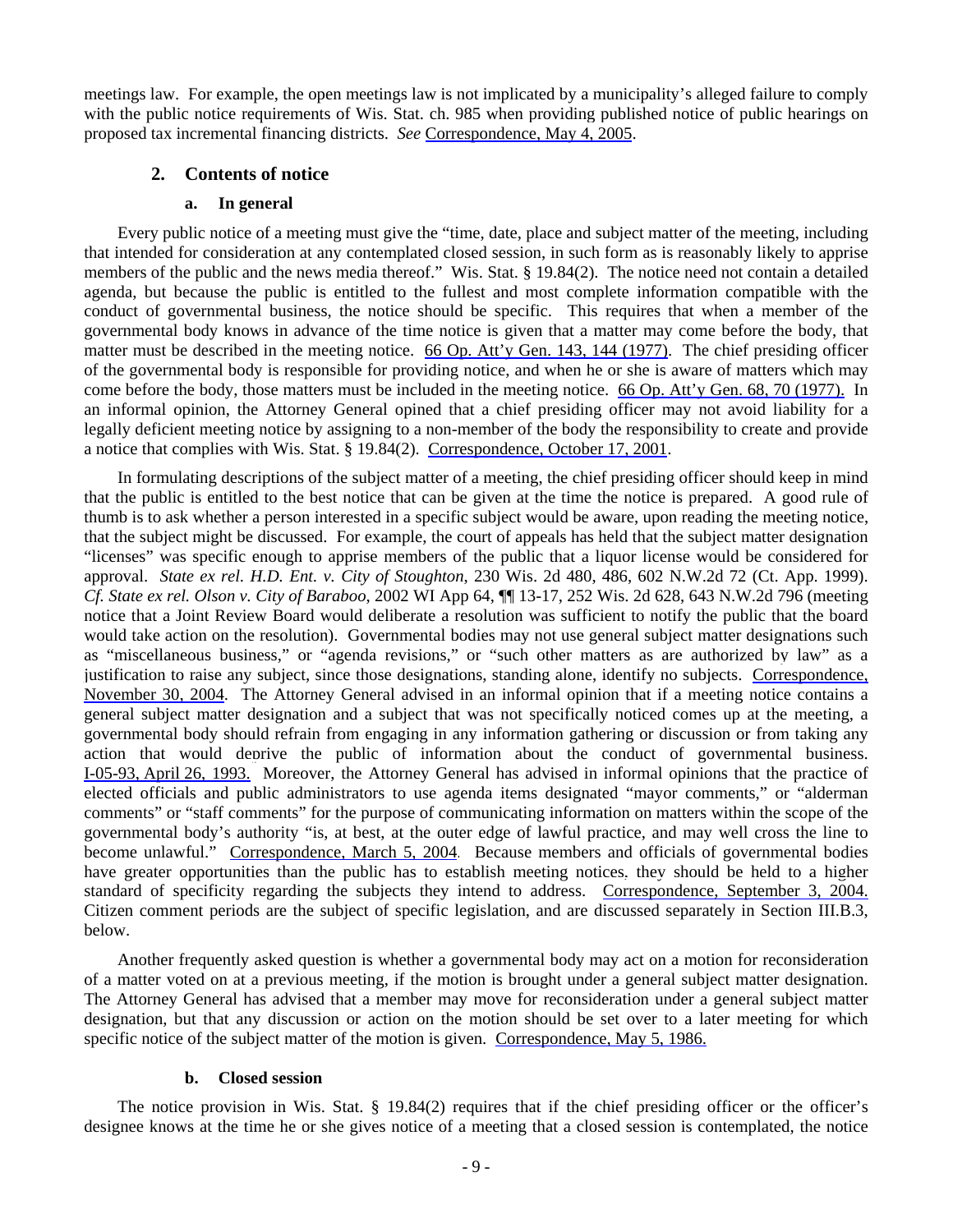must contain the subject matter to be considered in closed session. The notice must contain the specific nature of the business, as well as the exemption(s) under which the chief presiding officer believes a closed session is authorized. 66 Op. Att'y Gen. 93, 98. In *State ex rel. Schaeve v. Van Lare*, 125 Wis. 2d 40, 47, 370 N.W.2d 271 (Ct. App. 1985), the court held that a notice to convene in closed session under Wis. Stat. § 19.85(1)(b) "'to conduct a hearing to consider the possible discipline of a public employee'" was sufficient.

## **3. Time of notice**

 The provision in Wis. Stat. § 19.84(3) requires that every public notice of a meeting be given at least twentyfour hours in advance of the meeting, unless "for good cause" such notice is "impossible or impractical." If "good cause" exists, the notice should be given as soon as possible and must be given at least two hours in advance of the meeting. Wis. Stat. § 19.84(3).

 No Wisconsin court decisions or Attorney General opinions discuss what constitutes "good cause" to provide less than twenty-four-hour notice of a meeting. This provision, like all other provisions of the open meetings law, must be construed in favor of providing the public with the fullest and most complete information about governmental affairs as is compatible with the conduct of governmental business. Wis. Stat. § 19.81(1) and (4). If there is any doubt whether "good cause" exists, the governmental body should provide the full twenty-fourhour notice.

 Wisconsin Stat. § 19.84(4) provides that separate notice for each meeting of a governmental body must be given at a date and time reasonably close to the meeting date. A single notice that lists all the meetings that a governmental body plans to hold over a given week, month or year does not comply with the notice requirements of the open meetings law. *See* 63 Op. Att'y Gen. 510, 513.

 University of Wisconsin departments and their subunits, as well as the Olympic ice training rink, are exempt from the specific notice requirements in Wis. Stat. § 19.84(1)-(4). Those bodies are simply required to provide notice "which is reasonably likely to apprise interested persons, and news media who have filed written requests for such notice." Wis. Stat. § 19.84(5). Also exempt from the specific notice requirements are certain meetings of subunits of parent bodies held during or immediately before or after a meeting of the parent body. *See* Wis. Stat. § 19.84(6).

# **B. Open Session Requirements**

# **1. Accessibility**

 In addition to requiring advance public notice of every meeting of a governmental body, the open meetings law also requires that every meeting of a governmental body initially be convened in "open session." *See* Wis. Stat. §§ 19.83 and 19.85(1). All business of any kind, formal or informal, must be initiated, discussed and acted upon in "open session," unless one of the exemptions set forth in Wis. Stat. § 19.85(1) applies. Wis. Stat. § 19.83.

 An "open session" is defined in Wis. Stat. § 19.82(3) as "a meeting which is held in a place reasonably accessible to members of the public and open to all citizens at all times." This provision requires that governmental bodies hold their meetings in rooms that are reasonably calculated to be large enough to accommodate all citizens who wish to attend the meetings. *Badke*, 173 Wis. 2d at 580-81. Absolute access is not, however, required. *Id.* In *Badke*, for instance, the Wisconsin Supreme Court concluded that a village board meeting that was held in a village hall capable of holding 55-75 people was reasonably accessible, although three members of the public were turned away due to overcrowding. *Id.* at 561, 563, 581. Whether the requirement that a meeting be held in a place that is reasonably accessible is met depends on the facts in each individual case. Any doubt as to whether a meeting facility is large enough to satisfy the requirement should be resolved in favor of holding the meeting in a larger facility.

 In the case of a state governmental body, "open session" means a building and room that enables access by persons with functional limitations, as defined in Wis. Stat. § 101.13(1). Wis. Stat. § 19.82(3). This provision requires that state governmental bodies hold their meetings in buildings and rooms that are accessible, without assistance, to persons with functional limitations. 69 Op. Att'y Gen. 251 (1980). In order to comply with the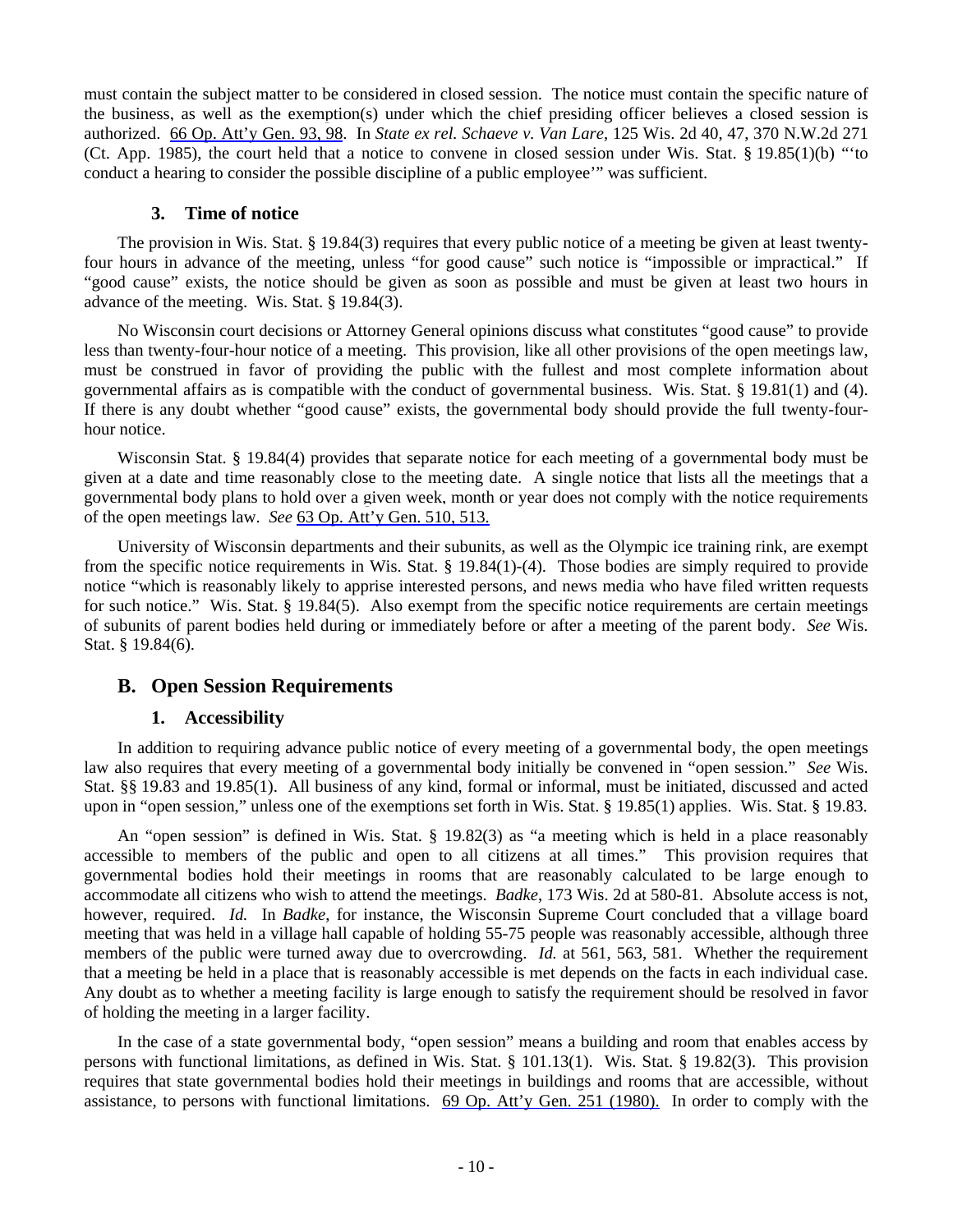spirit of the open meetings law, local bodies should also, whenever possible, meet in buildings and rooms that are accessible without assistance.

 The policy of openness and accessibility favors governmental bodies holding their meetings in public places, such as a municipal hall or school, rather than on private premises. *See* 67 Op. Att'y Gen. 125, 127 (1978). The law prohibits meetings on private premises that are not open and reasonably accessible to the public. Wis. Stat. § 19.82(3). Generally speaking, places such as a private room in a restaurant or a dining room in a private club are not considered "reasonably accessible." A governmental body should meet on private premises only in exceptional cases, where the governmental body has a specific reason for doing so which does not compromise the public's right to information about governmental affairs.

 The policy of openness and accessibility also requires that governmental bodies hold their meetings at locations near to the public they serve. Accordingly, the Attorney General has concluded that a school board meeting held forty miles from the district which the school board served was not "reasonably accessible" within the meaning of the open meetings law. Correspondence, May 25, 1977. The Attorney General advises that, in order to comply with the "reasonably accessible" requirement, governmental bodies should conduct all their meetings at a location within the district they serve, unless there are special circumstances that make it impossible or impractical to do so. I-29-91, October 17, 1991.

#### **2. Tape recording and videotaping**

 The open meetings law grants citizens the right to attend and observe meetings of governmental bodies that are held in open session. The open meetings law also grants citizens the right to tape record or videotape open session meetings, as long as doing so does not disrupt the meeting. The law explicitly states that a governmental body must make a reasonable effort to accommodate anyone who wants to record, film or photograph an open session meeting, as long as the activity does not interfere with the meeting. Wis. Stat. § 19.90.

 By contrast, members of a governmental body have no right to record a closed meeting under circumstances that might mean its private and secret nature could be violated. If a governmental body desires to record its closed meetings, it should arrange for the security of the records to prevent their improper disclosure. 66 Op. Att'y Gen. 318, 325 (1977).

# **3. Citizen participation**

 The open meetings law does not grant citizens a right to participate in meetings of a governmental body. There are, however, a number of state statutes which require governmental bodies to hold public hearings on specific matters. *See* for example, Wis. Stat. § 65.90(4) (requiring public hearing before adoption of a municipal budget) and Wis. Stat. § 66.46(4)(a) (requiring public hearing before creation of a tax incremental finance district). In the absence of such a statute, the governmental body itself is free to determine whether to allow citizen participation at its meetings. Nor does a governmental body violate the open meetings law by limiting the degree to which citizens participate.

 1997 Wisconsin Act 123, effective May 2, 1998, created Wis. Stat. §§ 19.83(2) and 19.84(2) to allow governmental bodies to receive information from members of the public if the public notice of the meeting designates a period of public comment. That law also allows a governmental body to discuss, but not to act on, any matter raised by the public during a comment period. Although discussion of a general public comment item is permissible, it is advisable to defer extensive discussion and action on such an item until specific notice of the subject matter of the proposed action can be given.

 A frequently asked question concerns who may attend the closed session meetings of a governmental body. In general, the open meetings law gives wide discretion to a governmental body to admit to a closed session anyone whose presence the body determines is necessary for the consideration of the matter that is the subject of the meeting. Correspondence, December 15, 1988. If the governmental body is a subunit of a parent body, the subunit must allow members of the parent body to attend its open session and closed session meetings, unless the rules of the parent body or subunit provides otherwise. Wis. Stat. § 19.89. Where enough non-members of a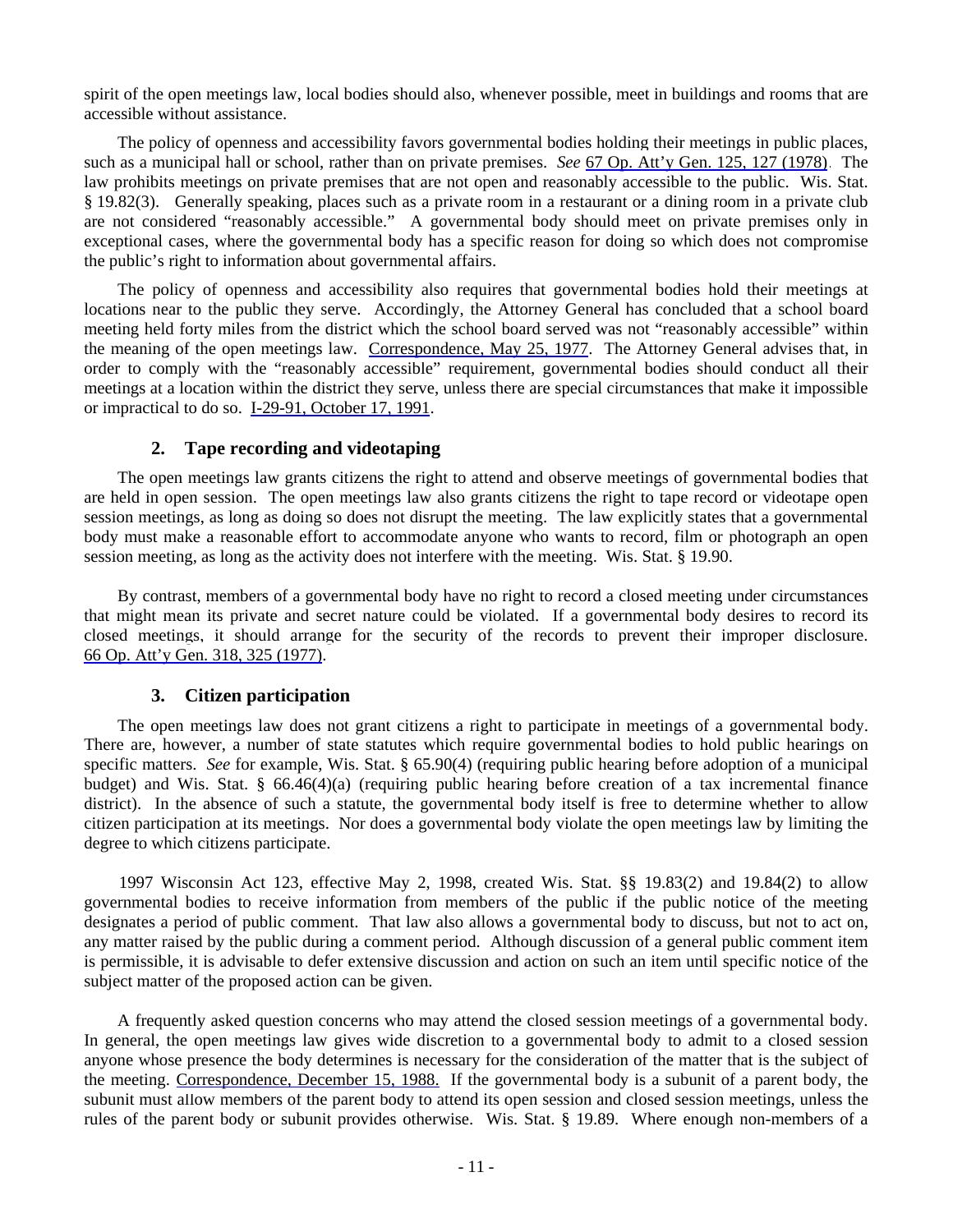subunit attend the subunit's meetings that a quorum of the parent body is present, a meeting of the parent body occurs, and the notice requirements of Wis. Stat. § 19.84 apply. *Badke*, 173 Wis. 2d at 579.

# **4. Minutes of meetings and recording of votes**

 The open meetings law does not require a governmental body to take detailed minutes of its meetings. Other statutes, however, may impose such requirements. I-20-89, March 8, 1989. *See, e.g.*, Wis. Stat. §§ 61.25(3) (village clerk); 62.09(11)(b) (city clerk); and 59.23(2)(a) (county clerk). The open meetings law requires a governmental body keep a record of the motions and roll call votes at each meeting of the body. Wis. Stat. § 19.88(3). The recordkeeping requirement can be satisfied if the motions and roll-call votes are recorded and preserved on a tape recording. I-95-89, November 13, 1989. If a member of a governmental body requests that the vote of each member on a particular matter be recorded, a voice vote or a vote by a show of hands is not permissible unless the vote is unanimous and the minutes reflect who is present for the vote. I-95-89, November 13, 1989. The requirement applies to both open and closed session meetings. "Consent agendas," whereby a body discusses individual items of business under separate agenda headings, but takes action on all discussed items by adopting a single motion to approve all the items previously discussed, are likely insufficient to satisfy the recordkeeping requirements of Wis. Stat. § 19.88(3). Correspondence, May 12, 2005.

 No secret ballot may be used to determine any election or decision of a governmental body, except the election of officers of a body. Wis. Stat. § 19.88(1). For example, a body cannot vote by secret ballot to fill a vacancy on a city council, 65 Op. Att'y Gen. 131 (1976).

# **IV. WHEN IS IT PERMISSIBLE TO CONVENE IN CLOSED SESSION?**

 Every meeting of a governmental body must initially be convened in open session. All business of any kind, formal or informal, must be initiated, discussed and acted upon in open session unless one of the exemptions in Wis. Stat. § 19.85(1) applies. Wis. Stat. § 19.83.

# **A. Notice Of Closed Session**

 The notice provision in Wis. Stat. § 19.84(2) requires that, if the chief presiding officer of a governmental body is aware that a closed session is contemplated at the time he or she gives public notice of the meeting, the notice must contain the subject matter of the closed session.<sup>[2](#page-15-0)</sup>

 If the chief presiding officer was not aware of a contemplated closed session at the time he or she gave notice of the meeting, that does not foreclose a governmental body from going into closed session under Wis. Stat. § 19.85(1) to discuss an item contained in the notice for the open session. 66 Op. Att'y Gen. 106, 108 (1977). In both cases, a governmental body must follow the procedure set forth in Wis. Stat. § 19.85(1) before going into closed session.

# **B. Procedure For Convening In Closed Session**

 Every meeting of a governmental body must initially be convened in open session. Wis. Stat. §§ 19.83 and 19.85(1). Before convening in closed session, the governmental body must follow the procedure set forth in Wis. Stat. § 19.85(1) which requires that the governmental body pass a motion, by recorded majority vote, to convene in closed session. If a motion is unanimous, there is no requirement to record the votes individually. *Schaeve*, 125 Wis. 2d at 51. Before the governmental body votes on the motion, the chief presiding officer must announce and record in open session the nature of the business to be discussed and the specific statutory exemption which is claimed to authorize the closed session. 66 Op. Att'y Gen. 93, 97-98. Stating the statute section number of the applicable exemption is not sufficient because most exemptions contain a number of subjects within the exemption. For example, Wis. Stat. § 19.85(1)(c) authorizes governmental bodies to use closed sessions to

<span id="page-15-0"></span><sup>&</sup>lt;sup>2</sup>See section III.A.2.b. of this guide for information on how to comply with this requirement.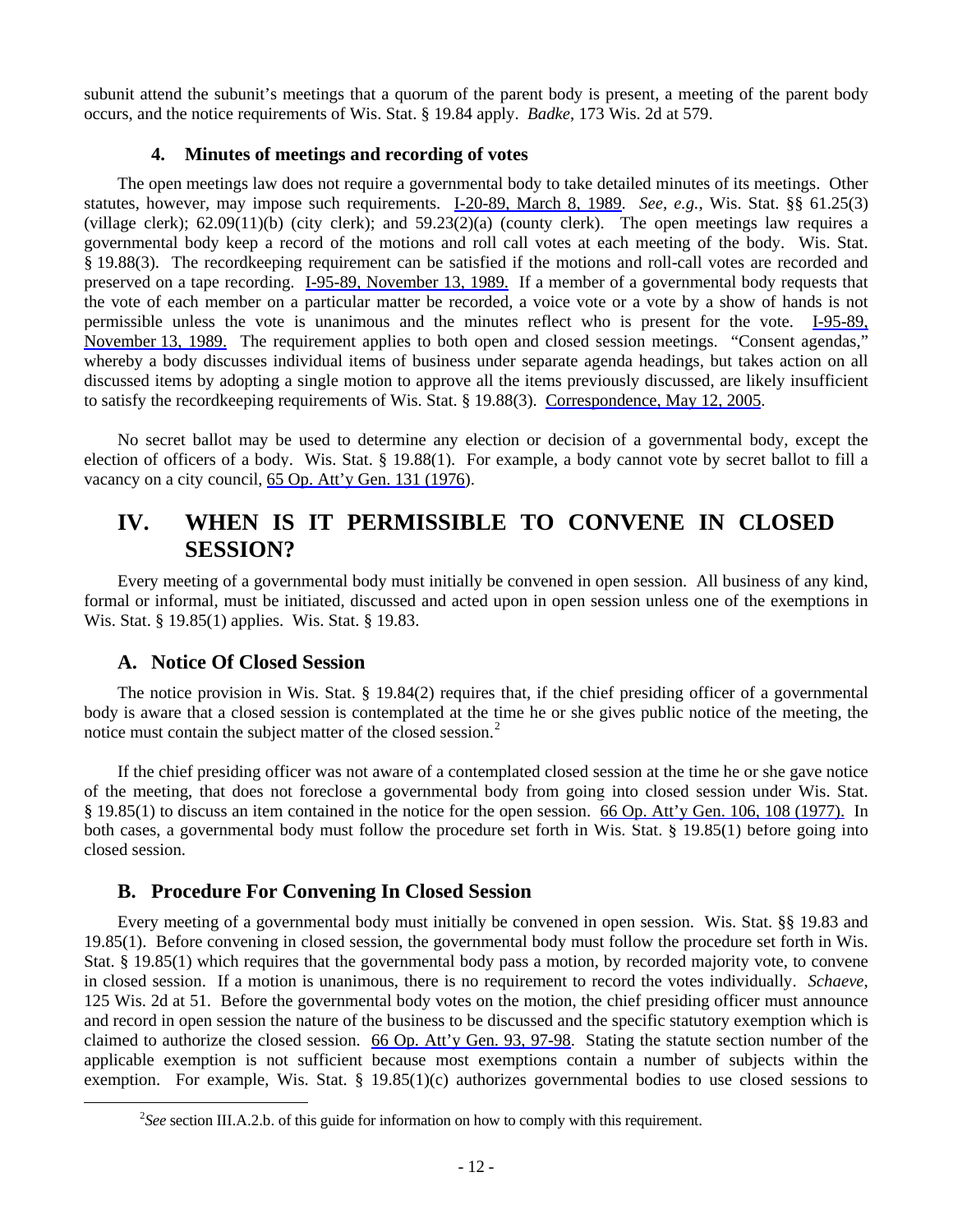interview candidates for positions of employment, to consider promotions of particular employees, to consider the compensation of particular employees, and to conduct employee evaluations—each of which is a different subject matter that should be identified in the meeting notice and in the motion to convene into closed session. Correspondence, October 23, 2003. Some specificity is needed in describing the subject matter of the contemplated closed meeting so that the members of the governmental body can intelligently vote on the motion to close the meeting. Correspondence, June 29, 1977. The governmental body must limit its discussion in closed session to the business specified in the announcement.

# **C. Authorized Closed Sessions**

Wisconsin Stat. § 19.85(1) contains thirteen exemptions to the open session requirement which permit, but do not require, a governmental body to convene in closed session. Because the law is designed to provide the public with the most complete information possible regarding the affairs of government, exemptions should be strictly construed. *State ex rel. Hodge v. Turtle Lake*, 180 Wis. 2d 62, 71, 508 N.W.2d 603 (1993). The policy of the open meetings law dictates that the exemptions be invoked sparingly and only where necessary to protect the public interest. If there is any doubt as to whether closure is permitted under a given exemption, the governmental body should hold the meeting in open session. *See* 74 Op. Att'y Gen. 70, 73 (1985).

The following are some of the most frequently cited exemptions.

# **1. Judicial or quasi-judicial hearings**

Wisconsin Stat. § 19.85(1)(a) authorizes a closed session for "[d]eliberating concerning a case which was the subject of any judicial or quasi-judicial trial or hearing before that governmental body." In order for this exemption to apply, there must be a "case" that is the subject of a quasi-judicial proceeding. *Hodge*, 180 Wis. 2d at 72. The Wisconsin Supreme Court held that "case" contemplates a controversy among parties that are adverse to one another; it does not include a mere request for a permit. *Id.* at 74. An example of a governmental body that considers "cases" and thus can convene in closed session under Wis. Stat.  $\S$  19.85(1)(a), where appropriate, is the Wisconsin Employment Relations Commission, 68 Op. Att'y Gen. 171 (1979). Bodies that consider zoning appeals, such as boards of zoning appeals and boards of adjustment, may not convene in closed session. Wis. Stat. §§ 59.694(3) (towns); 60.65(5) (counties); and 62.23(7)(e)3. (cities).

# **2. Employment and licensing matters**

#### **a. Consideration of dismissal, demotion, discipline, licensing and tenure**

 Two of the statutory exemptions to the open session requirement relate specifically to employment or licensing of an individual. The first, Wis. Stat. § 19.85(1)(b), authorizes a closed session for:

 Considering dismissal, demotion, licensing or discipline of any public employee or person licensed by a board or commission or the investigation of charges against such person, or considering the grant or denial of tenure for a university faculty member, and the taking of formal action on any such matter . . . .

 This section explicitly provides that a governmental body may not convene in closed session under this exemption unless the body gives the public employee, person licensed, or faculty member actual notice of any evidentiary hearing and any meeting at which final action may be taken. The notice must state that the person has a right to request that any such hearing or meeting be held in open session. If the person requests an open session, the governmental body may not convene in closed session under Wis. Stat. § 19.85(1)(b) to conduct an evidentiary hearing or take final action. Wis. Stat. § 19.85(1)(b).

 Evidentiary hearings may be required by statute, ordinance or rule, by collective bargaining agreement, or by circumstances in which the employee or licensee is the subject of charges that might damage the person's good name, reputation, honor or integrity, or where the government body's action might impose substantial stigma or disability upon the person. 66 Op. Att'y Gen. 211, 214 (1977). Evidentiary hearings are characterized by the formal examination of charges by the taking of testimony, and receiving evidence in support or in defense of specific charges that may have been made. 66 Op. Att'y Gen. 211, 214.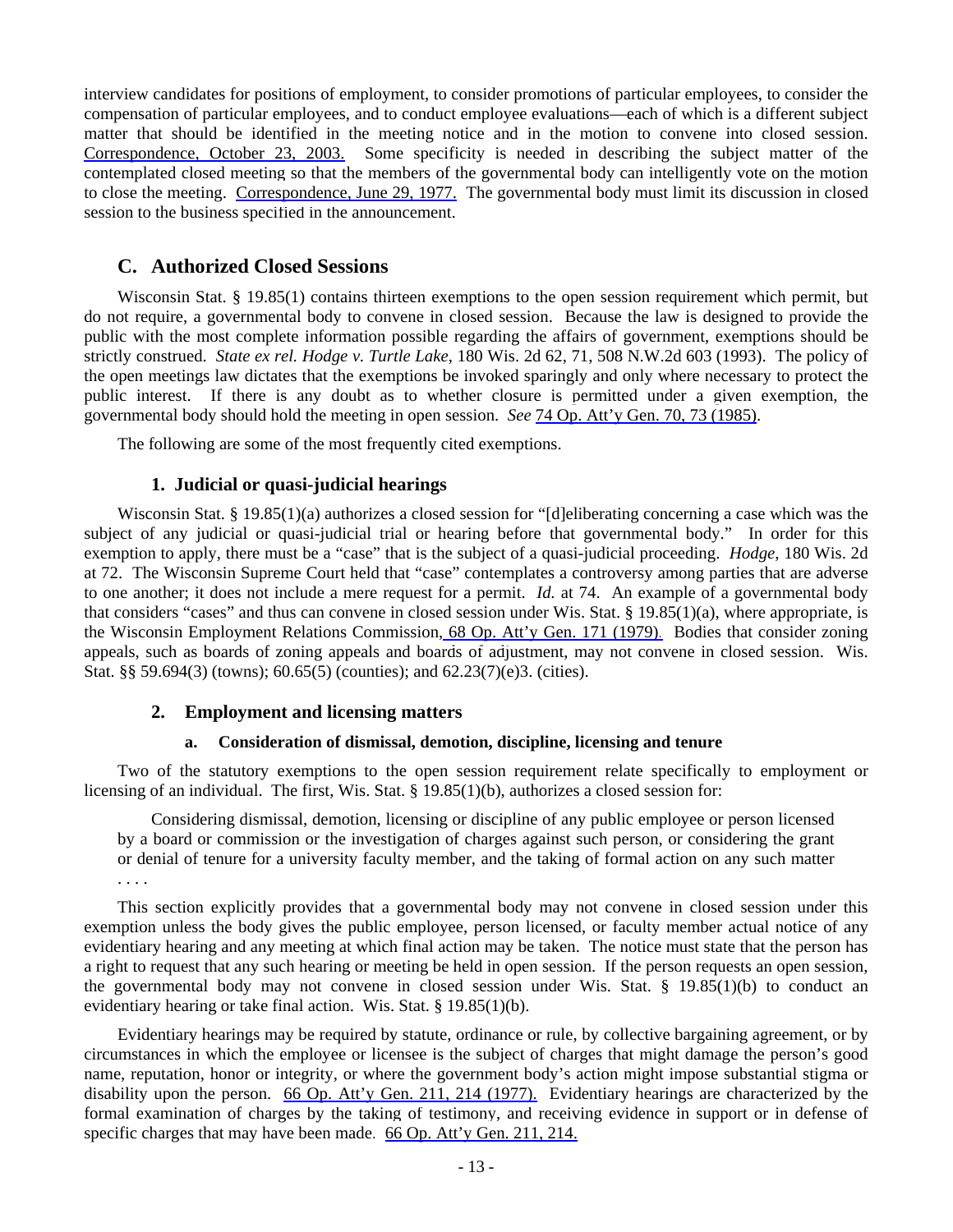In *State ex rel. Epping v. City of Neillsville*, 218 Wis. 2d 516, 581 N.W.2d 548 (Ct. App. 1998), the court of appeals held that Wis. Stat.  $\S$  19.85(1)(b) did not require the city to give Epping specific notice of the closed session meetings at which the common council discussed his performance pursuant to Wis. Stat. § 19.85(1)(c) because no final action took place during those closed sessions. Instead, the common council reconvened in open session after the closed session, and voted to terminate Epping's employment.

 Nothing in Wis. Stat. § 19.85(1) permits a person who is not a member of the governmental body to demand that the body meet in closed session. The Wisconsin Court of Appeals held that a governmental body was not required to comply with a public employee's request that the body convene in closed session to vote on the employee's dismissal. *Schaeve*, 125 Wis. 2d at 40.

#### **b. Consideration of employment, promotion, compensation and performance evaluations**

 The second exemption which relates to employment matters authorizes a closed session for "[c]onsidering employment, promotion, compensation or performance evaluation data of any public employee over which the governmental body has jurisdiction or exercises responsibility." Wis. Stat. § 19.85(1)(c).

 The Attorney General has interpreted this exemption to extend to public officers, such as a police chief, who the governmental body has jurisdiction to employ. Correspondence, September 20, 1982. The Attorney General has also concluded that this exemption is sufficiently broad to authorize convening in closed session to interview and consider applicants for positions of employment. Correspondence, September 20, 1982.

 An elected official is not considered a "public employee over which the governmental body has jurisdiction or exercises responsibility." Thus, Wis. Stat. § 19.85(1)(c) does not authorize a county board to convene in closed session to consider appointments of county board members to a county board committee. 76 Op. Att'y Gen. 276 (1987). Similarly, the exemption does not authorize a school board to convene in closed session to select a person to fill a vacancy on the school board. 74 Op. Att'y Gen. 70, 72. The exemption does not authorize a county board or a board committee to convene in closed session for the purposes of screening and interviewing applicants to fill a vacancy in the elected office of county clerk. Correspondence, June 13, 2003. Nor does the exemption authorize a city council or one of its committees to consider a temporary appointment of a municipal judge. Correspondence, December 21, 2004.

 The language of the exemption refers to a "public employee" rather than to positions of employment in general. The apparent purpose of the exemption is to protect individual employees from having their actions and abilities discussed in public and to protect governmental bodies "from potential lawsuits resulting from open discussion of sensitive information." *Oshkosh Northwestern Co. v. Oshkosh Library Bd.*, 125 Wis. 2d 480, 486, 373 N.W.2d 459 (Ct. App. 1985). It is not the purpose of the exemption to protect a governmental body when it discusses general policies that do not involve identifying specific employees. *See* 80 Op. Att'y Gen. 176, 177-78 (1992). Thus, Wis. Stat. § 19.85(1)(c) authorizes a closed session to discuss the qualifications of and salary to offer a specific applicant but does not authorize a closed session to discuss the qualifications and salary range for the position in general. 80 Op. Att'y Gen. 176, 178-82. The section authorizes closure to determine increases in compensation for specific employees, 67 Op. Att'y Gen. 117, 118 (1978). Similarly, Wis. Stat. § 19.85(1)(c) authorizes closure to determine which employees to lay off, or whether to non-renew an employee's contract at the expiration of the contract term, *see* 66 Op. Att'y Gen. 211, 213, but not to determine whether to reduce or increase staffing, in general.

# **3. Consideration of financial, medical, social or personal information**

The exemption in Wis. Stat. § 19.85(1)(f) authorizes a closed session for:

 Considering financial, medical, social or personal histories or disciplinary data of specific persons, preliminary consideration of specific personnel problems or the investigation of charges against specific persons except where par. (b) applies which, if discussed in public, would be likely to have a substantial adverse effect upon the reputation of any person referred to in such histories or data, or involved in such problems or investigations.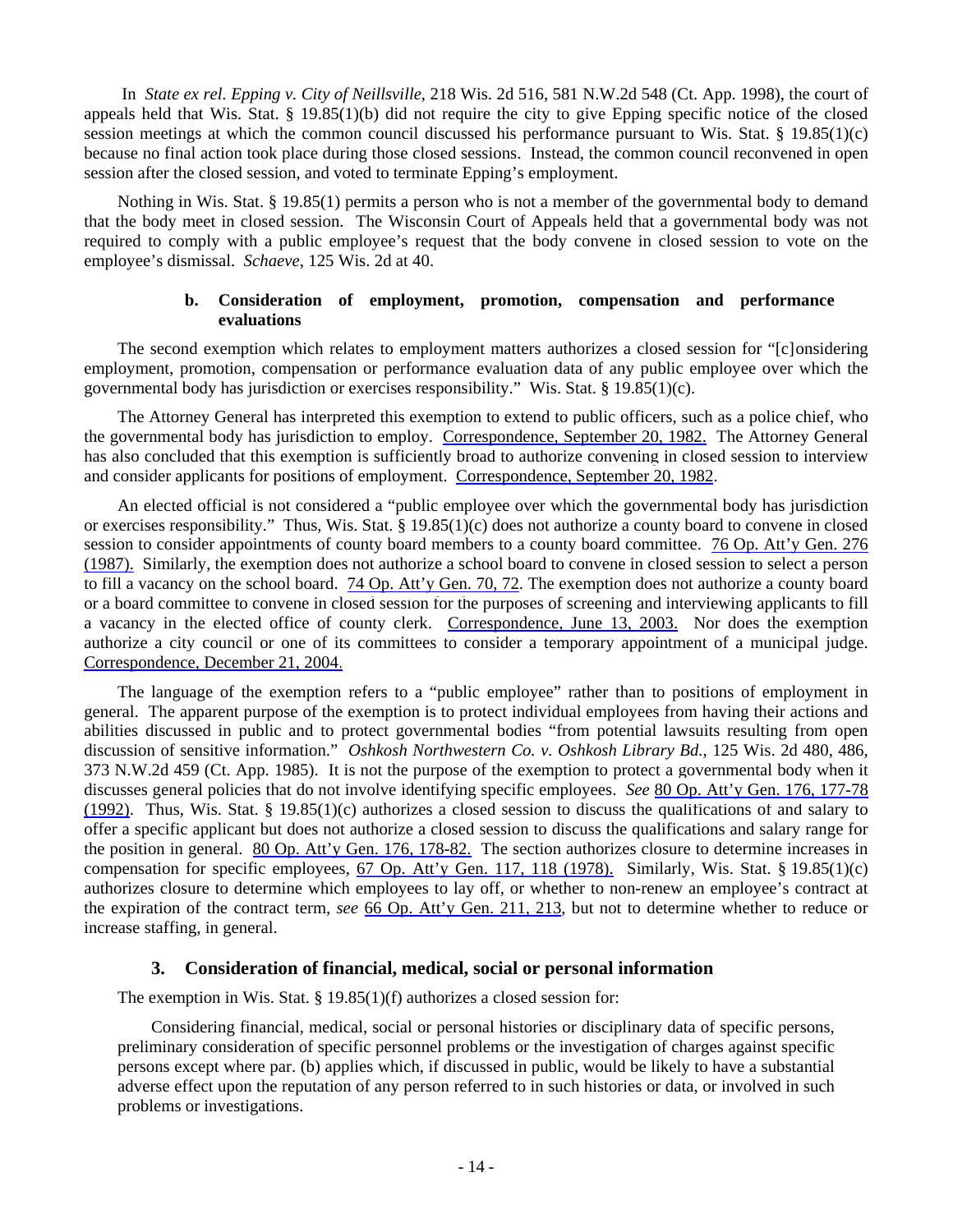An example is where a state employee was alleged to have violated a state law. *See Wis. State Journal v. U.W. Platteville*, 160 Wis. 2d 31, 38, 465 N.W.2d 266 (Ct. App. 1990). This exemption is not limited to considerations involving public employees. For example, the Attorney General concluded that, in an exceptional case, a school board could convene in closed session under the exemption to interview a candidate to fill a vacancy on the school board if information is expected to damage a reputation, however, the vote should be in open session. 74 Op. Att'y Gen. 70, 72.

 At the same time, the Attorney General cautioned that the exemption in Wis. Stat. § 19.85(1)(f) is extremely limited. It applies only where a member of a governmental body has actual knowledge of information that will have a substantial adverse effect on the person mentioned or involved. Moreover, the exemption authorizes closure only for the duration of the discussions about the information specified in Wis. Stat. § 19.85(1)(f). Thus, the exemption would not authorize a school board to actually appoint a new member to the board in closed session. 74 Op. Att'y Gen. 70, 72.

# **4. Conducting public business with competitive or bargaining implications**

 A closed session is authorized for "[d]eliberating or negotiating the purchasing of public properties, the investing of public funds, or conducting other specified public business, whenever competitive or bargaining reasons require a closed session." Wis. Stat. § 19.85(1)(e). This exemption is not limited to deliberating or negotiating the purchase of public property or the investing of public funds. For example, the Attorney General has determined that the exemption authorized a school board to convene in closed session to develop negotiating strategies for collective bargaining. 66 Op. Att'y Gen. 93, 96. (The opinion advised that governmental bodies that are not formed exclusively for collective bargaining comply with the open meetings law when meeting for the purpose of developing negotiating strategy.) Governmental officials must keep in mind, however, that this exemption applies only when "competitive or bargaining reasons require a closed session." Wis. Stat. § 19.85(1)(e). The exemption is restrictive rather than expansive. Mere inconvenience, delay, embarrassment, frustration or even speculation as to the probability of success would be an insufficient basis to close a meeting. By using the word "require," the Legislature placed a strong burden on a governmental body considering whether to close a meeting. Correspondence, February 12, 1979. The "competitive or bargaining reasons" exemption permits closed session discussion in situations where the discussion will directly and substantially affect negotiations with a party, but not where the discussions might be one of several factors that indirectly influence the outcome of negotiations with a third party. Correspondence, March 24, 1992. Once a governmental body's bargaining team has reached a tentative agreement, the discussion whether the body should ratify the agreement should be conducted in open session. 81 Op. Att'y Gen. 139, 141 (1994).

# **5. Conferring with legal counsel with respect to litigation**

 The exemption in Wis. Stat. § 19.85(1)(g) authorizes a closed session for "[c]onferring with legal counsel for the governmental body who is rendering oral or written advice concerning strategy to be adopted by the body with respect to litigation in which it is or is likely to become involved."

 The presence of the governmental body's legal counsel is not, in itself, sufficient reason to authorize closure under this exemption. The exemption applies only if the legal counsel is rendering advice on strategy to adopt for litigation in which the governmental body is or is likely to become involved.

 There is no clear-cut standard for determining whether a governmental body is "likely" to become involved in litigation. Members of a governmental body should rely on the body's legal counsel for advice on whether litigation is sufficiently "likely" to authorize a closed session under Wis. Stat. § 19.85(1)(g).

# **6. Remaining exemptions**

The remaining exemptions in Wis. Stat. § 19.85(1) authorize closure for:

- 1. Considering applications for probation or parole, or considering strategy for crime detection or prevention. Wis. Stat. § 19.85(1)(d).
- 2. Specified deliberations by the state council on unemployment insurance and the state council on worker's compensation. Wis. Stat. § 19.85(1)(ee) and (eg).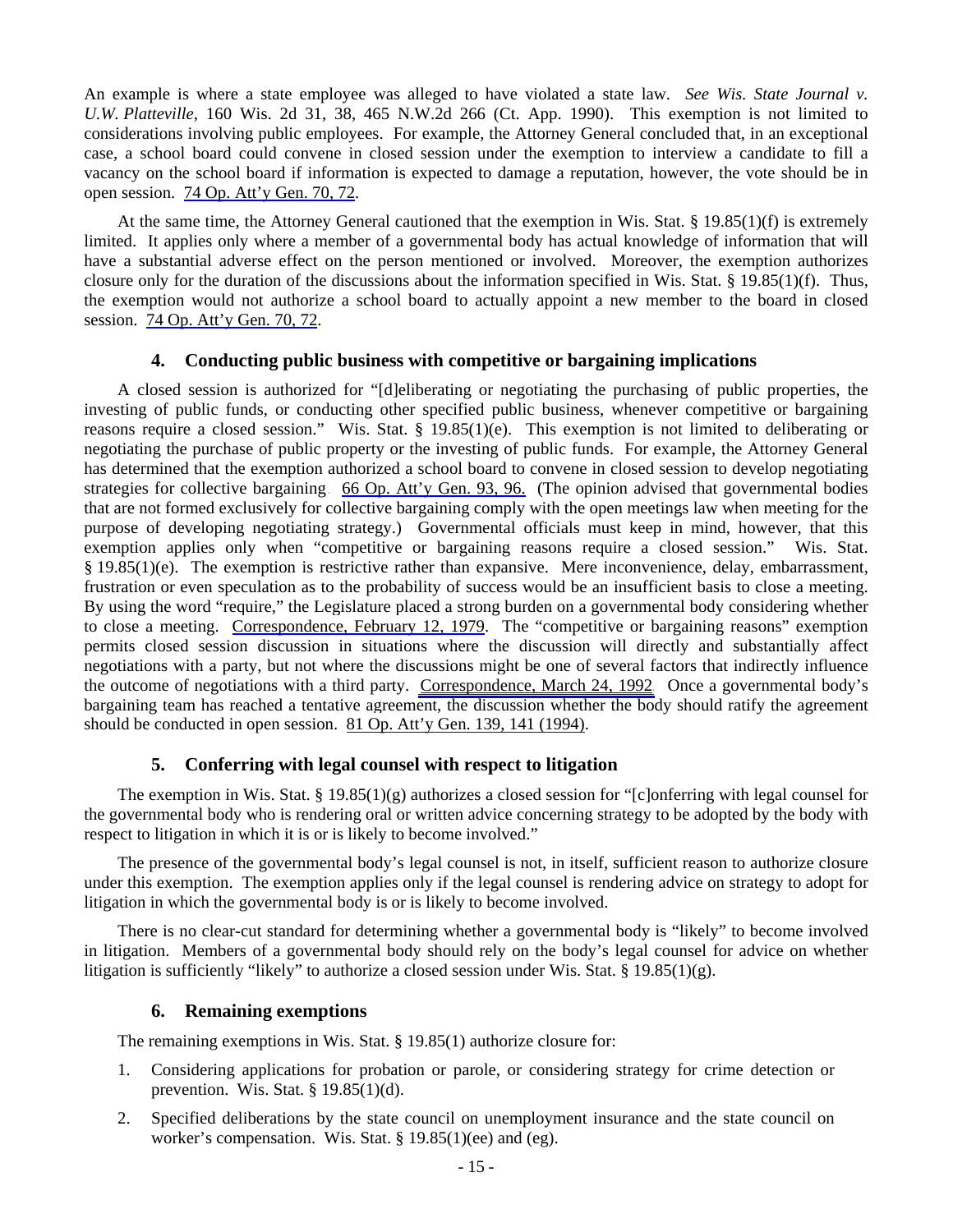- 3. Specified deliberations involving the location of a burial site. Wis. Stat. § 19.85(1)(em).
- 4. Consideration of requests for confidential written advice from an ethics board. Wis. Stat.  $$19.85(1)(h).$
- 5. Considering specified matters related to a business ceasing its operations or laying off employees. Wis. Stat. § 19.85(1)(i).
- 6. Considering specified financial information relating to the support of a nonprofit corporation operating an ice rink owned by the state. Wis. Stat.  $\S$  19.85(1)(j).

# **D. Voting In An Authorized Closed Session**

 The Wisconsin Supreme Court has held that Wis. Stat. § 14.90 (1959), a predecessor to the current open meetings law, authorized a governmental body to vote in closed session on matters that were the legitimate subject of deliberation in closed session. *Cities S. O. Co.*, 21 Wis. 2d at 538. The supreme court reasoned that "voting is an integral part of deliberating and merely formalizes the result reached in the deliberating process." *Cities S. O. Co.*, 21 Wis. 2d at 539.

 In *Schaeve*, 125 Wis. 2d at 53, the court of appeals commented on the propriety of voting in closed session under the current open meetings law. The court indicated that a governmental body must vote in open session unless an exemption in Wis. Stat. § 19.85(1) expressly authorizes voting in closed session. *Id.* The court's statement was not essential to its holding and it is unclear whether the supreme court would adopt a similar interpretation of the current open meetings law.

 Given this uncertainty, the Attorney General advises that a governmental body vote in open session, unless the vote is clearly an integral part of deliberations authorized to be conducted in closed session under Wis. Stat. § 19.85(1). Stated another way, a governmental body should vote in open session, unless doing so would compromise the need for the closed session. *Accord*, *Epping*, 218 Wis. 2d at 524 n.4 (even if deliberations were conducted in an unlawful closed session, a subsequent vote taken in open session could not be voided).

 None of the exemptions in Wis. Stat. § 19.85(1) authorize a governmental body to consider in closed session the ratification or final approval of a collective bargaining agreement negotiated by or for the body. Wis. Stat. § 19.85(3); <u>81 Op. Att'y Gen. 139</u>.

# **E. Reconvening In Open Session**

 $\overline{a}$ 

 A governmental body may not commence a meeting, convene in closed session and subsequently reconvene in open session within twelve hours after completion of a closed session, unless public notice of the subsequent open session is given "at the same time and in the same manner" as the public notice of the prior open session. Wis. Stat. § 19.85(2). The notice need not specify the time the governmental body expects to reconvene in open session if the body plans to reconvene immediately following the closed session. If the notice does specify the time, the body must wait until that time to reconvene in open session.

<span id="page-19-0"></span> $3$ For more detailed information on these exemptions, consult the text of Wis. Stat. § 19.85(1), which appears in Appendix A.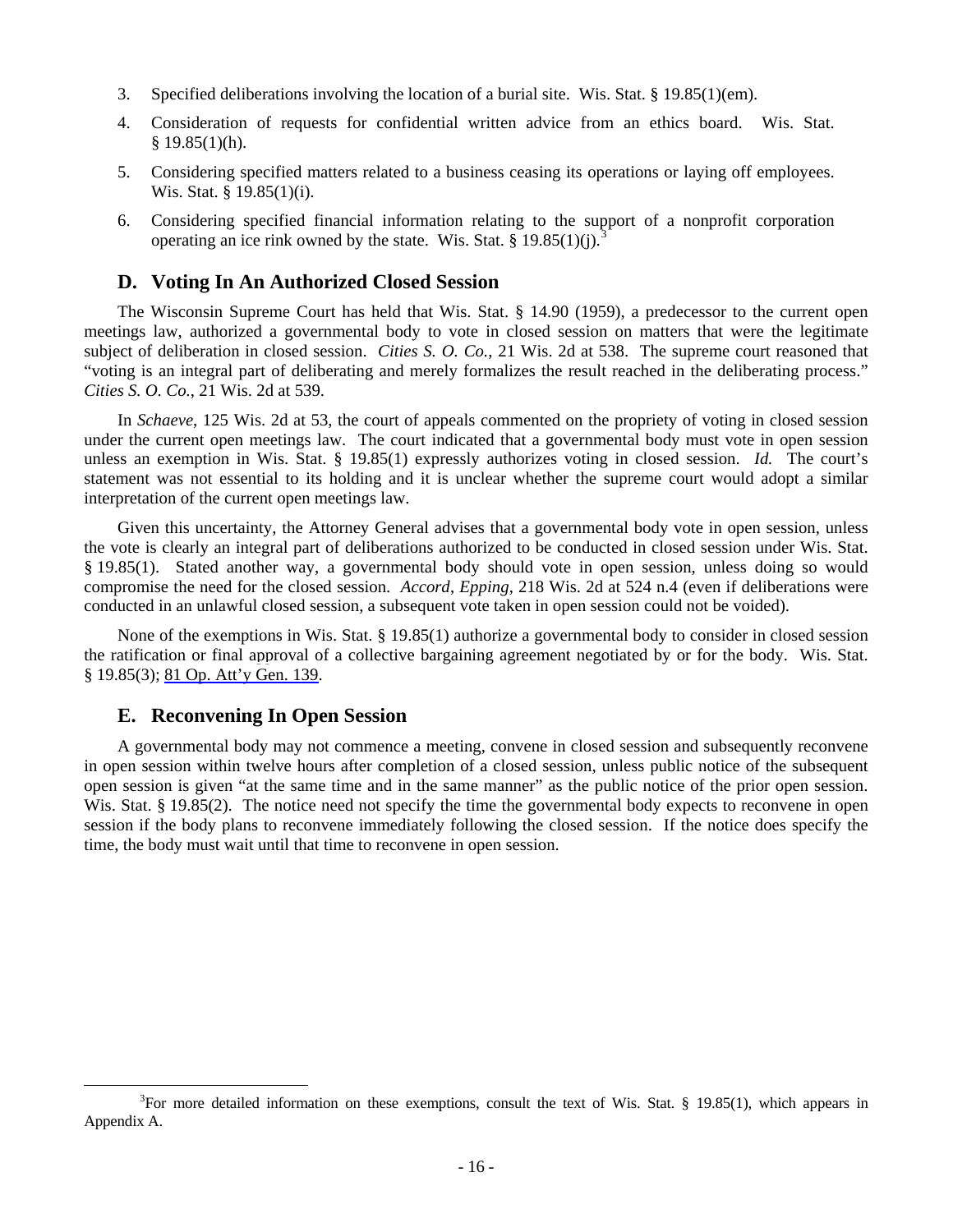# **V. WHO ENFORCES THE OPEN MEETINGS LAW AND WHAT ARE ITS PENALTIES?**

# **A. Enforcement**

 Both the Attorney General and the district attorneys have authority to enforce the open meetings law. Wis. Stat. § 19.97(1). In most cases, enforcement at the local level has the greatest chance of success due to the need for intensive factual investigation, the district attorneys' familiarity with the local rules of procedure and the need to assemble witnesses and material evidence. 65 Op. Att'y Gen. Preface, ii.

 A district attorney has authority to enforce the open meetings law only after an individual files a verified open meetings law complaint with the district attorney. *See* Wis. Stat. § 19.97(1). Actions to enforce the open meetings law need not be preceded by a notice of claim. *State ex rel. Auchinleck v. Town of LaGrange*, 200 Wis. 2d 585, 594-97, 547 N.W.2d 587 (1996). The complaint must be signed by the individual and notarized.<sup>[4](#page-20-0)</sup> The district attorney has broad discretion to determine whether a verified complaint should be prosecuted. *State v. Karpinski*, 92 Wis. 2d 599, 607, 285 N.W.2d 729 (1979).

 If the district attorney refuses to commence an open meetings law enforcement action or otherwise fails to act within twenty days of receiving a complaint, the individual who filed the complaint has a right to bring an action, in the name of the state, to enforce the open meetings law. *Lawton*, 278 Wis. 2d 388, ¶ 15. Wis. Stat. § 19.97(4). *See also Fabyan v. Achtenhagen*, 2002 WI App 214, ¶¶ 10-13, 257 Wis. 2d 310, 652 N.W.2d 649 (complaint under Wis. Stat. § 19.97 must be brought in the name of and on behalf of the state; *i.e.*, the caption must bear the title "State ex rel. . . ," or the court lacks competency to proceed). Although an individual may not bring a private enforcement action prior to the expiration of the district attorney's twenty-day review period, the district attorney may still commence an action even though more than twenty days have passed. It is not uncommon for the review and investigation of open meetings complaints to take longer than twenty days. If the individual prevails, the court is authorized to grant broad relief, including a declaration that the law was violated, civil forfeitures where appropriate, and the award of the actual and necessary costs of prosecution, including reasonable attorney fees. Under certain circumstances, the Attorney General may elect to prosecute complaints involving a matter of statewide concern. Court proceedings to enforce the open meetings law must be commenced within two years after the cause of action accrues, or the proceedings will be barred. *State ex rel. Leung v. City of Lake Geneva*, 2003 WI App 129, ¶ 6, 265 Wis. 2d 674, 666 N.W.2d 104.

# **B. Penalties**

 Any member of a governmental body who "knowingly" attends a meeting held in violation of the open meetings law, or otherwise violates the law, is subject to a forfeiture of between \$25 and \$300 for each violation. Wis. Stat. § 19.96. Any forfeiture obtained in an action brought by the district attorney is awarded to the county. Wis. Stat. § 19.97(1). Any forfeiture obtained in an action brought by the Attorney General or a private citizen is awarded to the state. Wis. Stat.  $\S$  19.97(1), (2) and (4).

 The Wisconsin Supreme Court has defined "knowingly" as not only positive knowledge of the illegality of a meeting, but also awareness of the high probability of the meeting's illegality or conscious avoidance or awareness of the illegality. *Swanson*, 92 Wis. 2d at 319. The court also held that knowledge is not required to impose forfeitures on an individual for violating the open meetings law by means other than attending a meeting held in violation of the law. Examples of "other violations" are failing to give the required public notice of a meeting or failing to follow the procedure for closing a session. *Swanson*, 92 Wis. 2d at 321.

<span id="page-20-0"></span> A member of a governmental body who is charged with knowingly attending a meeting held in violation of the law may raise one of two defenses: (1) that the member made or voted in favor of a motion to prevent the

<sup>&</sup>lt;sup>4</sup>A model complaint appears in Appendix B.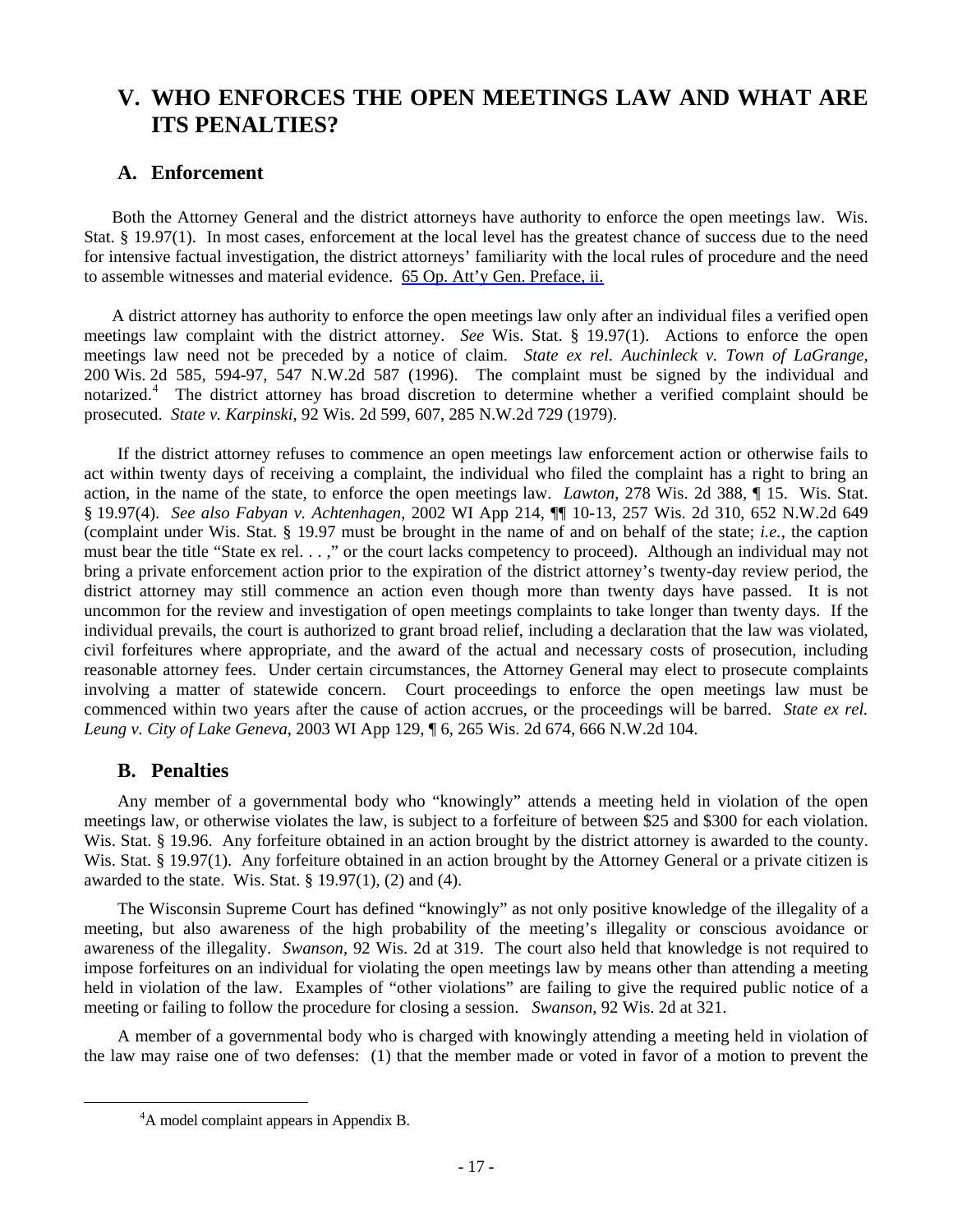violation or (2) that the member's votes on all relevant motions prior to the violation were inconsistent with the cause of the violation. Wis. Stat. § 19.96.

 A member who is charged with a violation other than knowingly attending a meeting held in violation of the law may be permitted to raise the additional statutory defense that the member did not act in his or her official capacity. In addition, in *Swanson,* 92 Wis. 2d at 319, and *Hodge*, 180 Wis. 2d at 80, the supreme court intimated that a member of a governmental body can avoid liability if he or she can factually prove that he or she relied, in good faith and in an open and unconcealed manner, on the advice of counsel whose statutory duties include the rendering of legal opinions as to the actions of the body. *See State v. Tereschko*, 2001 WI App 146, ¶¶ 9-10, 246 Wis. 2d 671, 630 N.W.2d 277 (unpublished opinion declining to find a knowing violation where school board members relied on the advice of counsel in going into closed session); *State v. Davis*, 63 Wis. 2d 75, 82, 216 N.W.2d 31 (1974) (interpreting Wis. Stat. § 946.13(1) (private interest in public contract). *Cf. Journal/Sentinel v. Shorewood School Bd.*, 186 Wis. 2d 443, 452-55, 521 N.W.2d 165 (Ct. App. 1994) (school board may not avoid duty to provide public records by delegating the creation and custody of the record to its attorneys).

 A governmental body may not reimburse a member for a forfeiture incurred as a result of a violation of the law, unless the enforcement action involved a real issue as to the constitutionality of the open meetings law. 66 Op. Att'y Gen. 226 (1977). Although it is not required to do so, a governmental body may reimburse a member for his or her reasonable attorney fees in defending against an enforcement action and for any plaintiff's attorney fees that the member is ordered to pay. The city attorney may represent city officials in open meetings law enforcement actions. 77 Op. Att'y Gen. 177, 180 (1988).

 In addition to the forfeiture penalty, Wis. Stat. § 19.97(3) provides that a court may void any action taken at a meeting held in violation of the open meetings law if the court finds that the interest in enforcing the law outweighs any interest in maintaining the validity of the action. Thus, in *Hodge*, 180 Wis. 2d at 75-76, the court voided the Town Board's denial of a permit, taken after an unauthorized closed session deliberation about whether to grant or deny the permit. *Cf. Epping*, 218 Wis. 2d 524 n.4 (arguably unlawful closed session deliberation does not provide basis for voiding subsequent open session vote; *State ex rel. Ward v. Town of Nashville*, 2001 WI App 224, ¶ 30, 247 Wis. 2d 988, 635 N.W.2d 26 (unpublished opinion declining to void an agreement made in open session, where the agreement was the product of three years of unlawfully closed meetings). A court may award any other appropriate legal or equitable relief, including declaratory and injunctive relief. Wis. Stat. § 19.97(2).

 In enforcement actions seeking forfeitures, the provisions of the open meetings law must be narrowly construed due to the penal nature of forfeiture. In all other actions, the provisions of the law must be liberally construed to ensure the public's right to "the fullest and most complete information regarding the affairs of government as is compatible with the conduct of governmental business." Wis. Stat. § 19.81(1) and (4). Thus, it is advisable to prosecute forfeiture actions separately from actions seeking other types of relief under the open meetings law.

# **CONCLUSION**

 In this handbook, the Attorney General's Office has outlined the provisions of the open meetings law to serve as an informational resource for members of the public and government officials. Questions which remain after thorough examination of the handbook may be answered by direct consultation of the open meetings statutes, case law, opinions of the Attorney General and by conferring with attorneys for governmental bodies. In addressing such questions, keep in mind the policy of broadly construing the open meetings law in favor of openness. In the rare instance where a question cannot be resolved in this manner, written requests for advice also may be made to the Attorney General's Office for an interpretation of the statutes. Wis. Stat. § 19.98.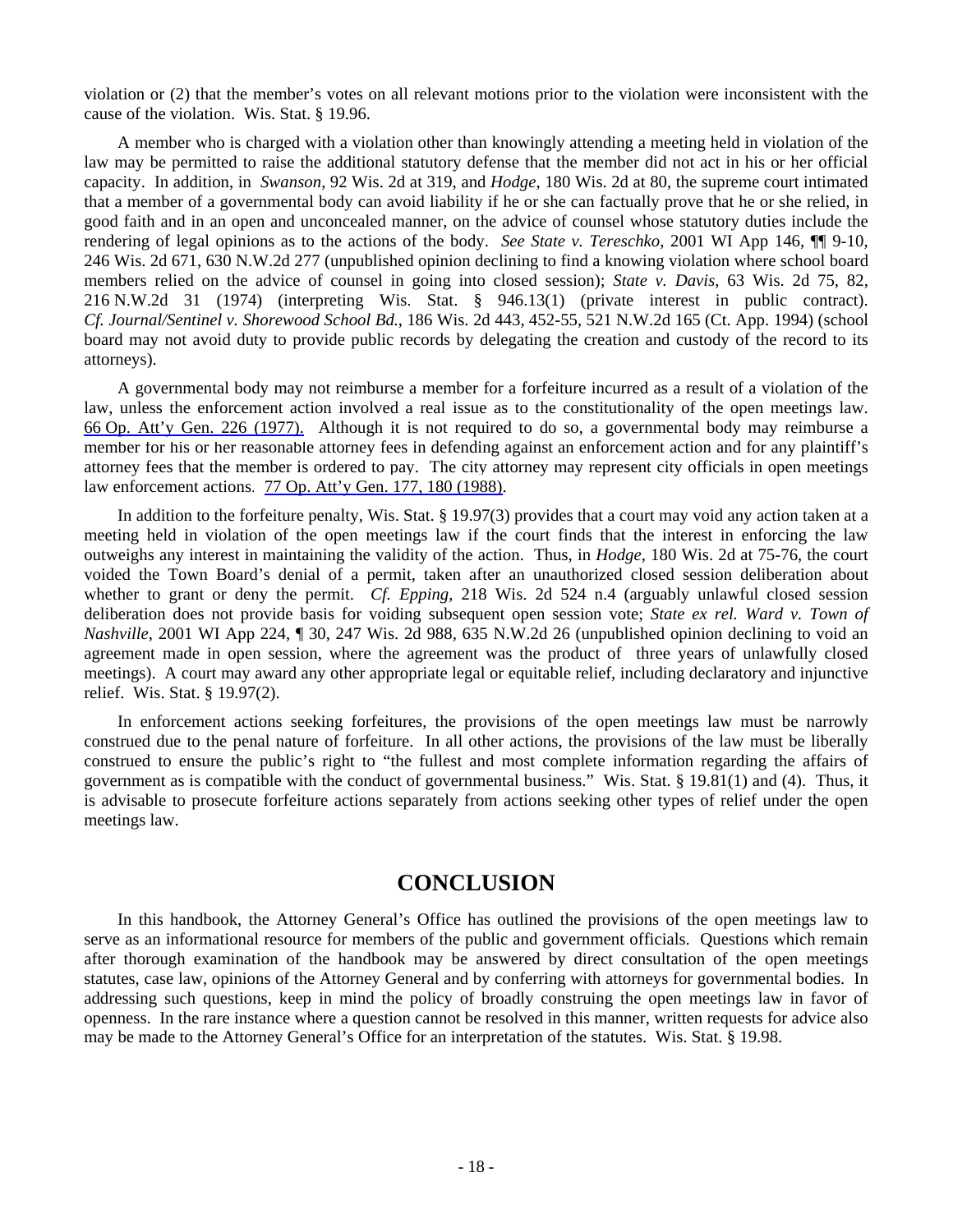# **APPENDIX A**

# **OPEN MEETINGS LAW**

**Wis. Stat. §§ 19.81 - 19.98 (2003-04)**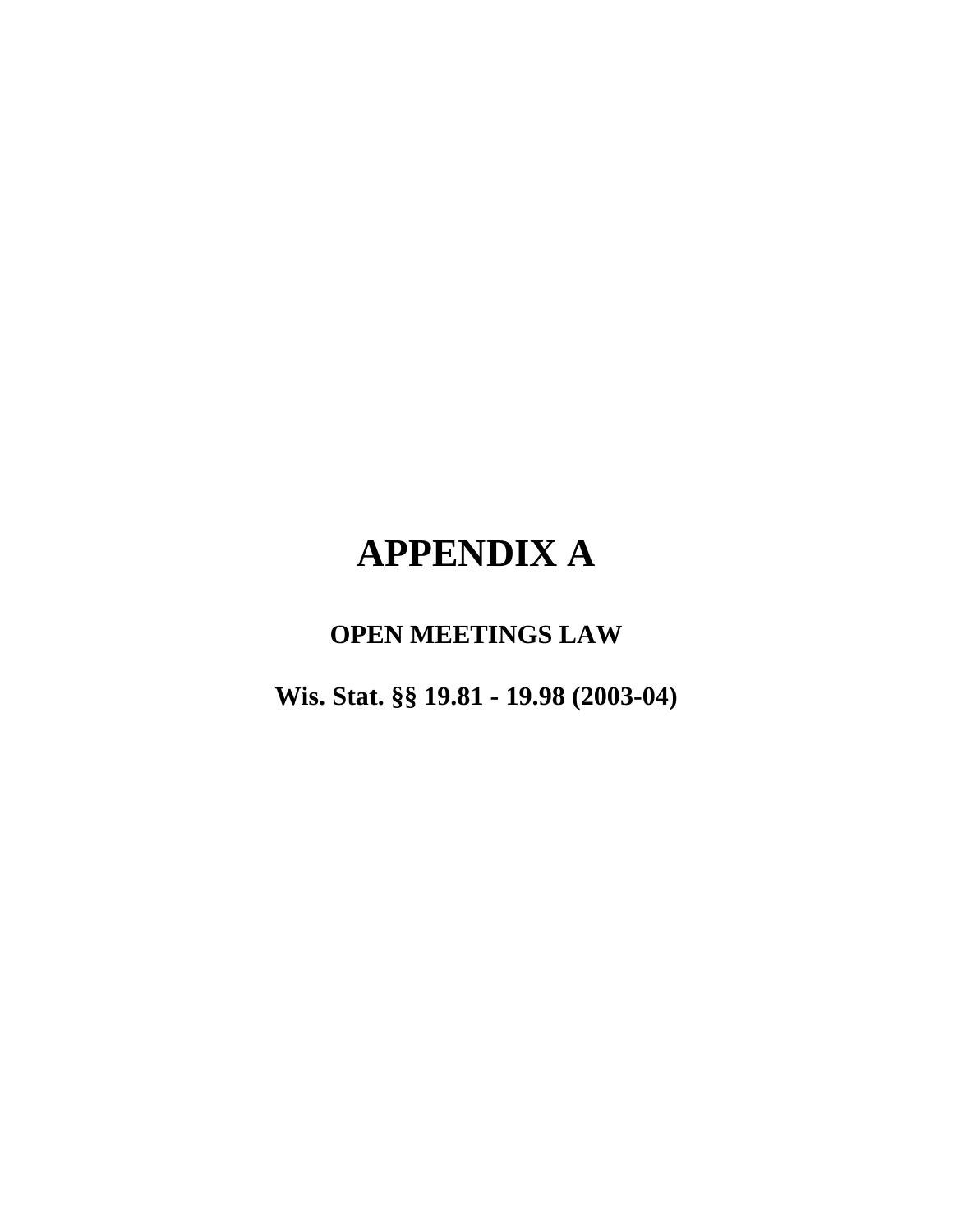# SUBCHAPTER V

# OPEN MEETINGS OF GOVERNMENTAL BODIES

19.81 Declaration of policy. (1) In recognition of the fact that a representative government of the American type is dependent upon an informed electorate, it is declared to be the policy of this state that the public is entitled to the fullest and most complete information regarding the affairs of government as is compatible with the conduct of governmental business.

 (2) To implement and ensure the public policy herein expressed, all meetings of all state and local governmental bodies shall be publicly held in places reasonably accessible to members of the public and shall be open to all citizens at all times unless otherwise expressly provided by law.

 (3) In conformance with article IV, section 10, of the constitution, which states that the doors of each house shall remain open, except when the public welfare requires secrecy, it is declared to be the intent of the legislature to comply to the fullest extent with this subchapter.

 (4) This subchapter shall be liberally construed to achieve the purposes set forth in this section, and the rule that penal statutes must be strictly construed shall be limited to the enforcement of forfeitures and shall not otherwise apply to actions brought under this subchapter or to interpretations thereof.

19.82 Definitions. As used in this subchapter:

 (1) "Governmental body" means a state or local agency, board, commission, committee, council, department or public body corporate and politic created by constitution, statute, ordinance, rule or order; a governmental or quasigovernmental corporation except for the Bradley center sports and entertainment corporation; a local exposition district under subch. II of ch. 229; a family care district under s. 46.2895; a nonprofit corporation operating the Olympic ice training center under s. 42.11 (3); or a formally constituted subunit of any of the foregoing, but excludes any such body or committee or subunit of such body which is formed for or meeting for the purpose of collective bargaining under subch. I, IV or V of ch. 111.

 (2) "Meeting" means the convening of members of a governmental body for the purpose of exercising the responsibilities, authority, power or duties delegated to or vested in the body. If one-half or more of the members of a governmental body are present, the meeting is rebuttably presumed to be for the purpose of exercising the responsibilities, authority, power or duties delegated to or vested in the body. The term does not include any social or chance gathering or conference which is not intended to avoid this subchapter, any gathering of the members of a town board for the purpose specified in s. 60.50(6), any gathering of the commissioners of a town sanitary district for the purpose specified in s.  $60.77(5)(k)$  or any gathering of the members of a drainage board created under s. 88.16, 1991 stats., or under s. 88.17, for a purpose specified in s.  $88.065(5)(a)$ .

 (3) "Open session" means a meeting which is held in a place reasonably accessible to members of the public and open to all citizens at all times. In the case of a state governmental body, it means a meeting which is held in a building and room thereof which enables access by persons with functional limitations, as defined in s. 101.13(1).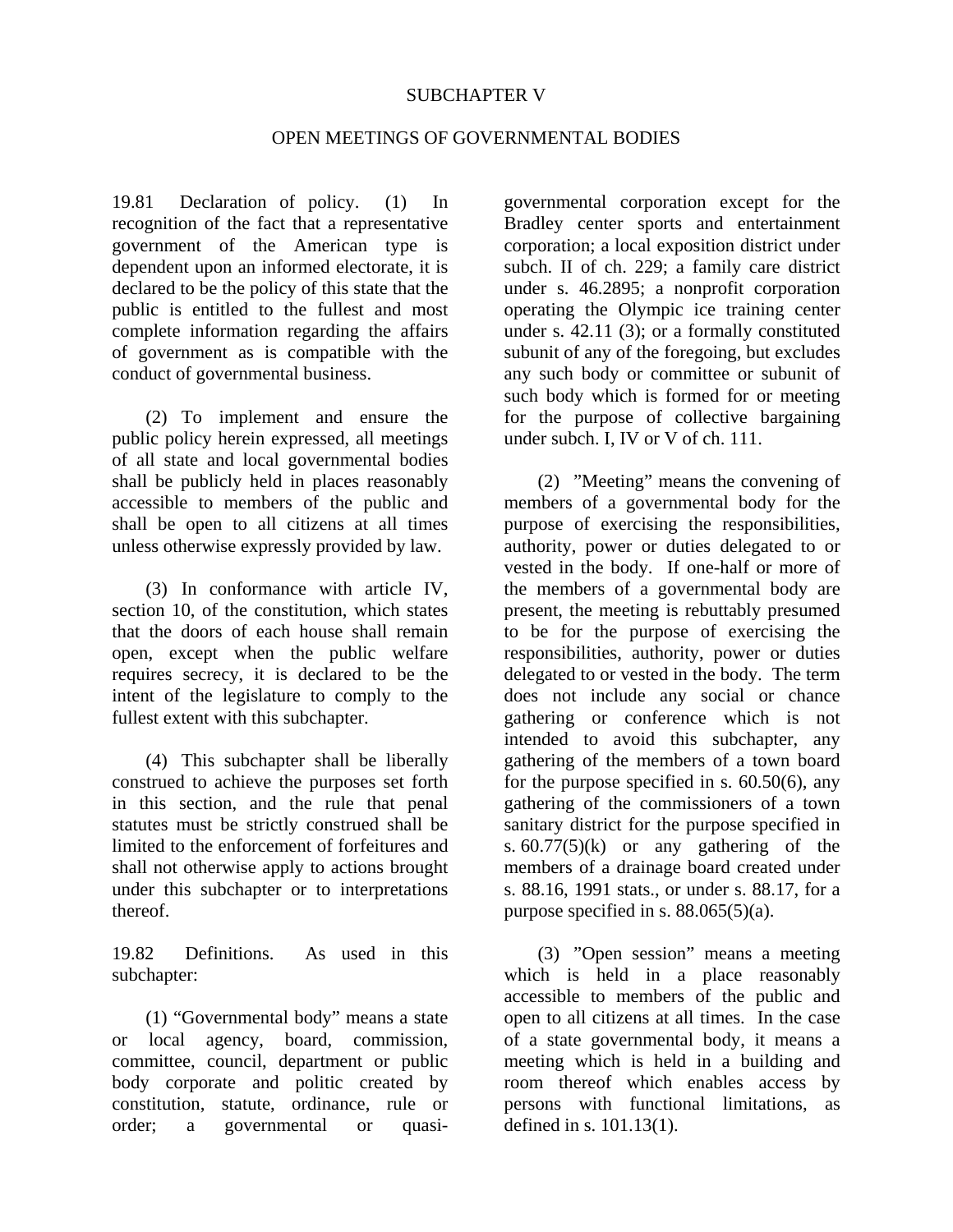19.83 Meetings of governmental bodies. (1) Every meeting of a governmental body shall be preceded by public notice as provided in s. 19.84, and shall be held in open session. At any meeting of a governmental body, all discussion shall be held and all action of any kind, formal or informal, shall be initiated, deliberated upon and acted upon only in open session except as provided in s. 19.85.

 (2) During a period of public comment under s. 19.84 (2), a governmental body may discuss any matter raised by the public.

19.84 Public notice. (1) Public notice of all meetings of a governmental body shall be given in the following manner:

 (a) As required by any other statutes; and

 (b) By communication from the chief presiding officer of a governmental body or such person's designee to the public, to those news media who have filed a written request for such notice, and to the official newspaper designated under ss. 985.04, 985.05 and 985.06 or, if none exists, to a news medium likely to give notice in the area.

 (2) Every public notice of a meeting of a governmental body shall set forth the time, date, place and subject matter of the meeting, including that intended for consideration at any contemplated closed session, in such form as is reasonably likely to apprise members of the public and the news media thereof. The public notice of a meeting of a governmental body may provide for a period of public comment, during which the body may receive information from members of the public.

 (3) Public notice of every meeting of a governmental body shall be given at least 24 hours prior to the commencement of such meeting unless for good cause such notice is

impossible or impractical, in which case shorter notice may be given, but in no case may the notice be provided less than 2 hours in advance of the meeting.

 (4) Separate public notice shall be given for each meeting of a governmental body at a time and date reasonably proximate to the time and date of the meeting.

 (5) Departments and their subunits in any university of Wisconsin system institution or campus and a nonprofit corporation operating the Olympic ice training center under s. 42.11(3) are exempt from the requirements of subs. (1) to (4) but shall provide meeting notice which is reasonably likely to apprise interested persons, and news media who have filed written requests for such notice.

 (6) Notwithstanding the requirements of s. 19.83 and the requirements of this section, a governmental body which is a formally constituted subunit of a parent governmental body may conduct a meeting without public notice as required by this section during a lawful meeting of the parent governmental body, during a recess in such meeting or immediately after such meeting for the purpose of discussing or acting upon a matter which was the subject of that meeting of the parent governmental body. The presiding officer of the parent governmental body shall publicly announce the time, place and subject matter of the meeting of the subunit in advance at the meeting of the parent body.

19.85 Exemptions. (1) Any meeting of a governmental body, upon motion duly made and carried, may be convened in closed session under one or more of the exemptions provided in this section. The motion shall be carried by a majority vote in such manner that the vote of each member is ascertained and recorded in the minutes. No motion to convene in closed session may be adopted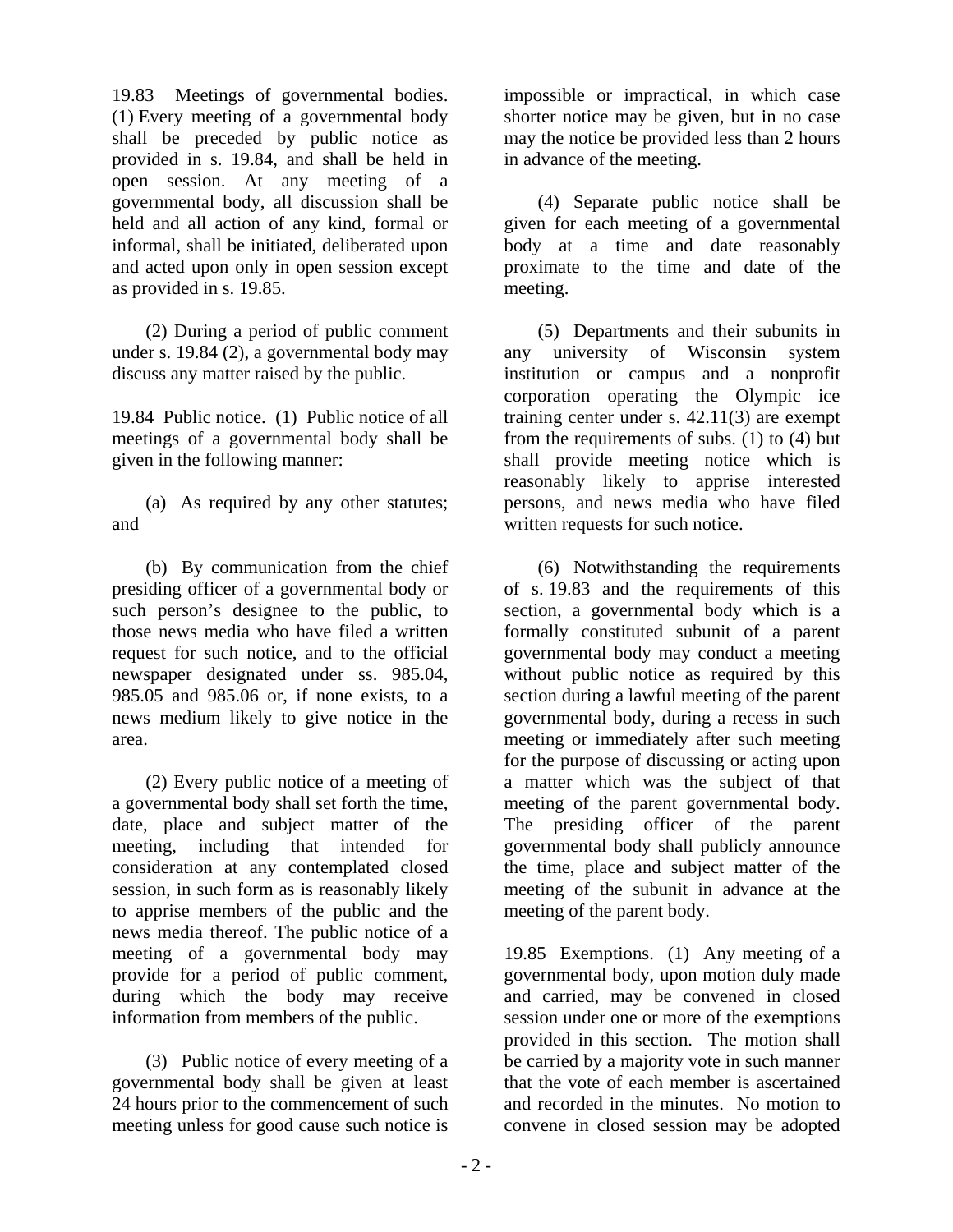unless the chief presiding officer announces to those present at the meeting at which such motion is made, the nature of the business to be considered at such closed session, and the specific exemption or exemptions under this subsection by which such closed session is claimed to be authorized. Such announcement shall become part of the record of the meeting. No business may be taken up at any closed session except that which relates to matters contained in the chief presiding officer's announcement of the closed session. A closed session may be held for any of the following purposes.

 (a) Deliberating concerning a case which was the subject of any judicial or quasi-judicial trial or hearing before that governmental body.

 (b) Considering dismissal, demotion, licensing or discipline of any public employee or person licensed by a board or commission or the investigation of charges against such person, or considering the grant or denial of tenure for a university faculty member, and the taking of formal action on any such matter; provided that the faculty member or other public employee or person licensed is given actual notice of any evidentiary hearing which may be held prior to final action being taken and of any meeting at which final action may be taken. The notice shall contain a statement that the person has the right to demand that the evidentiary hearing or meeting be held in open session. This paragraph and par. (f) do not apply to any such evidentiary hearing or meeting where the employee or person licensed requests that an open session be held.

 (c) Considering employment, promotion, compensation or performance evaluation data of any public employee over which the governmental body has jurisdiction or exercises responsibility.

 (d) Except as provided in s. 304.06(1) (eg) and by rule promulgated under s. 304.06(1)(em), considering specific applications of probation, extended supervision or parole, or considering strategy for crime detection or prevention.

 (e) Deliberating or negotiating the purchasing of public properties, the investing of public funds, or conducting other specified public business, whenever competitive or bargaining reasons require a closed session.

 (ee) Deliberating by the council on unemployment insurance in a meeting at which all employer members of the council or all employee members of the council are excluded.

 (eg) Deliberating by the council on worker's compensation in a meeting at which all employer members of the council or all employee members of the council are excluded.

 (em) Deliberating under s. 157.70 if the location of a burial site, as defined in s.  $157.70(1)(b)$ , is a subject of the deliberation and if discussing the location in public would be likely to result in disturbance of the burial site.

 (f) Considering financial, medical, social or personal histories or disciplinary data of specific persons, preliminary consideration of specific personnel problems or the investigation of charges against specific persons except where par. (b) applies which, if discussed in public, would be likely to have a substantial adverse effect upon the reputation of any person referred to in such histories or data, or involved in such problems or investigations.

 (g) Conferring with legal counsel for the governmental body who is rendering oral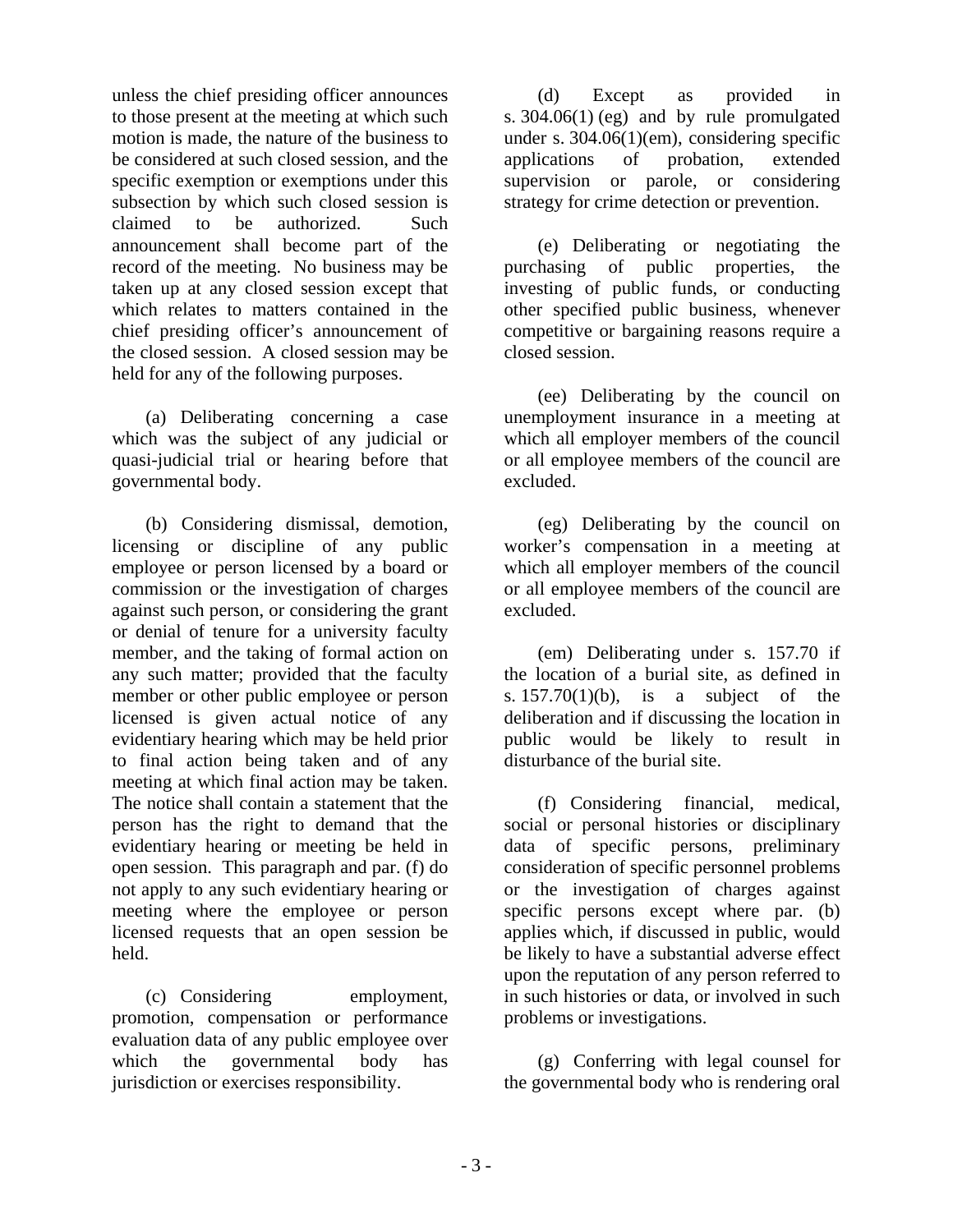or written advice concerning strategy to be adopted by the body with respect to litigation in which it is or is likely to become involved.

 (h) Consideration of requests for confidential written advice from the ethics board under s. 19.46(2), or from any county or municipal ethics board under s. 19.59(5).

 (i) Considering any and all matters related to acts by businesses under s. 560.15 which, if discussed in public, could adversely affect the business, its employes or former employes.

 (j) Considering financial information relating to the support by a person, other than an authority, of a nonprofit corporation operating the Olympic ice training center under s.  $42.11(3)$ , if the information is exempt from disclosure under s. 42.115 or would be so exempt were the information to be contained in a record. In this paragraph, "authority" and "record" have the meanings given under s. 19.32.

 (2) No governmental body may commence a meeting, subsequently convene in closed session and thereafter reconvene again in open session within 12 hours after completion of the closed session, unless public notice of such subsequent open session was given at the same time and in the same manner as the public notice of the meeting convened prior to the closed session.

 (3) Nothing in this subchapter shall be construed to authorize a governmental body to consider at a meeting in closed session the final ratification or approval of a collective bargaining agreement under subch. I, IV or V of ch. 111 which has been negotiated by such body or on its behalf.

19.86 Notice of collective bargaining negotiations. Notwithstanding s. 19.82(1), where notice has been given by either party

to a collective bargaining agreement under subch. IV or V of ch. 111 to reopen such agreement at its expiration date, the employer shall give notice of such contract reopening as provided in s. 19.84(1)(b). If the employer is not a governmental body, notice shall be given by the employer's chief officer or such person's designee. This section does not apply to a nonprofit corporation operating the Olympic ice training center under s. 42.11(3).

19.87 Legislative meetings. This subchapter shall apply to all meetings of the senate and assembly and the committees, subcommittees and other subunits thereof, except that:

 (1) Section 19.84 shall not apply to any meeting of the legislature or a subunit thereof called solely for the purpose of scheduling business before the legislative body; or adopting resolutions of which the sole purpose is scheduling business before the senate or the assembly.

 (2) No provision of this subchapter which conflicts with a rule of the senate or assembly or joint rule of the legislature shall apply to a meeting conducted in compliance with such rule.

 (3) No provision of this subchapter shall apply to any partisan caucus of the senate or any partisan caucus of the assembly, except as provided by legislative rule.

 (5) Sections 893.80 and 893.82 do not apply to actions commenced under this section.

 (4) Meetings of the senate or assembly committee on organization under s. 71.78(4)(c) or 77.61(5)(b)3 shall be closed to the public.

19.88 Ballots, votes and records. (1) Unless otherwise specifically provided by statute,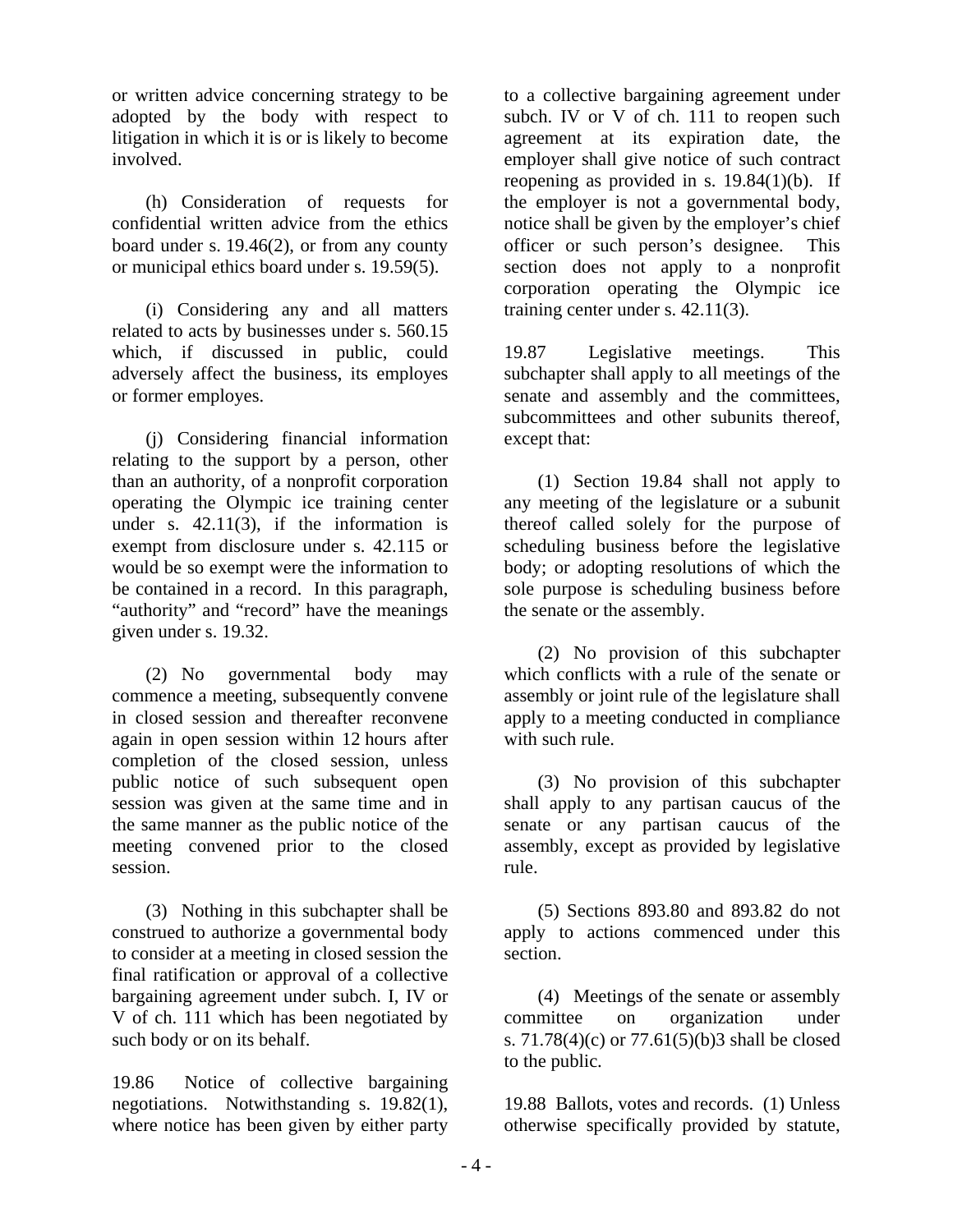no secret ballot may be utilized to determine any election or other decision of a governmental body except the election of the officers of such body in any meeting.

 (2) Except as provided in sub. (1) in the case of officers, any member of a governmental body may require that a vote be taken at any meeting in such manner that the vote of each member is ascertained and recorded.

 (3) The motions and roll call votes of each meeting of a governmental body shall be recorded, preserved and open to public inspection to the extent prescribed in subch. II of ch. 19.

19.89 Exclusion of members. No duly elected or appointed member of a governmental body may be excluded from any meeting of such body. Unless the rules of a governmental body provide to the contrary, no member of the body may be excluded from any meeting of a subunit of that governmental body.

19.90 Use of equipment in open session. Whenever a governmental body holds a meeting in open session, the body shall make a reasonable effort to accommodate any person desiring to record, film or photograph the meeting. This section does not permit recording, filming or photographing such a meeting in a manner that interferes with the conduct of the meeting or the rights of the participants.

19.96 Penalty. Any member of a governmental body who knowingly attends a meeting of such body held in violation of this subchapter, or who, in his or her official capacity, otherwise violates this subchapter by some act or omission shall forfeit without reimbursement not less than \$25 nor more than \$300 for each such violation. No member of a governmental body is liable under this subchapter on account of his or her attendance at a meeting held in violation

of this subchapter if he or she makes or votes in favor of a motion to prevent the violation from occurring, or if, before the violation occurs, his or her votes on all relevant motions were inconsistent with all those circumstances which cause the violation.

19.97 Enforcement. (1) This subchapter shall be enforced in the name and on behalf of the state by the attorney general or, upon the verified complaint of any person, by the district attorney of any county wherein a violation may occur. In actions brought by the attorney general, the court shall award any forfeiture recovered together with reasonable costs to the state; and in actions brought by the district attorney, the court shall award any forfeiture recovered together with reasonable costs to the county.

 (2) In addition and supplementary to the remedy provided in s. 19.96, the attorney general or the district attorney may commence an action, separately or in conjunction with an action brought under s. 19.96, to obtain such other legal or equitable relief, including but not limited to mandamus, injunction or declaratory judgment, as may be appropriate under the circumstances.

 (3) Any action taken at a meeting of a governmental body held in violation of this subchapter is voidable, upon action brought by the attorney general or the district attorney of the county wherein the violation occurred. However, any judgment declaring such action void shall not be entered unless the court finds, under the facts of the particular case, that the public interest in the enforcement of this subchapter outweighs any public interest which there may be in sustaining the validity of the action taken.

 (4) If the district attorney refuses or otherwise fails to commence an action to enforce this subchapter within 20 days after receiving a verified complaint, the person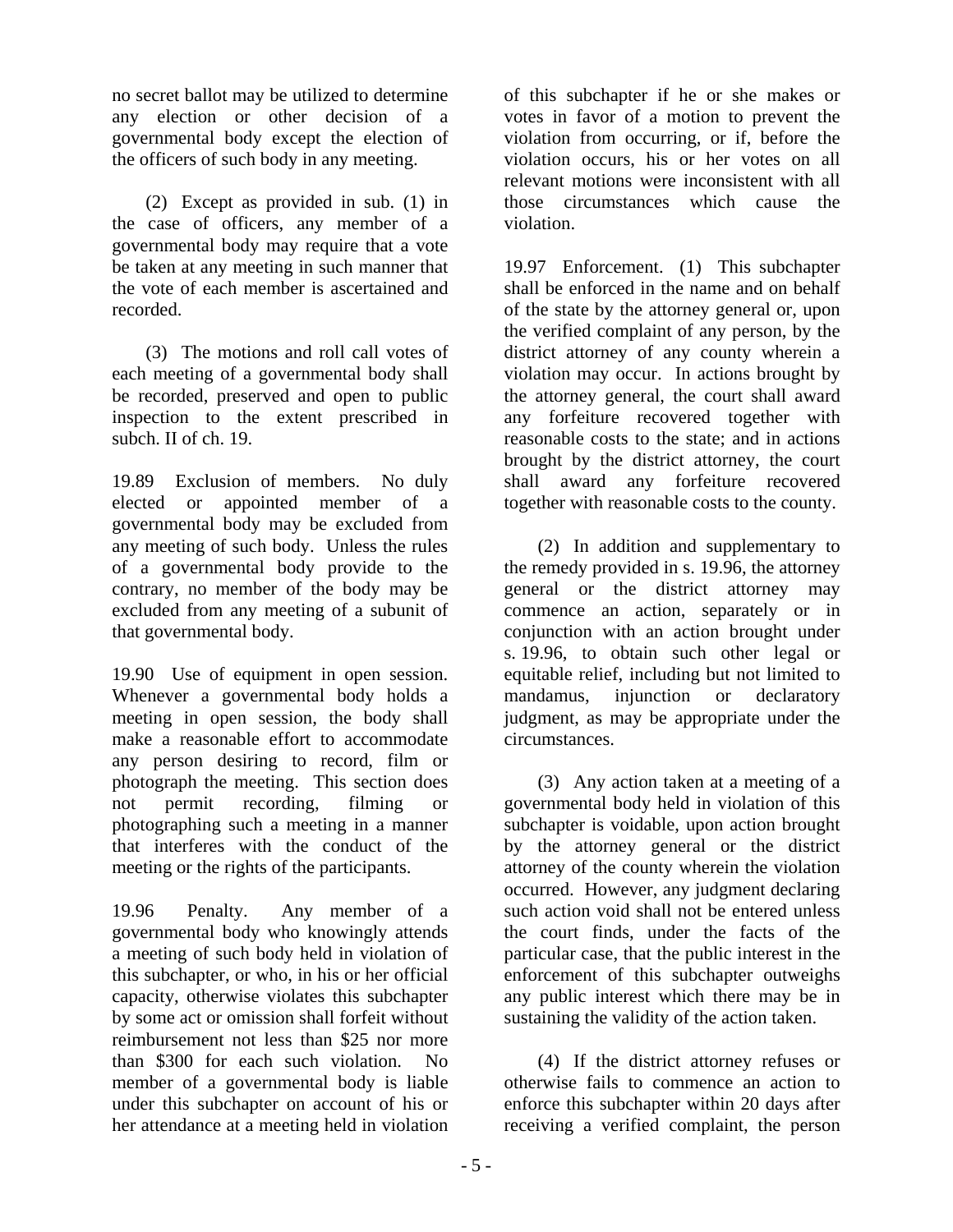making such complaint may bring an action under subs. (1) to (3) on his or her relation in the name, and on behalf, of the state. In such actions, the court may award actual and necessary costs of prosecution, including reasonable attorney fees to the relator if he or she prevails, but any forfeiture recovered shall be paid to the state.

(5) Sections 893.80 and 893.82 do not apply to actions commenced under this section.

19.98 Interpretation by attorney general. Any person may request advice from the attorney general as to the applicability of this subchapter under any circumstances.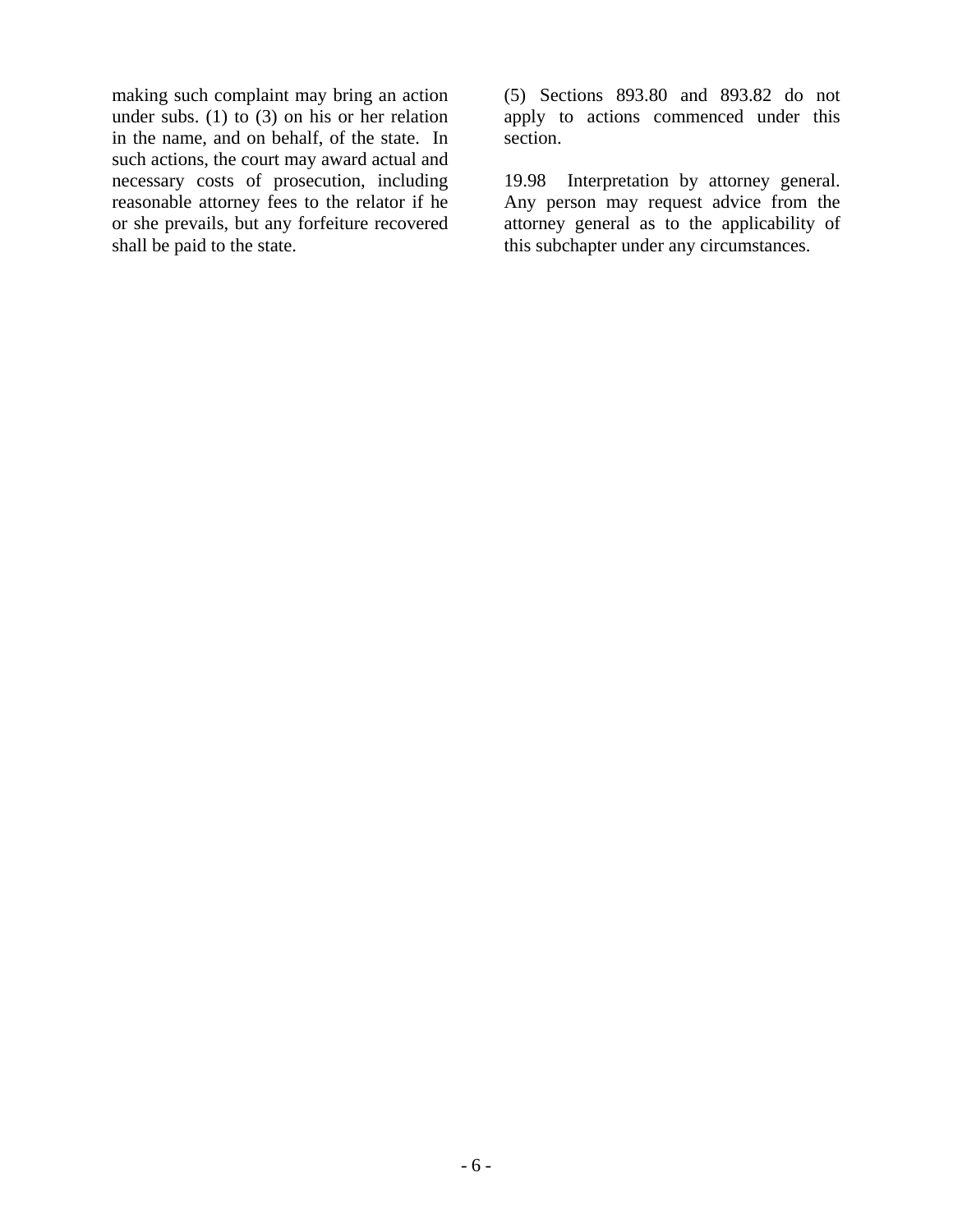# **APPENDIX B**

 **SAMPLE OPEN MEETINGS LAW COMPLAINT FORM**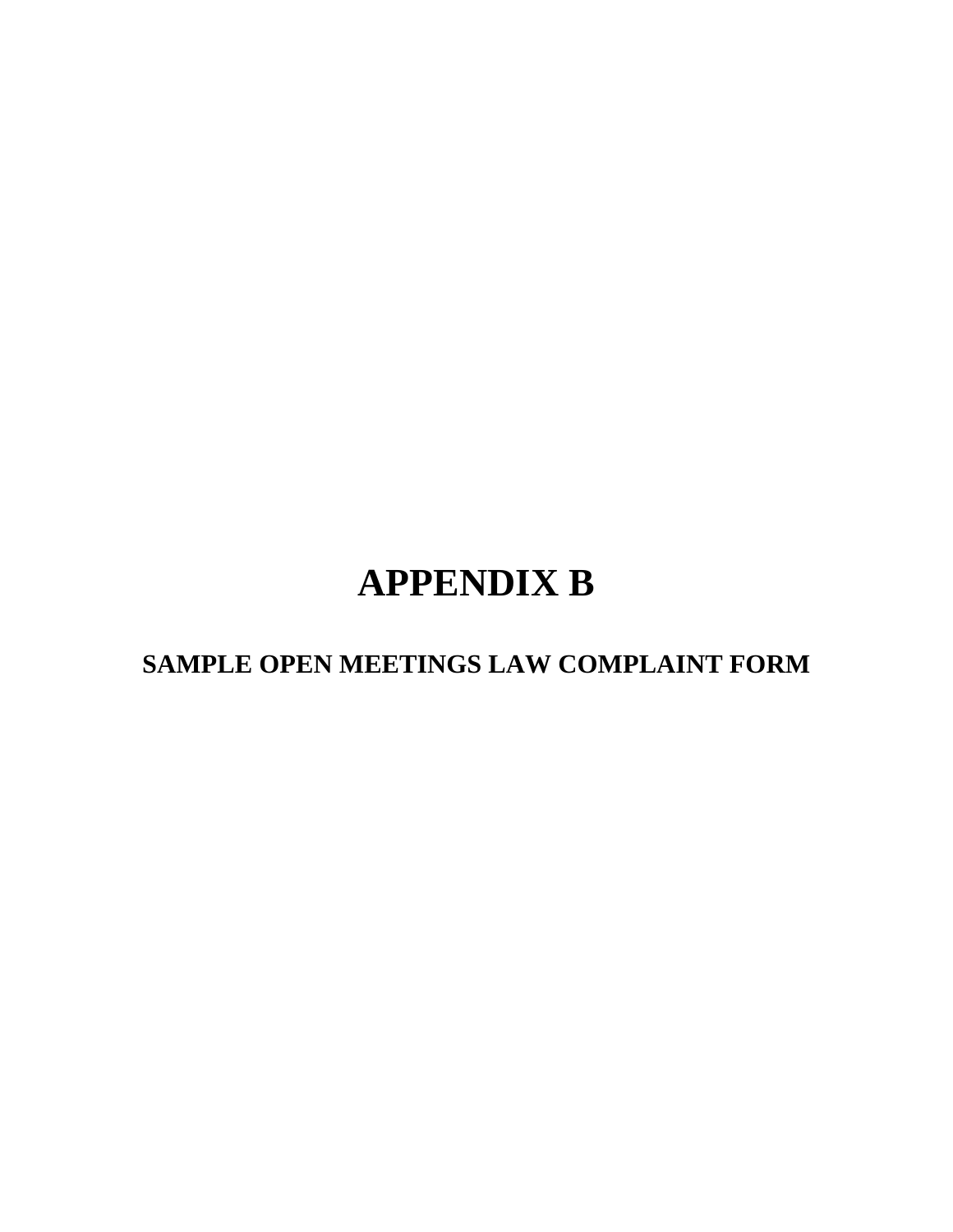#### VERIFIED OPEN MEETINGS LAW COMPLAINT

|      | §§ 19.96 and 19.97, alleges and complains as follows:                                                                     |         |  |  |           |  |
|------|---------------------------------------------------------------------------------------------------------------------------|---------|--|--|-----------|--|
| 1.   | That _he is a resident of the ______________ [town, village, city] of _____________, Wisconsin, and                       |         |  |  |           |  |
|      | that his or her Post Office Address is [street, avenue, etc.] ______, Wisconsin _____ [zip].                              |         |  |  |           |  |
| 2.   | That _________________ [name of member or chief presiding officer] whose Post Office Address is                           |         |  |  |           |  |
|      |                                                                                                                           |         |  |  |           |  |
|      |                                                                                                                           |         |  |  |           |  |
|      | designate official title of governmental body] and that such                                                              |         |  |  |           |  |
|      | [board, council, commission or committee] is a governmental body within the meaning                                       |         |  |  |           |  |
|      | of Wis. Stat. § 19.82(1).                                                                                                 |         |  |  |           |  |
| 3.   |                                                                                                                           |         |  |  |           |  |
|      | $\sim$ 200 $\mu$ at $\sim$ County of $\sim$ , Wisconsin,                                                                  |         |  |  |           |  |
|      | knowingly attended a meeting of said governmental body held in violation of Wis. Stat. § 19.96 and                        |         |  |  |           |  |
|      | [cite other applicable section(s)], or otherwise violated those                                                           |         |  |  |           |  |
|      | sections in that [set out every act or omission constituting the offense charged]:                                        |         |  |  |           |  |
| 4.   | That _________________________ [name of member or chief presiding officer] is thereby subject to the                      |         |  |  |           |  |
|      | penalties prescribed in Wis. Stat. § 19.96.                                                                               |         |  |  |           |  |
| 5.   | That the following witnesses can testify to said acts or omissions:                                                       |         |  |  |           |  |
| Name |                                                                                                                           | Address |  |  | Telephone |  |
|      |                                                                                                                           |         |  |  |           |  |
|      |                                                                                                                           |         |  |  |           |  |
|      |                                                                                                                           |         |  |  |           |  |
|      |                                                                                                                           |         |  |  |           |  |
|      |                                                                                                                           |         |  |  |           |  |
| 6.   | That the following documentary evidence of said acts or omissions is available:                                           |         |  |  |           |  |
| 7.   | That this complaint is made to the District Attorney for County under the provisions of                                   |         |  |  |           |  |
|      | W <sub>is</sub> ftat 8,10.07 and that the district attempt may being an action to reagance the farfaiture provided in Wis |         |  |  |           |  |

Wis. Stat. § 19.97, and that the district attorney may bring an action to recover the forfeiture provided in Wis. Stat. § 19.96.

WHEREFORE, complainant prays that the District Attorney for \_\_\_\_\_\_\_\_\_\_\_\_\_\_\_ County, Wisconsin, timely institute an action against \_\_\_\_\_\_\_\_\_\_\_\_ [name of member or chief presiding officer] to recover the forfeiture provided in Wis. Stat. § 19.96, together with reasonable costs and disbursements as provided by law.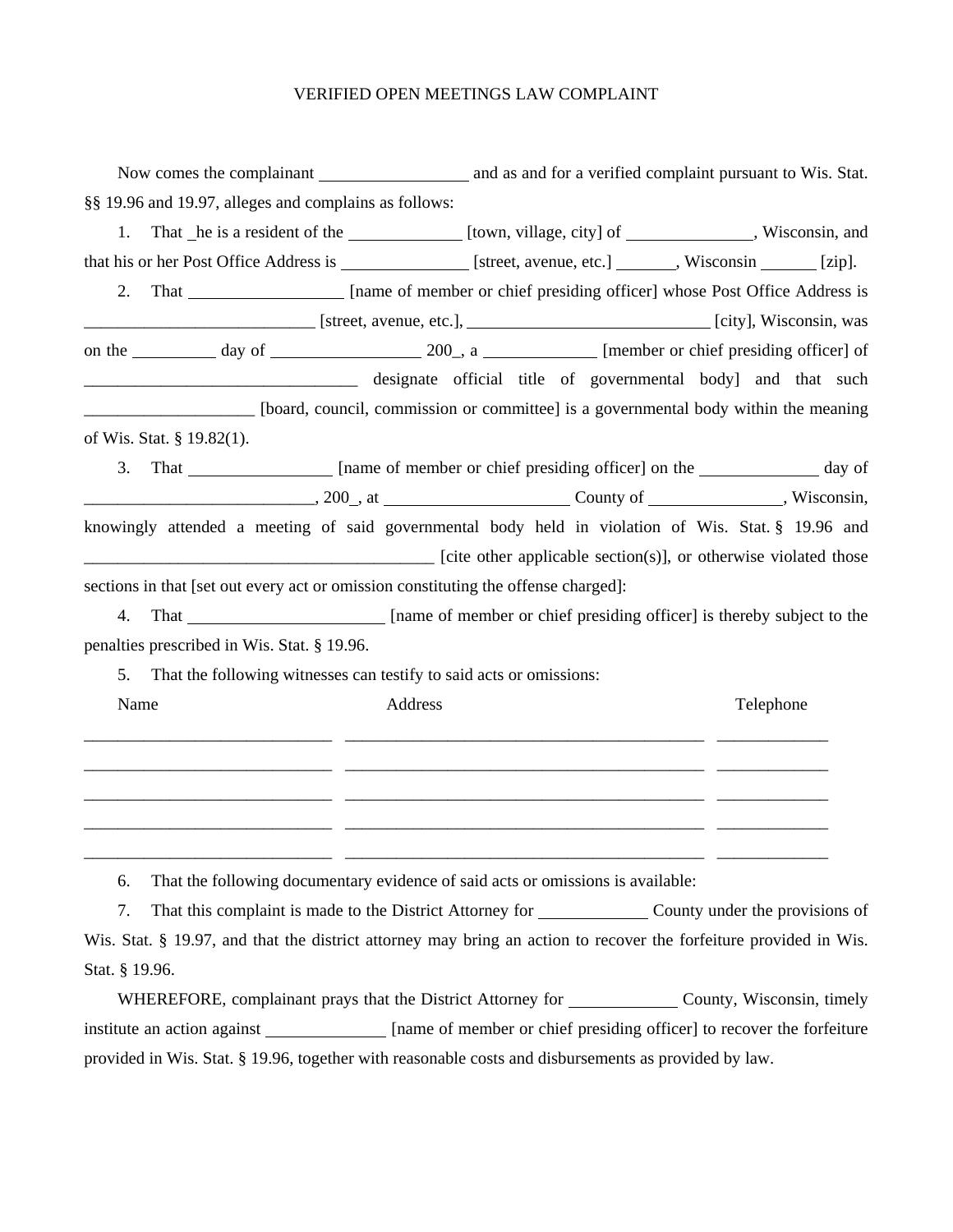STATE OF WISCONSIN )

 $\sum$  ss.  $COUNTY OF \_\_$ 

being first duly sworn on oath deposes and says that he is the above-named complainant, that \_he has read the foregoing complaint and that, based on his or her knowledge, the contents of the complaint are true.

# COMPLAINANT

 $\overline{\phantom{a}}$  ,  $\overline{\phantom{a}}$  ,  $\overline{\phantom{a}}$  ,  $\overline{\phantom{a}}$  ,  $\overline{\phantom{a}}$  ,  $\overline{\phantom{a}}$  ,  $\overline{\phantom{a}}$  ,  $\overline{\phantom{a}}$  ,  $\overline{\phantom{a}}$  ,  $\overline{\phantom{a}}$  ,  $\overline{\phantom{a}}$  ,  $\overline{\phantom{a}}$  ,  $\overline{\phantom{a}}$  ,  $\overline{\phantom{a}}$  ,  $\overline{\phantom{a}}$  ,  $\overline{\phantom{a}}$ 

Subscribed and sworn to before me this  $\rule{1em}{0.15mm}$  day of  $\rule{1em}{0.15mm}$   $\qquad$   $\qquad$   $\qquad$   $\qquad$   $\qquad$   $\qquad$   $\qquad$   $\qquad$   $\qquad$   $\qquad$   $\qquad$   $\qquad$   $\qquad$   $\qquad$   $\qquad$   $\qquad$   $\qquad$   $\qquad$   $\qquad$   $\qquad$   $\qquad$   $\qquad$   $\qquad$   $\qquad$   $\qquad$   $\qquad$   $\qquad$   $\qquad$   $\qquad$   $\qquad$ 

Notary Public, State of Wisconsin My Commission: \_\_\_\_\_\_\_\_\_\_\_\_\_\_

\_\_\_\_\_\_\_\_\_\_\_\_\_\_\_\_\_\_\_\_\_\_\_\_\_\_\_\_\_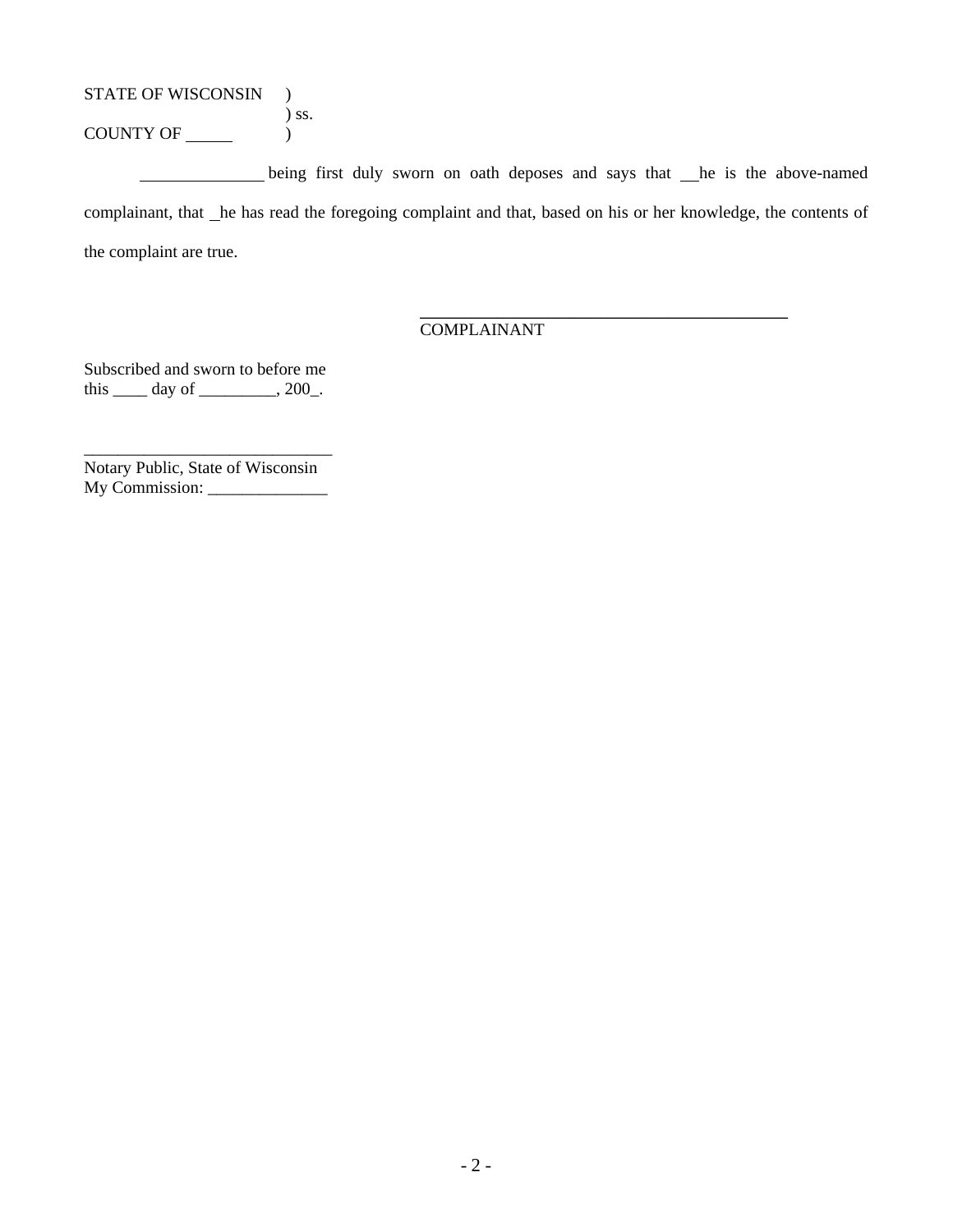# **REFERENCE MATERIALS: CASES, OPINIONS, CORRESPONDENCE AND STATUTES CITED**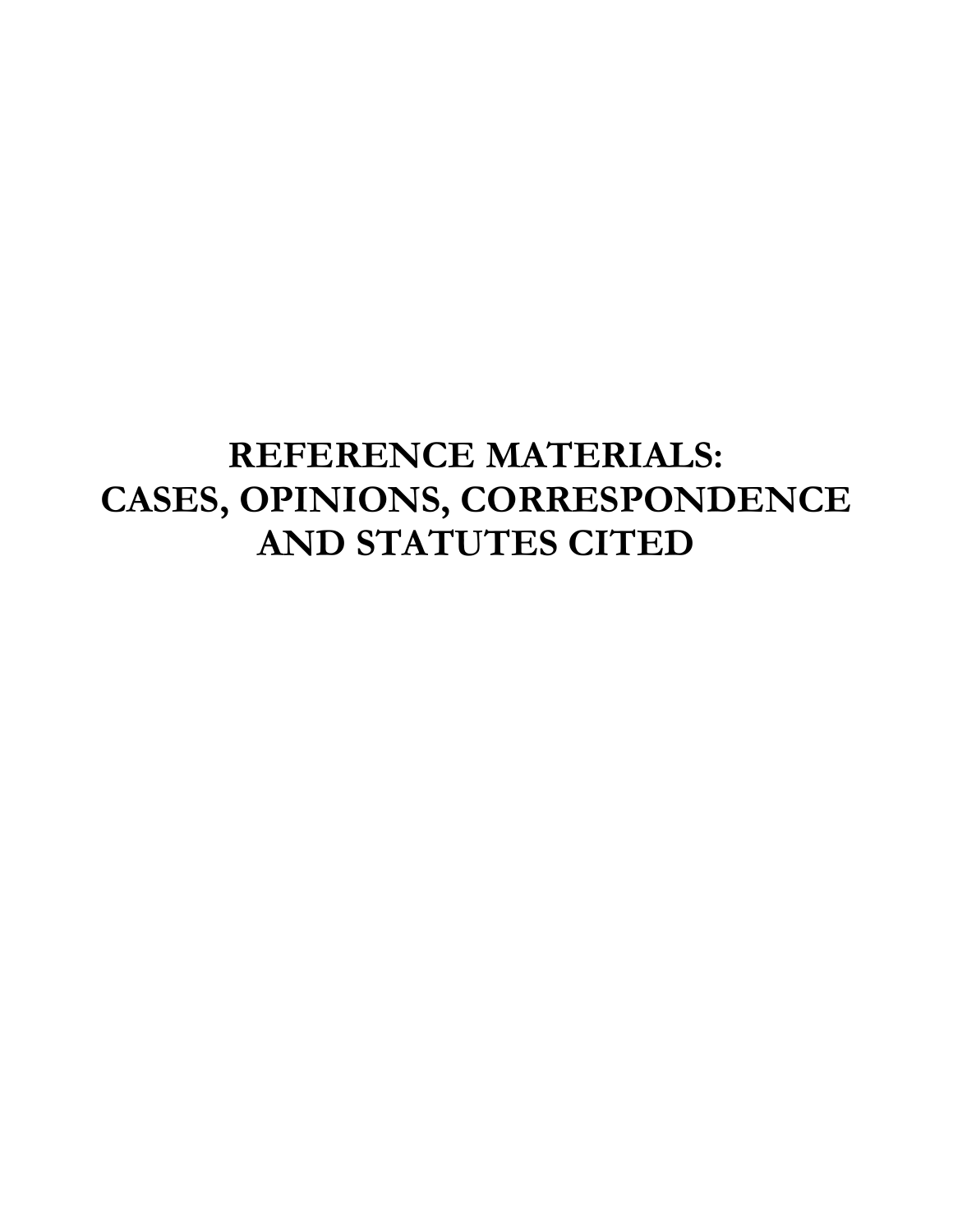## **CASES CITED**

2002 WI App 214, 257 Wis. 2d 310, 652 N.W.2d 649

*Journal/Sentinel v. Shorewood School Bd.*, 186 Wis. 2d 443, 521 N.W.2d 165 (Ct. App. 1994)

*State ex rel. Olson v. City of Baraboo*, 2002 WI App 64, 252 Wis. 2d 628, 643 N.W.2d 796

*Oshkosh Northwestern Co. v. Oshkosh Library Bd.*, 125 Wis. 2d 480, 373 N.W.2d 459 (Ct. App. 1985)

*Paulton v. Volkmann*, 141 Wis. 2d 370, 415 N.W.2d 528 (Ct. App. 1987)

*State v. Davis*, 63 Wis. 2d 75, 216 N.W.2d 31 (1974)

*State v. Karpinski*, 92 Wis. 2d 599, 285 N.W.2d 729 (1979)

*State v. Swanson*, 92 Wis. 2d 310, 284 N.W.2d 655 (1979)

*State v. Tereschko*, 2001 WI App 146, 246 Wis. 2d 671, 630 N.W.2d 277 (unpublished)

*State ex rel. Auchinleck v. Town of LaGrange*, 200 Wis. 2d 585, 547 N.W.2d 587 (1996)

*St. ex rel. Badke v. Greendale Village Bd.*, 173 Wis. 2d 553, 494 N.W.2d 408 (1993)

*State ex rel. Cities S. O. Co. v. Bd. of Appeals*, 21 Wis. 2d 516, 124 N.W.2d 809 (1963)

*Fabyan v.* Achtenhagen, *State ex rel. Epping v. City of Neillsville*, 218 Wis. 2d 516, 581 N.W.2d 548 (Ct. App. 1998)

> *State ex rel. H.D. Ent. v. City of Stoughton*, 230 Wis. 2d 480, 602 N.W.2d 72 (Ct. App. 1999)

*State ex rel. Hodge v. Turtle Lake*, 180 Wis. 2d 62, 508 N.W.2d 603 (1993)

*State ex rel. Lawton v. Town of Barton*, 2005 WI App 16, 278 Wis. 2d 388, 692 N.W.2d 304

*State ex rel. Leung v. City of Lake Geneva*, 2003 WI App 129, 265 Wis. 2d 674, 666 N.W.2d 104.

*State ex rel. Lynch v. Conta*, 71 Wis. 2d 662, 239 N.W.2d 313 (1976)

*State ex rel. Lynch v. Dancey*, 71 Wis. 2d 287, 238 N.W.2d 81 (1976)

*State ex rel. Newspapers v. Showers*, 135 Wis. 2d 77, 398 N.W.2d 154 (1987)

*State ex rel. Schaeve v. Van Lare*, 125 Wis. 2d 40, 370 N.W.2d 271 (Ct. App. 1985)

*State ex rel. Ward v. Town of Nashville*, 2001 WI App 224, 247 Wis. 2d 988, 635 N.W.2d 26 (unpublished)

*Wis. State Journal v. U.W. Platteville*, 160 Wis. 2d 31, 465 N.W.2d 266 (Ct. App. 1990)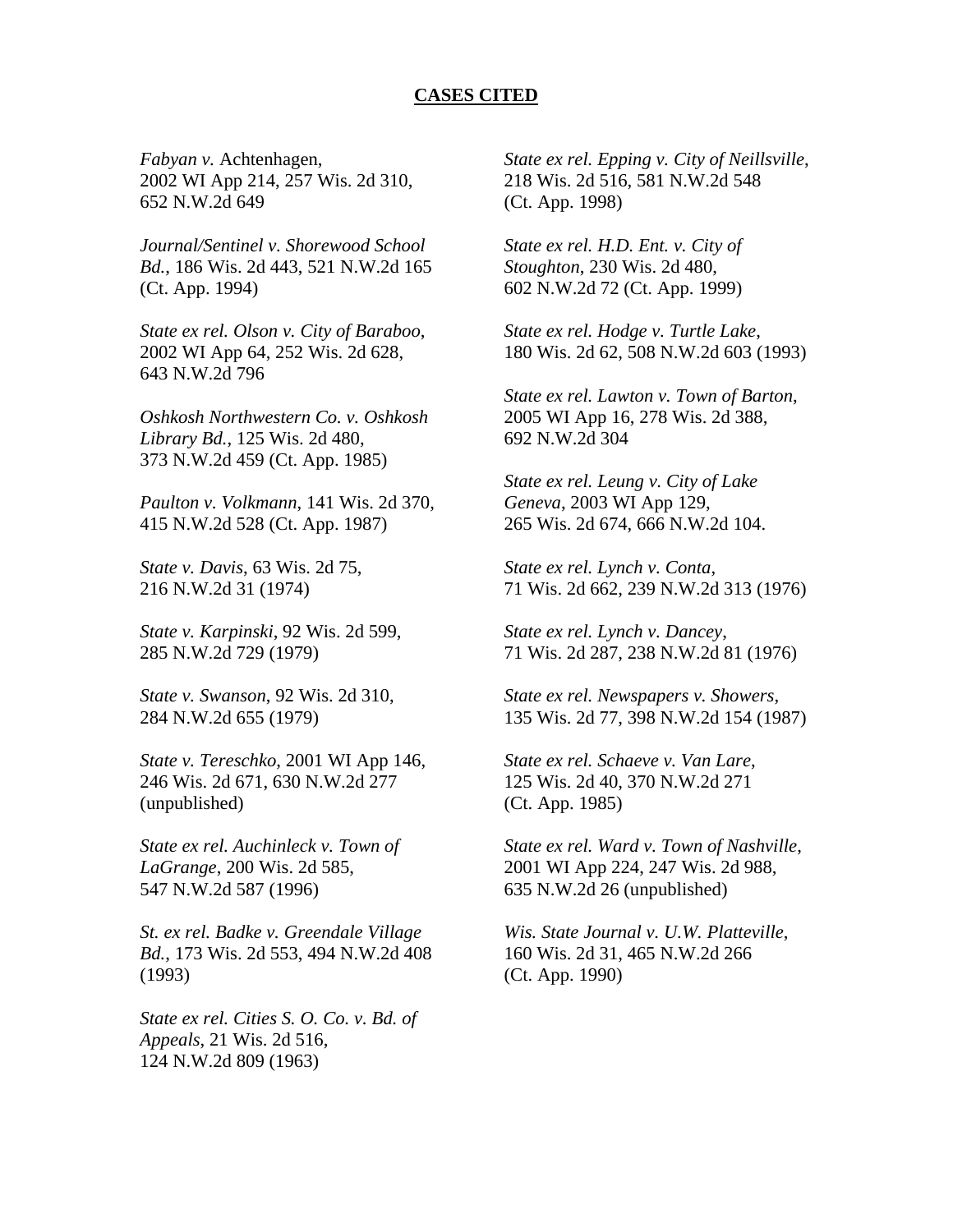# **FORMAL ATTORNEY GENERAL OPINIONS CITED**

57 Op. Att'y Gen. 213 (1968) 68 Op. Att'y Gen. 171 (1979)

63 Op. Att'y Gen. 509 (1974) 69 Op. Att'y Gen. 143 (1980)

65 Op. Att'y Gen. Preface (1976) 69 Op. Att'y Gen. 251 (1980)

65 Op. Att'y Gen. 131 (1976) 73 Op. Att'y Gen. 53 (1984)

65 Op. Att'y Gen. 243 (1976) 74 Op. Att'y Gen. 38 (1985)

65 Op. Att'y Gen. 250 (1976) 74 Op. Att'y Gen. 70 (1985)

66 Op. Att'y Gen. 106 (1977) 78 Op. Att'y Gen. 67 (1989)

66 Op. Att'y Gen. 113 (1977) 80 Op. Att'y Gen. 129 (1991)

66 Op. Att'y Gen. 226 (1977)

66 Op. Att'y Gen. 230 (1977)

66 Op. Att'y Gen. 237 (1977)

66 Op. Att'y Gen. 318 (1977)

67 Op. Att'y Gen. 117 (1978)

67 Op. Att'y Gen. 125 (1978)

 $\overline{a}$ 

OAG 67-79 (July 31, 1979)<sup>\*</sup> 67 Op. Att'y Gen. 250 (1978)

66 Op. Att'y Gen. 60 (1977) 76 Op. Att'y Gen. 276 (1987)

66 Op. Att'y Gen. 68 (1977) 77 Op. Att'y Gen. 177 (1988)

66 Op. Att'y Gen. 93 (1977) 77 Op. Att'y Gen. 312 (1988)

66 Op. Att'y Gen. 143 (1977) 80 Op. Att'y Gen. 176 (1992)

66 Op. Att'y Gen. 211 (1977) 81 Op. Att'y Gen. 139 (1994)

<sup>∗</sup> Unpublished opinion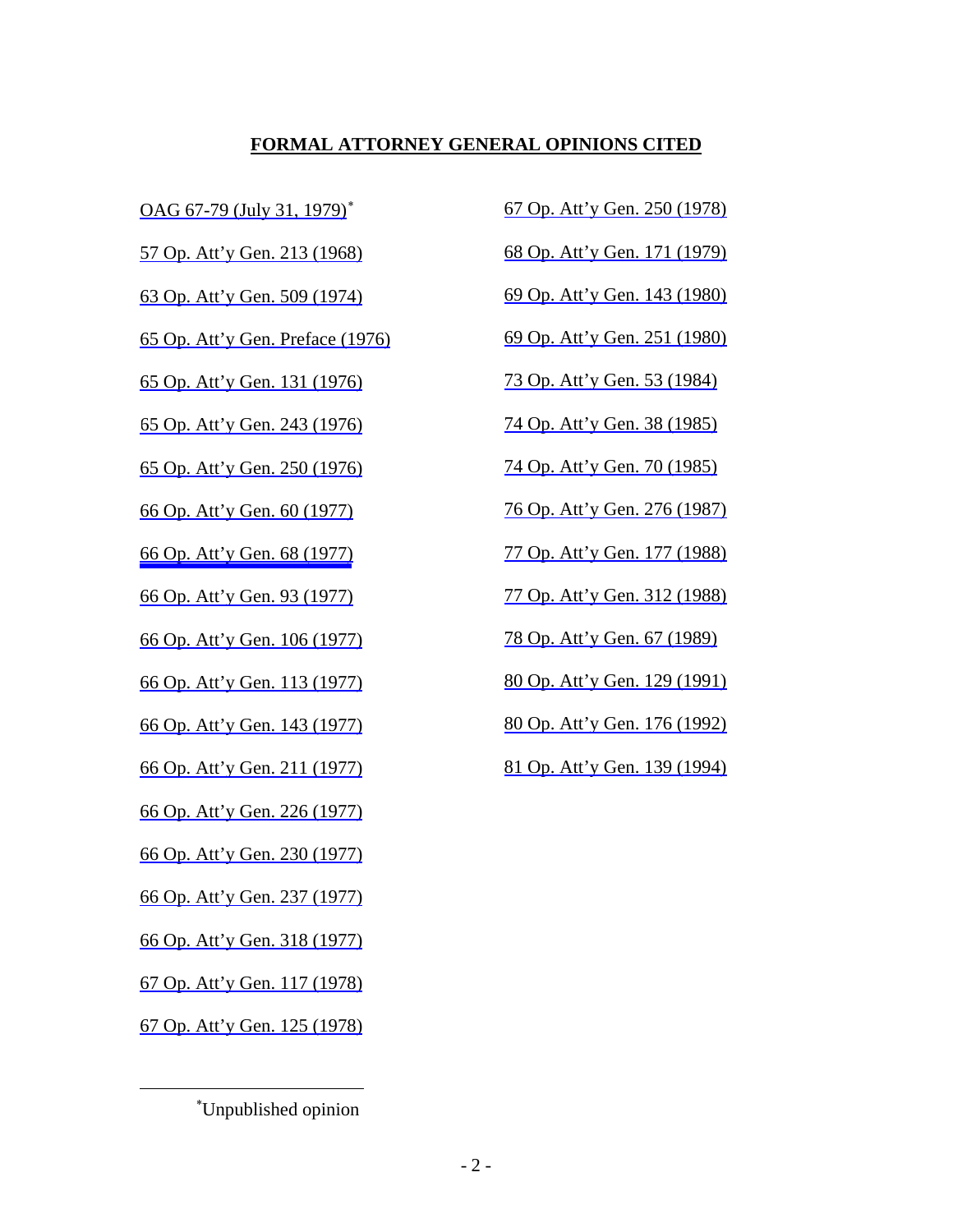# **INFORMAL ATTORNEY GENERAL OPINIONS CITED**

I-95-89 (November 13, 1989) I-05-93 (April 26, 1993)

I-34-90 (May 25, 1990)

I-20-89 (March 8, 1989) I-29-91 (October 17, 1991)

I-22-90 (April 4, 1990) I-10-93 (October 15, 1993)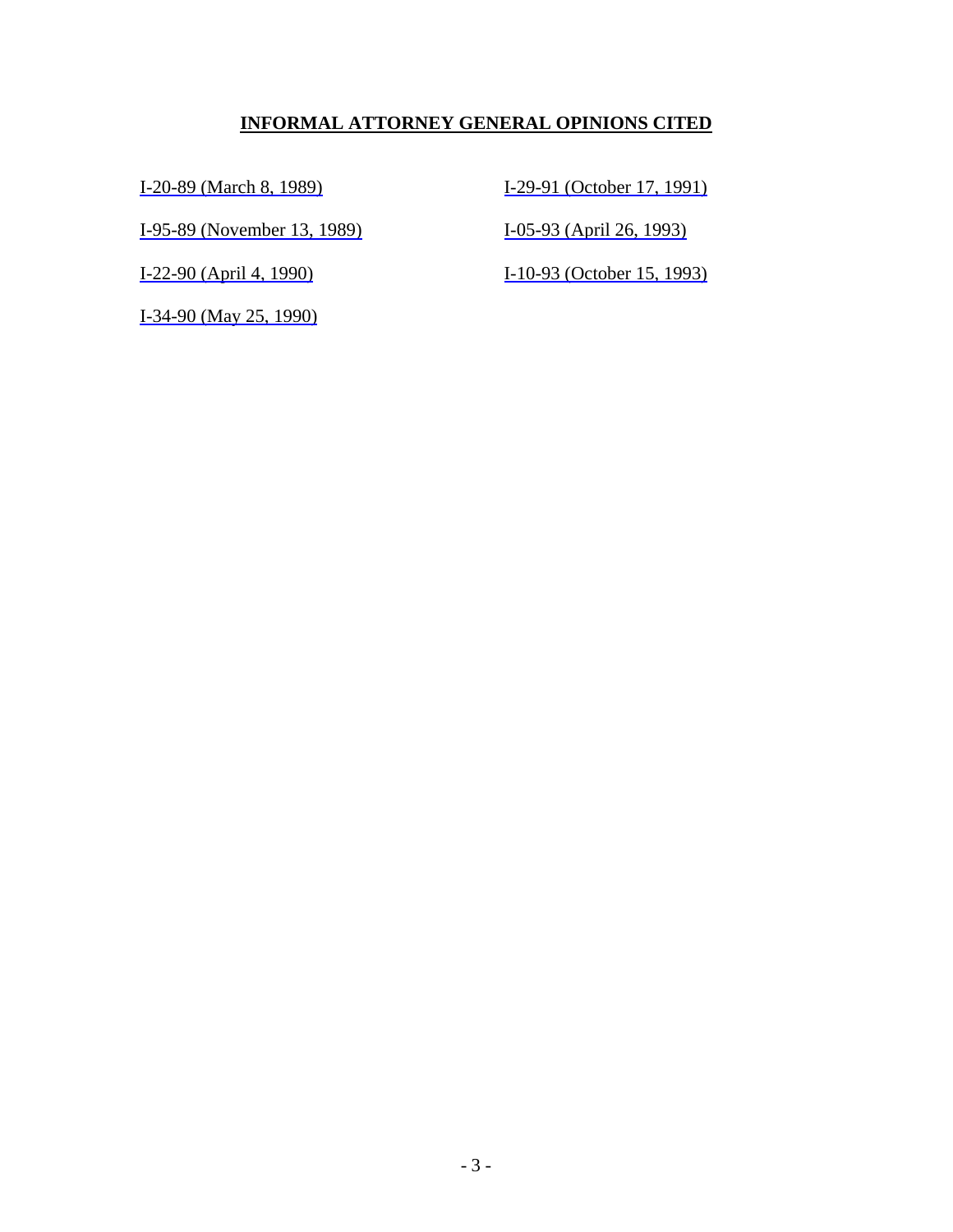# **DEPARTMENT OF JUSTICE CORRESPONDENCE CITED**

Correspondence, June 29, 1977 Correspondence, June 13, 2003

Correspondence, February 12, 1979 Correspondence, October 23, 2003

Correspondence, December 2, 1980 Correspondence, January 26, 2004

Correspondence, February 10, 1981 Correspondence, March 5, 2004

Correspondence, September 20, 1982 Correspondence, March 12, 2004

Correspondence, November 6, 1986 Correspondence, May 12, 2005

Correspondence, February 26, 1987 Correspondence, June 8, 2005

Correspondence, December 15, 1988

Correspondence, May 7, 1991

Correspondence, March 24, 1992

Correspondence, December 20, 1993

Correspondence, June 8, 1998

Correspondence, September 24, 1998

Correspondence, February 28, 2000

Correspondence, October 3, 2000

Correspondence, October 17, 2001

Correspondence, May 25, 1977 Correspondence, July 22, 2002

Correspondence, June 15, 1977 Correspondence, March 4, 2003

Correspondence, March 17, 1983 Correspondence, September 3, 2004

Correspondence, June 11, 1984 Correspondence, November 30, 2004

Correspondence, April 28, 1986 Correspondence, December 21, 2004

Correspondence, May 5, 1986 Correspondence, May 4, 2005